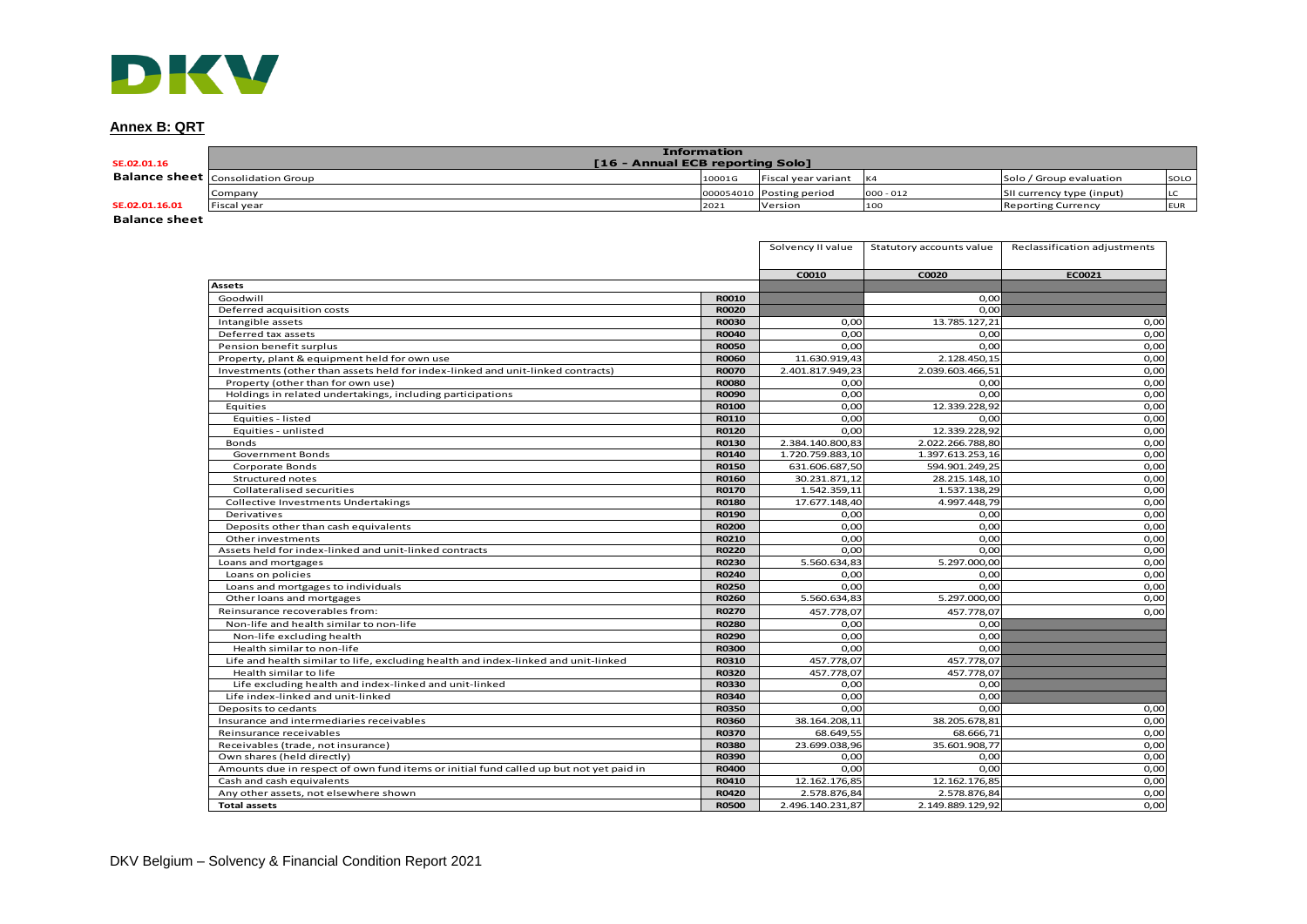# s.02.01.16 (Liabilities)

| <b>DK</b>                |                                          |                                                        |                          |             |                           |            |
|--------------------------|------------------------------------------|--------------------------------------------------------|--------------------------|-------------|---------------------------|------------|
| s.02.01.16 (Liabilities) |                                          |                                                        |                          |             |                           |            |
| SE.02.01.16              |                                          | <b>Information</b><br>[16 - Annual ECB reporting Solo] |                          |             |                           |            |
|                          | <b>Balance sheet</b> Consolidation Group | 10001G                                                 | Fiscal year variant      | K4          | Solo / Group evaluation   | SOLO       |
|                          | Company                                  |                                                        | 000054010 Posting period | $000 - 012$ | SII currency type (input) | LC.        |
| SE.02.01.16.01           | Fiscal year                              | 2021                                                   | Version                  | 100         | <b>Reporting Currency</b> | <b>EUR</b> |
| <b>Ralance sheet</b>     |                                          |                                                        |                          |             |                           |            |

**Balance sheet**

|                                                                                     |               | Solvency II value | Statutory accounts value | Reclassification adjustments |
|-------------------------------------------------------------------------------------|---------------|-------------------|--------------------------|------------------------------|
| Liabilities                                                                         |               |                   |                          |                              |
| Technical provisions - non-life                                                     | <b>R0510</b>  | 128.849.119,83    | 47.339.798,27            | 0,00                         |
| Technical provisions - non-life (excluding health)                                  | <b>R0520</b>  | O,OC              | 0,00                     |                              |
| Technical provisions calculated as a whole                                          | <b>R0530</b>  | 0.00              |                          |                              |
| <b>Best Estimate</b>                                                                | <b>R0540</b>  | 0.00              |                          |                              |
| Risk margin                                                                         | <b>R0550</b>  | 0.00              |                          |                              |
| Technical provisions - health (similar to non-life)                                 | <b>R0560</b>  | 128.849.119,83    | 47.339.798.27            |                              |
| Technical provisions calculated as a whole                                          | <b>R0570</b>  | 0.00              |                          |                              |
| <b>Best Estimate</b>                                                                | <b>R0580</b>  | 125.298.129,30    |                          |                              |
| Risk margin                                                                         | <b>R0590</b>  | 3.550.990,53      |                          |                              |
| Technical provisions - life (excluding index-linked and unit-linked)                | <b>R0600</b>  | 579.575.604,57    | 1.737.256.081,79         | 0,00                         |
| Technical provisions - health (similar to life)                                     | <b>R0610</b>  | 579.575.604,57    | 1.737.256.081,79         |                              |
| Technical provisions calculated as a whole                                          | <b>R0620</b>  | 0.00              |                          |                              |
| <b>Best Estimate</b>                                                                | <b>R0630</b>  | 154.834.676,83    |                          |                              |
| Risk margin                                                                         | R0640         | 424.740.927,74    |                          |                              |
| Technical provisions - life (excluding health and index-linked and unit-linked)     | <b>R0650</b>  | 0.00              | 0,00                     |                              |
| Technical provisions calculated as a whole                                          | <b>R0660</b>  | O,OC              |                          |                              |
| <b>Best Estimate</b>                                                                | <b>R0670</b>  | 0,00              |                          |                              |
| Risk margin                                                                         | <b>R0680</b>  | 0.00              |                          |                              |
| Technical provisions - index-linked and unit-linked                                 | <b>R0690</b>  | 0.00              | 0,00                     | 0,00                         |
| Technical provisions calculated as a whole                                          | <b>R0700</b>  | 0.00              |                          |                              |
| <b>Best Estimate</b>                                                                | R0710         | 0.00              |                          |                              |
| Risk margin                                                                         | <b>R0720</b>  | 0.00              |                          |                              |
| Other technical provisions                                                          | <b>R0730</b>  |                   | 0.00                     |                              |
| <b>Contingent liabilities</b>                                                       | R0740         | O,OC              | 0,00                     | 0,00                         |
| Provisions other than technical provisions                                          | <b>R0750</b>  | 4.751.176,98      | 4.751.176,98             | 0,00                         |
| Pension benefit obligations                                                         | <b>R0760</b>  | 27.481.540,00     | 0,00                     | 0,00                         |
| Deposits from reinsurers                                                            | <b>R0770</b>  | 68.666,71         | 68.666,71                | 0,00                         |
| Deferred tax liabilities                                                            | <b>R0780</b>  | 344.508.993,63    | 0,00                     | 0,00                         |
| Derivatives                                                                         | <b>R0790</b>  | 0.00              | 0.00                     | 0,00                         |
| Debts owed to credit institutions                                                   | <b>R0800</b>  | 0,00              | 0,00                     | 0,00                         |
| Debts owed to credit institutions resident domestically                             | <b>ER0801</b> | 0.00              |                          | 0,00                         |
| Debts owed to credit institutions resident in the euro area other than domestic     | <b>ER0802</b> | 0.00              |                          | 0,00                         |
| Debts owed to credit institutions resident in rest of the world                     | <b>ER0803</b> | 0,00              |                          | 0,00                         |
| Financial liabilities other than debts owed to credit institutions                  | <b>R0810</b>  | 9.662.522,77      | 0,00                     | 0,00                         |
| Debts owed to non-credit institutions                                               | <b>ER0811</b> | 9.662.522,77      |                          | 0,00                         |
| Debts owed to non-credit institutions resident domestically                         | <b>ER0812</b> | 9.662.522,77      |                          | 0,00                         |
| Debts owed to non-credit institutions resident in the euro area other than domestic | <b>ER0813</b> | 0.00              |                          | 0,00                         |
| Debts owed to non-credit institutions resident in rest of the world                 | <b>ER0814</b> | O,OC              |                          | 0,00                         |
| Other financial liabilities (debt securities issued)                                | <b>ER0815</b> | 0.00              |                          | 0,00                         |
| Insurance & intermediaries payables                                                 | <b>R0820</b>  | 39.876.288,49     | 39.877.156,32            | 0,00                         |
| Reinsurance payables                                                                | <b>R0830</b>  | 261.668,38        | 261.668,38               | 0,00                         |
| Payables (trade, not insurance)                                                     | <b>R0840</b>  | 15.174.407,03     | 15.197.805,74            | 0,00                         |
| Subordinated liabilities                                                            | <b>R0850</b>  | O,OC              | 0,00                     | 0,00                         |
| Subordinated liabilities not in Basic Own Funds                                     | <b>R0860</b>  | 0,00              | 0,00                     | 0,00                         |
| Subordinated liabilities in Basic Own Funds                                         | <b>R0870</b>  | O,OC              | 0,00                     | 0,00                         |
| Any other liabilities, not elsewhere shown                                          | <b>R0880</b>  | 0.00              | 0.00                     | 0,00                         |
| <b>Total liabilities</b>                                                            | <b>R0900</b>  | 1.150.209.988,39  | 1.844.752.354,19         | 0,00                         |
| <b>Excess of assets over liabilities</b>                                            | R1000         | 1.345.930.243,48  | 305.136.775,73           | 0,00                         |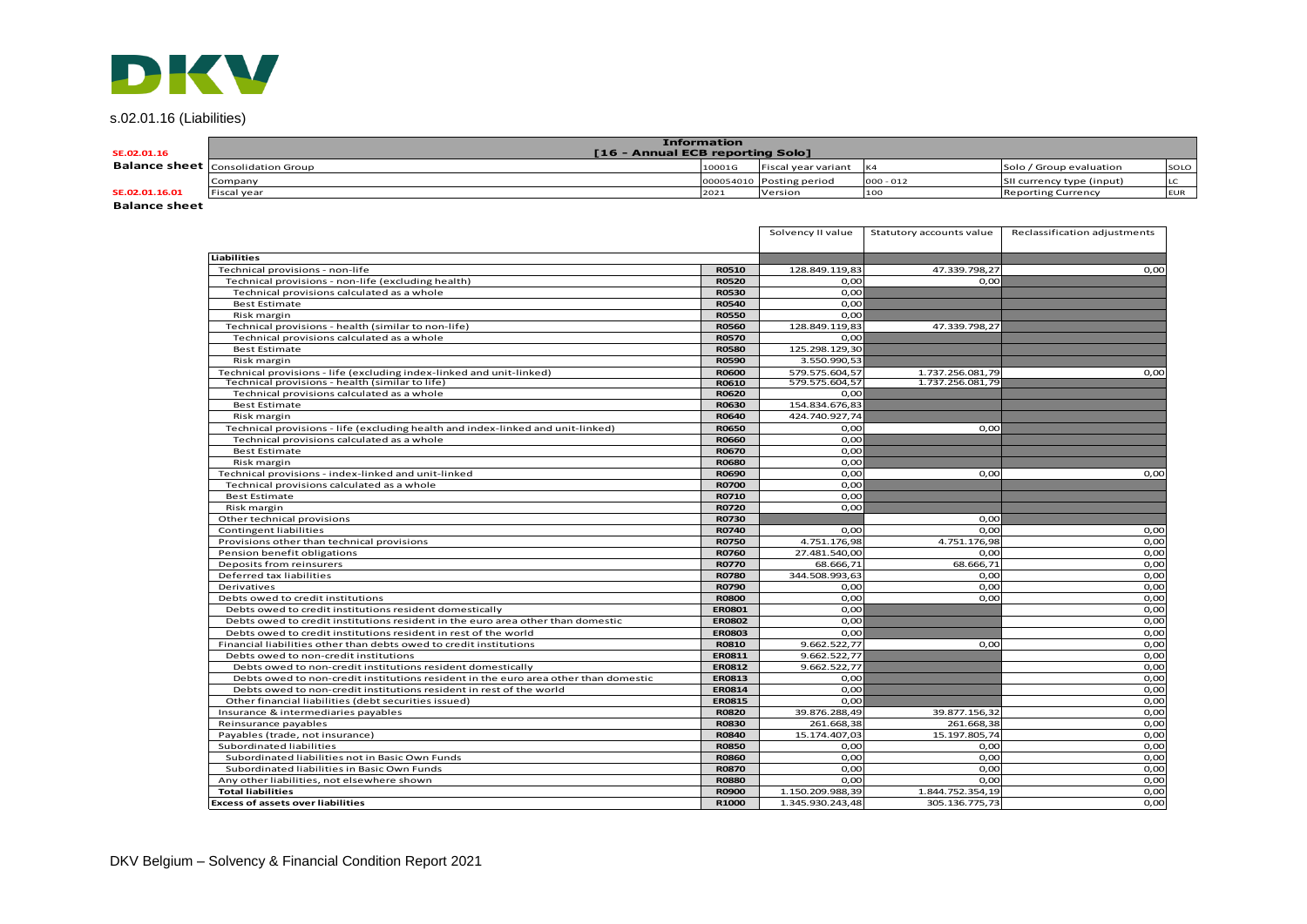

# QRT s.05.01.01

**S.05.01.01**

| Premiums, claims and expenses by line of business |
|---------------------------------------------------|
|---------------------------------------------------|

| \$.05.01.01.01 |  |
|----------------|--|
|                |  |

| DKV                                               |                     |           |                     |                                                 |                           |                                                                          |     |
|---------------------------------------------------|---------------------|-----------|---------------------|-------------------------------------------------|---------------------------|--------------------------------------------------------------------------|-----|
| QRT s.05.01.01<br>5.05.01.01                      |                     |           |                     |                                                 |                           |                                                                          |     |
| Premiums, claims and expenses by line of business |                     |           |                     | Information<br>[16 - Annual ECB reporting Solo] |                           |                                                                          |     |
|                                                   | Consolidation Group | 100016    | Fiscal year variant |                                                 | Solo / Group evaluation   | SOLO                                                                     |     |
| 5.05.01.01.01                                     | Company             | 000054010 | Posting period      | $000 - 012$                                     | SII currency type (input) |                                                                          |     |
| Non-Life (direct business/accepted proportional   | Fiscal year         | 2021      | Version             | co                                              | <b>Reporting Currency</b> |                                                                          | EUR |
|                                                   |                     |           |                     |                                                 |                           | Line of Business for: non-life insurance and reinsurance obligations (di |     |

|                                                                      |                | Line of Business for: non-life insurance and reinsurance obligations (direct business and accepted proportional reinsurance) |                                |                                    |                                      |                       |                                             |                                                |                             |                                 |                          |                |                              |                 | Line of business for: accepted<br>non-proportional reinsurance<br>Total |                             |        |                |
|----------------------------------------------------------------------|----------------|------------------------------------------------------------------------------------------------------------------------------|--------------------------------|------------------------------------|--------------------------------------|-----------------------|---------------------------------------------|------------------------------------------------|-----------------------------|---------------------------------|--------------------------|----------------|------------------------------|-----------------|-------------------------------------------------------------------------|-----------------------------|--------|----------------|
|                                                                      |                | Medical expense insurance                                                                                                    | Income protection<br>insurance | Workers' compensation<br>insurance | Motor vehicle<br>liability insurance | Other motor insurance | Marine, aviation and<br>transport insurance | Fire and other damage<br>to property insurance | General liability insurance | Credit and suretyship insurance | Legal expenses insurance | Assistance     | Miscellaneous financial loss | Health Casualty |                                                                         | Marine, aviation, transport | ropert |                |
| Premiums written                                                     |                | C0010                                                                                                                        | C0020                          | C0030                              | C0040                                | C0050                 | C0060                                       | C0070                                          | CD080                       | C0090                           | C0100                    | C0110          | CO120                        | C0130 C0140     |                                                                         | C0150                       | C0160  | 00200          |
| Gross - Direct Business                                              | R0110          | 205.219.639.1                                                                                                                | 0,00                           | 000                                | 0.00                                 | 0.0                   | 0,00                                        | 0.00                                           | 0.00                        | 0.00                            | 000                      | 00             | 00                           |                 |                                                                         |                             |        | 205.219.639.1  |
| Gross - Proportional reinsurance accepted                            | R0120          | $-4260.16$                                                                                                                   | 0.00                           | 0.00                               | 0.00                                 | 0.00                  | 000                                         | 0.00                                           | 0.00                        | 0.00                            | 0.00                     | 000            | 0.00                         |                 |                                                                         |                             |        | $-4.260$       |
| Gross - Non-proportional reinsurance accepted                        | R0130          |                                                                                                                              |                                |                                    |                                      |                       |                                             |                                                |                             |                                 |                          |                |                              | 0.00            | 0.0                                                                     | 0.00                        | 00     | 0.0            |
| Reinsurers' share                                                    | R0140          | 00                                                                                                                           | 0,00                           | 000                                | 0.00                                 | 0.00                  | 0.00                                        | 000                                            | 0,00                        | 000                             | 000                      |                | 0.00                         | -0.00           | 00                                                                      | 0.00                        | 000    | 00             |
| Net                                                                  | R0200          | 205.215.378.96                                                                                                               | 0.00                           | 0.00                               | 0.00                                 | 0.00                  | 000                                         | 0.00                                           | 0.00                        | 000                             | 0.001                    | 0.08           | 0.00                         | 0.00            | 00                                                                      | 0.00                        | 0.00   | 205.215.378.96 |
| Premiums earned                                                      |                |                                                                                                                              |                                |                                    |                                      |                       |                                             |                                                |                             |                                 |                          |                |                              |                 |                                                                         |                             |        |                |
| Gross - Direct Business                                              | R0210          | 205.219.639,1                                                                                                                | 0,00                           | 0.00                               | 0.00                                 | 00                    | 0.00                                        | 0.00                                           | 0,00                        | 0.00                            | 0.00                     |                | 00                           |                 |                                                                         |                             |        | 205.219.639.1  |
| Gross - Proportional reinsurance accepted                            | R0220          | $-4.260,16$                                                                                                                  | 0,00                           | 0.00                               | 0,00                                 | 0 <sub>m</sub>        | 0,00                                        | 0,00                                           | 0,00                        | 0,00                            | 0,00                     |                | 0.00                         |                 |                                                                         |                             |        | $-4.260,1$     |
| Gross - Non-proportional reinsurance accepted                        | R0230          |                                                                                                                              |                                |                                    |                                      |                       |                                             |                                                |                             |                                 |                          |                |                              | 0.00            | 00                                                                      | 0.00                        | 00     | 00             |
| Reinsurers' share                                                    | R0240          | 0.00                                                                                                                         | 0.00                           | 0.00                               | 0.00                                 | 0.00                  | 0.00                                        | 0.00                                           | 0.00                        | 0.00                            | 0.00                     | 00             | 0.00                         | 0.00            | 0.00                                                                    | 0.00                        | 0.00   | 0.00           |
| Net                                                                  | R0300          | 205.215.378,96                                                                                                               | 0,00                           | 0,00                               | 0,00                                 | 0.00                  | 0,00                                        | 0,00                                           | 0.00                        | 0,00                            | 0,00                     | 000            | 0,00                         | 0,00            | 0.00                                                                    | 0,00                        | 0,00   | 205.215.378.96 |
| <b>Claims incurred</b>                                               |                |                                                                                                                              |                                |                                    |                                      |                       |                                             |                                                |                             |                                 |                          |                |                              |                 |                                                                         |                             |        |                |
| Gross - Direct Business                                              | R0310          | 130.378.685.7                                                                                                                | 0.00                           | 000                                | 000                                  | 0.00                  | 0.00                                        | 0.00                                           | 0.00                        | 0.00                            | 0.001                    | 00             | 0.00                         |                 |                                                                         |                             |        | 130,378,685.7  |
| Gross - Proportional reinsurance accepted                            | R0320          | 10.881.96                                                                                                                    | 0,00                           | 0.00                               | 0,00                                 | 0.00                  | 000                                         | 0.00                                           | 0.00                        | 0.00                            | 0.00                     | 00             | 00                           |                 |                                                                         |                             |        | 10.881.96      |
| Gross - Non-proportional reinsurance accepted                        | R0330          |                                                                                                                              |                                |                                    |                                      |                       |                                             |                                                |                             |                                 |                          |                |                              | 0.00            | 0.0                                                                     | 0.00                        | 00     |                |
| Reinsurers' share                                                    | R0340          | 000                                                                                                                          | 0.00                           | 000                                | 0.00                                 | 00                    | 0.01                                        | 0.00                                           | 0.00                        | 000                             | 0.00                     |                | 0.00                         | 0.00            | 0.0                                                                     | 00                          | 00     | 0.0            |
| Net                                                                  | R0400          | 130.389.567.66                                                                                                               | 0,00                           | 0.00                               | 0.00                                 | 0.00                  | 0.00                                        | 0.00                                           | 0.00                        | 0.00                            | 0.00                     | 0 <sup>6</sup> | 0.00                         | 0.00            | 00                                                                      | 0.00                        | 0.00   | 130,389,567.66 |
| Changes in other technical provisions                                |                |                                                                                                                              |                                |                                    |                                      |                       |                                             |                                                |                             |                                 |                          |                |                              |                 |                                                                         |                             |        |                |
| Gross - Direct Business                                              | R0410          | 0.00                                                                                                                         | 0,00                           | 000                                | 0.00                                 | 0.0                   | 0.06                                        | 0.00                                           | 0.00                        | 0.00                            | 0.00                     |                | 0.0                          |                 |                                                                         |                             |        |                |
| Gross - Proportional reinsurance accepted                            | R0420          | 0.00                                                                                                                         | 0,00                           | 0,00                               | 0,00                                 | 0.00                  | 0,00                                        | 0,00                                           | 0,00                        | 0.00                            | 0.00                     |                | 0.00                         |                 |                                                                         |                             |        | 0.0            |
| Gross - Non- proportional reinsurance accepted                       | R0430          |                                                                                                                              |                                |                                    |                                      |                       |                                             |                                                |                             |                                 |                          |                |                              | 0.00            | 00                                                                      | 0.00                        | 00     | 0.00           |
| Reinsurers'share                                                     | R0440<br>R0500 | 0.00                                                                                                                         | 0.00                           | 0.00                               | 0.00                                 | 0.00                  | 0.00                                        | 0.00                                           | 0.00                        | 0.00                            | 0.00                     |                | 0.00                         | 0.00            | 0.00<br>00                                                              | 0.00                        | 0.00   | 0.00<br>00     |
| Net                                                                  | <b>RO550</b>   | 0.00<br>34,050,100.38                                                                                                        | 0,00                           | 0.00<br>000                        | 0.00                                 | 0.00                  | 0.00                                        | 0.00                                           | 0,00<br>0.00                | 0.00<br>0.00                    | 0.00                     | 0 <sup>6</sup> | 0.00<br>0.00                 | 0.00            |                                                                         | 0.00                        | 0.00   | 34,050,100.3   |
| <b>Expenses incurred</b>                                             |                |                                                                                                                              | 0,00                           |                                    | 0.00                                 |                       | 0.00                                        | 0.00                                           |                             |                                 | 0.00                     |                |                              | 0.00            | 0.00                                                                    | 0.00                        | 0.00   |                |
| Administrative expenses                                              |                |                                                                                                                              |                                |                                    |                                      |                       |                                             |                                                |                             |                                 |                          |                |                              |                 |                                                                         |                             |        |                |
| Gross - Direct Business                                              | R0610          | 9.812.099.7                                                                                                                  | 0.00                           | 0.01                               | 00                                   |                       | 0.00                                        | 00                                             | 0.00                        | 0.00                            | 00                       |                | $\Omega$                     |                 |                                                                         |                             |        | 9.812.059.7    |
| Gross - Proportional reinsurance accepted                            | R0620          | 0.0                                                                                                                          | 0,00                           | 0.00                               | 0,00                                 | 0.0                   | 0.00                                        | 0.00                                           | 0.00                        | 0.00                            | 0.00                     |                | 00                           |                 |                                                                         |                             |        | 00             |
| Gross - Non-proportional reinsurance accepted                        | R0630          |                                                                                                                              |                                |                                    |                                      |                       |                                             |                                                |                             |                                 |                          |                |                              | 0.00            | 0.0                                                                     | 0.00                        | 00     | 0.00           |
| Reinsurers' share                                                    | R0640          | 00                                                                                                                           | 0.00                           | 00                                 | 000                                  |                       | 0.00                                        | 0.00                                           | 0.00                        | 000                             | 000                      |                | 000                          | 0.00            | 00                                                                      | 0.00                        | 00     | 0.00           |
| Net                                                                  | R0700          | 9.812.099.71                                                                                                                 | 0.00                           | 0.00                               | 0.00                                 | 0.00                  | 0.00                                        | 0.00                                           | 0.00                        | 0.00                            | 0.00                     | 000            | 0.00                         | 0.00            | 0.00                                                                    | 0.00                        | 0.00   | 9.812.059.71   |
| Investment management expenses                                       |                |                                                                                                                              |                                |                                    |                                      |                       |                                             |                                                |                             |                                 |                          |                |                              |                 |                                                                         |                             |        |                |
| Gross - Direct Business                                              | R0710          | 851.102,99                                                                                                                   | 0,00                           | 0.00                               | 0.00                                 | 0.00                  | 0.00                                        | 0.00                                           | 0,00                        | 000                             | 0.001                    |                | - 0.00                       |                 |                                                                         |                             |        | 851.102.9      |
| Gross - Proportional reinsurance accepted                            | R0720          | 0.00                                                                                                                         | 0,00                           | 0.00                               | 0.00                                 | 0.00                  | 0.00                                        | 0.00                                           | 0.00                        | 0.00                            | 000                      |                | 000                          |                 |                                                                         |                             |        | 0.0            |
| Gross - Non-proportional reinsurance accepted                        | R0730          |                                                                                                                              |                                |                                    |                                      |                       |                                             |                                                |                             |                                 |                          |                |                              | 0.00            | 0.00                                                                    | 0.00                        | 0.00   | 0.00           |
| Reinsurers' share                                                    | R0740          | 0.00                                                                                                                         | 0,00                           | 0.00                               | 0.00                                 | 00                    | 0,00                                        | 0.00                                           | 0.00                        | 0.00                            | 0.00                     |                | 0.00                         | 0.00            | 0.00                                                                    | 0,00                        | 0.00   | 0.00           |
| Net                                                                  | R0800          | 851.102.99                                                                                                                   | 0.00                           | 0.00                               | 0.00                                 | 0.00                  | 0.00                                        | 0.00                                           | 0.00                        | 0.00                            | 0.00                     | 0 <sup>6</sup> | 0.00                         | 0.00            | 00                                                                      | 0.00                        | 0.00   | 851,102.99     |
| Claims management expenses                                           | R0810          | 10.432,984.49                                                                                                                | 0,00                           | 0.00                               | 0.00                                 | 00                    | 0.00                                        | 0.00                                           | 0,00                        | 0.00                            | 0.00                     |                | 0.00                         |                 |                                                                         |                             |        | 10.432,984.45  |
| Gross - Direct Business<br>Gross - Proportional reinsurance accepted | R0820          | 0.00                                                                                                                         | 0.00                           | 0.00                               | 0.00                                 | 0.00                  | 0.00                                        | 0.00                                           | 0.00                        | 0.00                            | 0.00                     |                | 00                           |                 |                                                                         |                             |        |                |
| Gross - Non-proportional reinsurance accepted                        | R0830          |                                                                                                                              |                                |                                    |                                      |                       |                                             |                                                |                             |                                 |                          |                |                              | 000             | 00                                                                      | 0.00                        | 00     | 00             |
| Reinsurers' share                                                    | R0840          | 0.00                                                                                                                         | 0.00                           | 0.00                               | 0.00                                 | 0.00                  | 0.00                                        | 0.00                                           | 0.00                        | 0.00                            | 000                      |                | 0.00                         | 0.00            | 00                                                                      | 0.00                        | 000    | 0.00           |
| Net                                                                  | R0900          | 10.432,984.49                                                                                                                | 0.00                           | 0.00                               | 0.00                                 | 0.00                  | 0.00                                        | 0.00                                           | 0.00                        | 0.00                            | 0.00                     | 000            | 0.00                         | 0.00            | 0.00                                                                    | 0.00                        | 0.00   | 10.432.984.49  |
| <b>Acquisition expenses</b>                                          |                |                                                                                                                              |                                |                                    |                                      |                       |                                             |                                                |                             |                                 |                          |                |                              |                 |                                                                         |                             |        |                |
| Gross - Direct Business                                              | R0910          | 12.953.953.1                                                                                                                 | 0,00                           | 000                                | 0.00                                 | 0.00                  | 0.00                                        | 0.00                                           | 0,00                        | 000                             | 0.001                    |                | 000                          |                 |                                                                         |                             |        | 12.953.953.1   |
| Gross - Proportional reinsurance accepted                            | R0920          | 000                                                                                                                          | 0.00                           | 0.00                               | 0.00                                 | 0.00                  | 0.00                                        | 0.00                                           | 0.00                        | 0.00                            | 0.00                     | 0.08           | 0.00                         |                 |                                                                         |                             |        | 0.0            |
| Gross - Non-proportional reinsurance accepted                        | R0930          |                                                                                                                              |                                |                                    |                                      |                       |                                             |                                                |                             |                                 |                          |                |                              | 0,00            | 0.00                                                                    | 0,00                        | 0.00   | 0.00           |
| Reinsurers' share                                                    | R0940          | 0.00                                                                                                                         | 0,00                           | 0.00                               | 0.00                                 | 0.00                  | 0,00                                        | 0.00                                           | 0.00                        | 0.00                            | 0.00                     |                | 0.00                         | 0.00            | 00                                                                      | 0.00                        | 0.00   | 00             |
| Net                                                                  | R1000          | 12.953.953.15                                                                                                                | 0.00                           | 0.00                               | 0.00                                 | 0.00                  | 0.00                                        | 0.00                                           | 0.00                        | 0.00                            | 0.00                     | $\alpha$       | 0.00                         | 0.00            | 0.00                                                                    | 0.00                        | 0.00   | 12,953,953.1   |
| Overhead expenses                                                    |                |                                                                                                                              |                                |                                    |                                      |                       |                                             |                                                |                             |                                 |                          |                |                              |                 |                                                                         |                             |        |                |
| Gross - Direct Rusines                                               | <b>R1010</b>   | 0.00                                                                                                                         | 0.00                           | 0.00                               | 0.00                                 | 0.00                  | 000                                         | 0.00                                           | 0.00                        | 0.00                            | 0.00                     |                | 0.00                         |                 |                                                                         |                             |        | 00             |
| Gross - Proportional reinsurance accepted                            | R1020          | 0.00                                                                                                                         | 0.00                           | 0.00                               | 0.00                                 | 0 <sub>m</sub>        | 0.00                                        | 0.00                                           | 0.00                        | 0.00                            | 0.00                     |                | 0.0                          |                 |                                                                         |                             |        | 0.00           |
| Gross - Non-proportional reinsurance accepted                        | R1030          |                                                                                                                              |                                |                                    |                                      |                       |                                             |                                                |                             |                                 |                          |                |                              | 0 m             | 0.0                                                                     | 000                         | - 00   | 0.00           |
| Reinsurers' share                                                    | R1040          | 0.00                                                                                                                         | 0.00                           | 000                                | 0.00                                 | 0.00                  | 000                                         | 0.00                                           | 0.00                        | 0.00                            | 0.00                     | 00             | 0.00                         | 0.00            | 0.00                                                                    | 0.00                        | 00     | 0.00           |
| Net                                                                  | R1100          | 0.00                                                                                                                         | 0.00                           | 0.00                               | 0.00                                 | 0.00                  | 000                                         | 0.00                                           | 0.00                        | 0.00                            | 0.00                     | 00             | 0.00                         | 0.00            | 0.00                                                                    | 0.00                        | 0.00   | 0.00           |
| Other expenses                                                       | R1200          |                                                                                                                              |                                |                                    |                                      |                       |                                             |                                                |                             |                                 |                          |                |                              |                 |                                                                         |                             |        | 00             |
| <b>Total expenses</b>                                                | R1300          |                                                                                                                              |                                |                                    |                                      |                       |                                             |                                                |                             |                                 |                          |                |                              |                 |                                                                         |                             |        | 34,050,100.38  |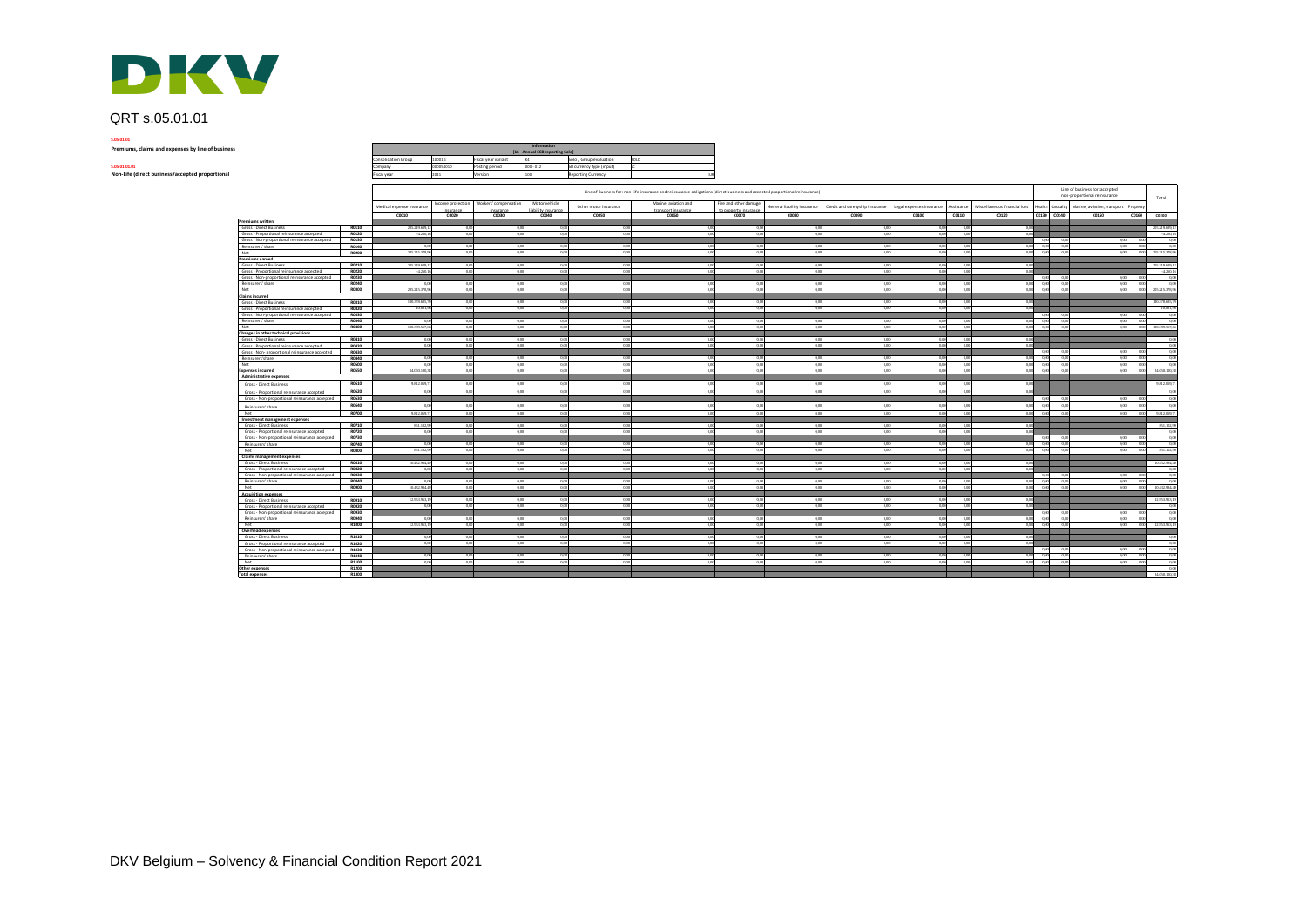

# QRT s.05.01.01 (Continued)

**S.05.01.01.02 Life**

|                                       |                |                      |                                        |                                           | Line of Business for: life insurance obligations |                                                                                                            |                                                                                                                                             |                                      | Life reinsurance obligations |                       |
|---------------------------------------|----------------|----------------------|----------------------------------------|-------------------------------------------|--------------------------------------------------|------------------------------------------------------------------------------------------------------------|---------------------------------------------------------------------------------------------------------------------------------------------|--------------------------------------|------------------------------|-----------------------|
|                                       |                | Health insurance     | Insurance with<br>profit participation | Index-linked and<br>unit-linked insurance | Other life insurance                             | Annuities stemming<br>from non-life insurance<br>contracts and relating to<br>health insurance obligations | Annuities stemming from<br>non-life insurance contracts and<br>relating to insurance obligations other<br>than health insurance obligations | Health reinsurance                   | Life reinsurance             | Total                 |
|                                       |                | CO210                | C0220                                  | C0230                                     | C0240                                            | C0250                                                                                                      | C0260                                                                                                                                       | C0270                                | C0280                        | C0300                 |
| Premiums written                      |                |                      |                                        |                                           |                                                  |                                                                                                            |                                                                                                                                             |                                      |                              |                       |
| Gross                                 | R1410          | 450.980.925.5        | 0,00                                   | 0.00                                      | 0.00                                             | 0.00                                                                                                       | 0.00                                                                                                                                        | 0.00                                 | 0.00                         | 450.980.925.58        |
| Reinsurers' share                     | R1420          | 1.280.389,           | 0,00                                   | 0,00                                      | 0,00                                             | 0,00                                                                                                       | 0.00                                                                                                                                        | 0.00                                 | 0,00                         | 1.280.389,1           |
| Net                                   | R1500          | 449.700.536,4        | 0,00                                   | 0,00                                      | 0,00                                             | 0,00                                                                                                       | 0.00                                                                                                                                        | 0,00                                 | 0,00                         | 449.700.536,44        |
| Premiums earned                       |                |                      |                                        |                                           |                                                  |                                                                                                            |                                                                                                                                             |                                      |                              |                       |
| Gross                                 | R1510          | 448.420.987,6        | 0,00                                   | 0.00                                      | 0.00                                             | 0.00                                                                                                       | 0.00                                                                                                                                        | 0.00                                 | 0.00                         | 448.420.987,60        |
| Reinsurers' share                     | R1520          | 1.280.389.1          | 0,00                                   | 0,00                                      | 0.00                                             | 0.00                                                                                                       | 0.00                                                                                                                                        | 0.00                                 | 0.00                         | 1,280,389.14          |
| Net                                   | R1600          | 447.140.598,46       | 0,00                                   | 0,00                                      | 0,00                                             | 0.00                                                                                                       | 0.00                                                                                                                                        | 0.00                                 | 0.00                         | 447.140.598,46        |
| Claims incurred                       |                |                      |                                        |                                           |                                                  |                                                                                                            |                                                                                                                                             |                                      |                              |                       |
| Gross                                 | R1610          | 199.456.543.1        | 0.00                                   | 0.00                                      | 0.00                                             | 0.00                                                                                                       | 0.00                                                                                                                                        | 0.00                                 | 0.00                         | 199.456.543.18        |
| Reinsurers' share                     | R1620          | 457,778.0            | 0,00                                   | 0,00                                      | 0,00                                             | 0.00                                                                                                       | 0.00                                                                                                                                        | 0.00                                 | 0,00                         | 457.778,07            |
| Net                                   | R1700          | 198.998.765,1        | 0,00                                   | 0,00                                      | 0,00                                             | 0,00                                                                                                       | 0,00                                                                                                                                        | 0.00                                 | 0,00                         | 198.998.765,1         |
| Changes in other technical provisions |                |                      |                                        |                                           |                                                  |                                                                                                            |                                                                                                                                             |                                      |                              |                       |
| Gross                                 | R1710          | $-172.102.045,3$     | 0,00                                   | 0,00                                      | 0.00                                             | 0.00                                                                                                       | 0.00                                                                                                                                        | 0.00                                 | 0.00                         | $-172.102.045,3$      |
| Reinsurers' share                     | R1720          | 0.00                 | 0.00                                   | 0.00                                      | 0.00                                             | 0.00                                                                                                       | 0.00                                                                                                                                        | 0.00                                 | 0.00                         | 0.00                  |
| Net                                   | R1800          | $-172.102.045,3$     | 0,00                                   | 0,00                                      | 0,00                                             | 0,00                                                                                                       | 0,00                                                                                                                                        | 0.00                                 | 0,00                         | $-172.102.045,31$     |
| <b>Expenses incurred</b>              | R1900          | 109.297.341,2        | 0,00                                   | 0,00                                      | 0,00                                             | 0,00                                                                                                       | 0.00                                                                                                                                        | 0.00                                 | 0,00                         | 109.297.341,24        |
| <b>Administrative expenses</b>        |                |                      |                                        |                                           |                                                  |                                                                                                            |                                                                                                                                             |                                      |                              |                       |
| Gross                                 | R1910          | 20.573.018,7         | 0,00                                   | 0,00                                      | 0,00                                             | 0.00                                                                                                       | 0.00                                                                                                                                        | 0.00                                 | 0,00                         | 20.573.018,78         |
| Reinsurers' share                     | R1920          | 0.00                 | 0,00                                   | 0,00                                      | 0.00                                             | 0,00                                                                                                       | 0.00                                                                                                                                        | 0.00                                 | 0,00                         | 0.00                  |
| Net                                   | R2000          | 20.573.018,7         | 0,00                                   | 0,00                                      | 0,00                                             | 0,00                                                                                                       | 0.00                                                                                                                                        | 0.00                                 | 0,00                         | 20.573.018,78         |
| Investment management expenses        |                |                      |                                        |                                           |                                                  |                                                                                                            |                                                                                                                                             |                                      |                              |                       |
| Gross                                 | R2010          | 1.660.729.7          | 0.00                                   | 0.00                                      | 0.00                                             | 0.00                                                                                                       | 0.00                                                                                                                                        | 0.00                                 | 0.00                         | 1.660.729,7           |
| Reinsurers' share                     | R2020          | 0.00                 | 0.00                                   | 0.00                                      | 0.00                                             | 0.00                                                                                                       | 0.00                                                                                                                                        | 0.00                                 | 0.00                         | 0.00                  |
| Net                                   | R2100          | 1.660.729,7          | 0,00                                   | 0,00                                      | 0,00                                             | 0,00                                                                                                       | 0,00                                                                                                                                        | 0,00                                 | 0,00                         | 1.660.729,76          |
| <b>Claims management expenses</b>     | R2110          |                      |                                        |                                           |                                                  |                                                                                                            |                                                                                                                                             |                                      |                              |                       |
| Gross                                 |                | 16.966.092,5         | 0,00<br>0.00                           | 0,00<br>0.00                              | 0,00<br>0.00                                     | 0.00                                                                                                       | 0.00<br>0.00                                                                                                                                | 0.00<br>0.00                         | 0,00<br>0.00                 | 16.966.092,51         |
| Reinsurers' share                     | R2120<br>R2200 | 0.00<br>16.966.092.5 | 0,00                                   | 0,00                                      | 0,00                                             | 0.0<br>0,00                                                                                                | 0.00                                                                                                                                        | 0.00                                 | 0,00                         | 0.00<br>16,966,092.51 |
| Net                                   |                |                      |                                        |                                           |                                                  |                                                                                                            |                                                                                                                                             |                                      |                              |                       |
| <b>Acquisition expenses</b>           | R2210          | 70.097.500,1         | 0,00                                   | 0,00                                      | 0.00                                             | 0.00                                                                                                       | 0.00                                                                                                                                        | 0.00                                 | 0.00                         | 70.097.500,1          |
| Gross<br>Reinsurers' share            | R2220          | 0.00                 | 0.00                                   | 0.00                                      | 0.00                                             | 0.00                                                                                                       | 0.00                                                                                                                                        | 0.00                                 | 0.00                         | 0.00                  |
|                                       |                |                      | 0.00                                   | 0.00                                      | 0.00                                             | 0.00                                                                                                       | 0.00                                                                                                                                        | 0.00                                 | 0.00                         |                       |
| Net                                   | R2300          | 70.097.500,19        |                                        |                                           |                                                  |                                                                                                            |                                                                                                                                             |                                      |                              | 70.097.500,19         |
| <b>Overhead expenses</b><br>Gross     | R2310          | 0.00                 | 0,00                                   | 0,00                                      | 0,00                                             | 0.00                                                                                                       |                                                                                                                                             |                                      |                              | 0,00                  |
| Reinsurers' share                     | R2320          | 0.00                 | 0.00                                   | 0.00                                      | 0.00                                             | 0.00                                                                                                       | 0.00                                                                                                                                        | 0.00<br>0.00<br>0.00<br>0.00<br>0.00 |                              | 0,00                  |
|                                       | R2400          | 0.00                 | 0.00                                   | 0.00                                      | 0.00                                             | 0.00                                                                                                       | 0.00                                                                                                                                        | 0.00                                 | 0.00                         | 0,00                  |
| Net<br>Other expenses                 | R2500          |                      |                                        |                                           |                                                  |                                                                                                            |                                                                                                                                             |                                      |                              | 0,00                  |
| <b>Total expenses</b>                 | R2600          |                      |                                        |                                           |                                                  |                                                                                                            |                                                                                                                                             |                                      |                              | 109.297.341,24        |
| <b>Total amount of surrenders</b>     | R2700          | 0.00                 | 0.00                                   | 0.00                                      | 0.00                                             | 0.00                                                                                                       | 0.00                                                                                                                                        | 0.00                                 | 0.00                         | 0,00                  |
|                                       |                |                      |                                        |                                           |                                                  |                                                                                                            |                                                                                                                                             |                                      |                              |                       |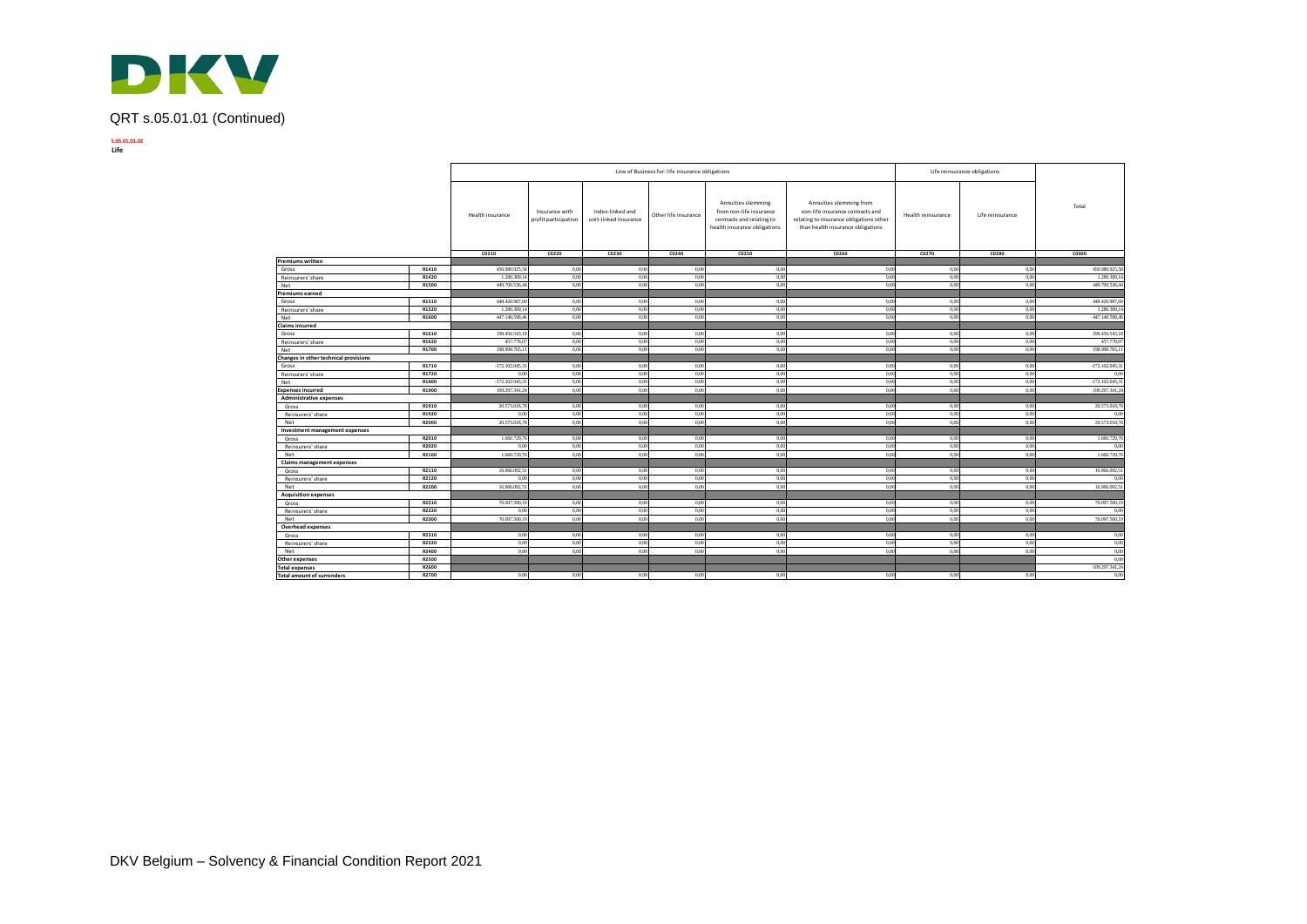

# QRT S.12.01.01

|                | DKV                                                                                                                                                                  |                       |                                           |                      |                                                  |                                                 |                              |                                                       |                                      |                               |                                        |                                                                     |                                                                                                                               |                                         |                                   |                                                |                                                                                |                                              |                                                    |
|----------------|----------------------------------------------------------------------------------------------------------------------------------------------------------------------|-----------------------|-------------------------------------------|----------------------|--------------------------------------------------|-------------------------------------------------|------------------------------|-------------------------------------------------------|--------------------------------------|-------------------------------|----------------------------------------|---------------------------------------------------------------------|-------------------------------------------------------------------------------------------------------------------------------|-----------------------------------------|-----------------------------------|------------------------------------------------|--------------------------------------------------------------------------------|----------------------------------------------|----------------------------------------------------|
|                | QRT S.12.01.01                                                                                                                                                       |                       |                                           |                      |                                                  |                                                 |                              |                                                       |                                      |                               |                                        |                                                                     |                                                                                                                               |                                         |                                   |                                                |                                                                                |                                              |                                                    |
| 5.12.01.01     |                                                                                                                                                                      |                       |                                           |                      |                                                  |                                                 |                              |                                                       |                                      |                               |                                        |                                                                     |                                                                                                                               |                                         |                                   |                                                |                                                                                |                                              |                                                    |
|                |                                                                                                                                                                      |                       |                                           |                      |                                                  | Information<br>[16 - Annual ECB reporting Solo] |                              |                                                       |                                      |                               |                                        |                                                                     |                                                                                                                               |                                         |                                   |                                                |                                                                                |                                              |                                                    |
|                | <b>Life and Health SLT Technical Provisions</b>                                                                                                                      |                       |                                           |                      | onsolidation Group 10001G Fiscal year variant K4 |                                                 | Solo / Group evaluation SOLO |                                                       |                                      |                               |                                        |                                                                     |                                                                                                                               |                                         |                                   |                                                |                                                                                |                                              |                                                    |
| \$,12,01,01,01 |                                                                                                                                                                      |                       | Company                                   |                      | 000054010 Posting period 000-012                 |                                                 | SII currency type (input) LC |                                                       |                                      |                               |                                        |                                                                     |                                                                                                                               |                                         |                                   |                                                |                                                                                |                                              |                                                    |
|                | <b>Life and Health SLT Technical Provisions</b>                                                                                                                      |                       | Fiscal year                               | 2021                 | Version                                          | 100                                             | Reporting Currency           | <b>FLIR</b>                                           |                                      |                               |                                        |                                                                     |                                                                                                                               |                                         |                                   |                                                |                                                                                |                                              |                                                    |
|                |                                                                                                                                                                      |                       |                                           |                      |                                                  | Index-linked and unit-linked insurance          |                              | Other life insurance                                  |                                      |                               |                                        | Accepted reinsurance                                                |                                                                                                                               | (Life                                   |                                   | Health insurance (direct business)             | les                                                                            |                                              |                                                    |
|                |                                                                                                                                                                      |                       | Insurance<br>with profit<br>participation |                      | Contracts without<br>options and<br>guarantees   | Contracts with options or guarantees            |                              | <b>Contracts without</b><br>options and<br>guarantees | Contracts with options or guarantees | ster                          | Insurance with<br>profit participation | Index-linked and<br>Other life<br>unit-linked insurance<br>nsurance | Annuities stemming from<br>non-life accepted insurance<br>contracts and relating to insurance<br>obligation other than health | othe<br>than<br>healt<br>insur.<br>nce, |                                   | Contracts<br>without options<br>and guarantees | stem<br>min<br>Contracts with from<br>options or<br>non-<br>life<br>guarantees | Health reinsurance<br>(reinsurance accepted) | <b>Total (Health similar</b><br>to life insurance) |
|                |                                                                                                                                                                      |                       |                                           |                      |                                                  | C0050                                           | C0050                        |                                                       |                                      |                               | C0090 C0100 C0110                      |                                                                     | insurance obligations                                                                                                         | inds                                    |                                   |                                                |                                                                                |                                              |                                                    |
|                | Technical provisions calculated as a whole                                                                                                                           | R0010                 | C0020                                     | $\sim$ C0030<br>0.00 | C0040                                            |                                                 |                              | C0070                                                 | C0080                                | $000 - 000$                   | 0.00                                   | C0120<br>C0130<br>0.00<br>0.00                                      | C0140                                                                                                                         | C0150<br>$0.001 - 0.00$                 | 0.06                              |                                                | C0160 C0170 C0180 C0190<br>$-0.00$                                             | C0200                                        | C0210<br>0.001                                     |
|                | Total Recoverables from reinsurance/SPV and Finite Re after the adjustment for expected losses due to<br>counterparty default associated to TP calculated as a whole | R0020                 |                                           | 0.06                 |                                                  |                                                 |                              |                                                       |                                      |                               |                                        | 0.00<br>0.0                                                         | 0.00                                                                                                                          | $\sim$                                  |                                   |                                                | $\theta$                                                                       | 0.0                                          |                                                    |
|                | Technical provisions calculated as a sum of BE and RM                                                                                                                |                       |                                           |                      |                                                  |                                                 |                              |                                                       |                                      |                               |                                        |                                                                     |                                                                                                                               |                                         |                                   |                                                |                                                                                |                                              | 00                                                 |
|                | <b>Best Estimate</b>                                                                                                                                                 |                       |                                           |                      |                                                  |                                                 |                              |                                                       |                                      |                               |                                        |                                                                     |                                                                                                                               |                                         |                                   |                                                |                                                                                |                                              |                                                    |
|                | <b>Gross Best Estimate</b><br>Total recoverables from reinsurance/SPV and Finite Re before the adjustment for expected losses due                                    | R0030<br>R0040        |                                           |                      |                                                  |                                                 |                              |                                                       |                                      | 00 000 00                     |                                        | 0.00                                                                |                                                                                                                               | 000 00                                  |                                   | 154.834.676.83                                 | 000 00                                                                         |                                              | 154.834.676.83                                     |
|                | to counterparty default<br>Recoverables from reinsurance (except SPV and Finite Re) before adjustment for expected losses                                            | R0050                 |                                           |                      | 0.01                                             | 00                                              |                              |                                                       |                                      |                               |                                        |                                                                     |                                                                                                                               |                                         |                                   |                                                | $\sim$<br>0.00                                                                 | $\alpha$                                     | 0.0                                                |
|                | Recoverables from SPV before adjustment for expected losses                                                                                                          | R0060                 | 0.00                                      |                      | 0.00                                             | 0.00                                            |                              | $\overline{00}$                                       |                                      | $0.00\qquad 0.00\qquad 0.00$  |                                        |                                                                     |                                                                                                                               | $-0.0$                                  |                                   | 0.0                                            | $0.00 - 0.00$                                                                  |                                              | 0.00<br>00                                         |
|                | Recoverables from Finite Re before adjustment for expected losses                                                                                                    | R0070                 |                                           |                      | oα                                               |                                                 |                              |                                                       |                                      |                               |                                        |                                                                     |                                                                                                                               |                                         |                                   |                                                | $0.00$ $0.0$                                                                   |                                              | 0.0                                                |
|                | Total Recoverables from reinsurance/SPV and Finite Re after the adjustment for expected losses due t<br>counterparty default                                         | R0080                 |                                           |                      |                                                  |                                                 |                              |                                                       |                                      |                               |                                        |                                                                     |                                                                                                                               |                                         |                                   | 107779                                         |                                                                                |                                              | 457,778.0                                          |
|                | Best estimate minus recoverables from reinsurance/SPV and Finite Re                                                                                                  | R0090<br><b>R0100</b> | 0.001<br>0.001                            |                      | 0.00                                             | 0.00                                            |                              | 0.00                                                  |                                      | 0.00 0.00 0.00<br>$000 - 000$ |                                        |                                                                     |                                                                                                                               | 00 <sup>2</sup><br>$000 - 000$          | 424 340 927                       | 154.376,898.76                                 | 0.00000                                                                        |                                              | 154.376.898.76<br>0.001<br>424 740 927 74          |
|                | <b>Risk Margin</b><br>Amount of the transitional on Technical Provisions                                                                                             |                       |                                           | 0.00                 |                                                  |                                                 | 0.00                         |                                                       |                                      |                               | 0.00                                   | 0.00<br>0.0                                                         |                                                                                                                               |                                         |                                   |                                                | $-0.00$                                                                        |                                              | 0.001                                              |
|                | Technical Provisions calculated as a whole                                                                                                                           | R0110                 | 0.00                                      | 0.00                 |                                                  |                                                 | 0.00                         |                                                       |                                      | 0.00 0.00                     |                                        |                                                                     |                                                                                                                               | - 0.00                                  | 00 <sup>2</sup>                   |                                                | 00                                                                             |                                              | 000<br>0.0                                         |
|                | Best estimate                                                                                                                                                        | R0120                 | 000                                       |                      | 0.00                                             |                                                 |                              |                                                       |                                      | $000 - 000 - 000$             |                                        |                                                                     |                                                                                                                               | 00                                      |                                   | 0.0                                            | $0.001 - 0.0$                                                                  |                                              | 0.00                                               |
|                | Risk margin                                                                                                                                                          | R0130                 | 0.00                                      | 0.06                 |                                                  |                                                 |                              |                                                       |                                      |                               |                                        |                                                                     |                                                                                                                               |                                         |                                   |                                                | $\Omega$                                                                       | 000                                          | 00                                                 |
|                | <b>Technical provisions - total</b>                                                                                                                                  | R0200                 | 0.00                                      | 0.00                 |                                                  |                                                 |                              |                                                       |                                      |                               |                                        |                                                                     |                                                                                                                               | 0.01                                    | 579,575,604.5                     |                                                |                                                                                |                                              | 579.575.604.57                                     |
|                | Technical provisions minus recoverables from reinsurance/SPV and Finite Re - total                                                                                   | R0210                 |                                           | 0.05                 |                                                  |                                                 |                              |                                                       |                                      |                               |                                        | 0.00<br>0.0                                                         |                                                                                                                               |                                         | 579.117.826,5                     |                                                |                                                                                |                                              | 579.117.826.50                                     |
|                | Best Estimate of products with a surrender option                                                                                                                    | R0220                 | 0.001                                     | 0,00                 |                                                  |                                                 |                              |                                                       |                                      | 0.00 0.00                     |                                        |                                                                     |                                                                                                                               | 0.01                                    |                                   |                                                | 0.00                                                                           |                                              |                                                    |
|                | Gross BE for Cash flow                                                                                                                                               |                       |                                           |                      |                                                  |                                                 |                              |                                                       |                                      |                               |                                        |                                                                     |                                                                                                                               |                                         |                                   |                                                |                                                                                |                                              |                                                    |
|                | Cash out-flows                                                                                                                                                       |                       |                                           |                      |                                                  |                                                 |                              |                                                       |                                      | $-0.00$                       |                                        |                                                                     |                                                                                                                               | -0.00                                   | 20.772.065.740.46                 |                                                | 0.00                                                                           |                                              | 20.772.065.740.4                                   |
|                | Future quaranteed and discretionary benefits<br>Future augranteed benefits                                                                                           | R0230<br>R0240        | 0.001                                     | 0,00                 |                                                  |                                                 |                              |                                                       |                                      | 0.00                          |                                        |                                                                     |                                                                                                                               |                                         |                                   |                                                |                                                                                |                                              |                                                    |
|                | Future discretionary benefits                                                                                                                                        | <b>R0250</b>          | 0.001                                     |                      |                                                  |                                                 |                              |                                                       |                                      | 0.00                          |                                        |                                                                     |                                                                                                                               |                                         |                                   |                                                |                                                                                |                                              |                                                    |
|                | Future expenses and other cash out-flows                                                                                                                             | R0260                 | 0.00                                      | 0.00                 |                                                  |                                                 | - 0.00                       |                                                       |                                      | 0.00 0.00                     |                                        |                                                                     |                                                                                                                               | $-0.00$                                 | 4,803,308,133.4                   |                                                | 0.00                                                                           |                                              | 4,803,308,133,4<br>0.00                            |
|                | Cash in-flows                                                                                                                                                        |                       |                                           |                      |                                                  |                                                 |                              |                                                       |                                      |                               |                                        |                                                                     |                                                                                                                               |                                         |                                   |                                                |                                                                                |                                              |                                                    |
|                | Future premiums                                                                                                                                                      | R0270                 | 0.00                                      | 0.00                 |                                                  |                                                 |                              |                                                       |                                      | 0.000 0.00                    |                                        |                                                                     |                                                                                                                               | $-0.00$                                 | 25.420.539.197.1                  |                                                | 00                                                                             |                                              | 25.420.539.197.11<br>0.001                         |
|                | Other cash in-flows                                                                                                                                                  | R0280                 | $0,00$                                    | 0.00<br>00000        |                                                  |                                                 | 0.0000                       |                                                       |                                      | 0,00 0,00<br>0.0000 0.0000    |                                        |                                                                     |                                                                                                                               | 00                                      | 0.000                             |                                                | $\theta$<br>0.00                                                               | 0.0000                                       | 0.00<br>0.0                                        |
|                | Percentage of gross Best Estimate calculated using approximations<br>Surrender value                                                                                 | R0290<br><b>B0300</b> | 0.0000<br>0,00                            | 0,00                 |                                                  |                                                 | 0.00                         |                                                       |                                      | 0,00 0,00                     |                                        |                                                                     |                                                                                                                               | 00                                      | 0.00                              |                                                | 0.00                                                                           |                                              | 0.001<br>0.00                                      |
|                | Best estimate subject to transitional of the interest rate                                                                                                           | R0310                 | 0,00                                      | 0.00                 |                                                  |                                                 | 0.00                         |                                                       |                                      | 0.00 0.00                     |                                        |                                                                     |                                                                                                                               | 00                                      | 0.08                              |                                                | 000                                                                            |                                              | 0.00<br>0.001                                      |
|                | Technical provisions without transitional on interest rate                                                                                                           | R0320                 | 0,00                                      | 0,00                 |                                                  |                                                 | 0.00                         |                                                       |                                      | 0,00 0,00                     |                                        |                                                                     |                                                                                                                               | $-00$                                   | 579 575 604 5                     |                                                | 000                                                                            |                                              | 579 575 604 5<br>0.00                              |
|                | Best estimate subject to volatility adjustment                                                                                                                       | R0330                 | 0,00                                      | 0,00                 |                                                  |                                                 | 0.001                        |                                                       |                                      | 0,00 0,00                     |                                        |                                                                     |                                                                                                                               | $-0.00$                                 | 154.834.676.8                     |                                                | 00                                                                             |                                              | 0.00<br>154.834.676,82                             |
|                | Technical provisions without volatility adjustment and without others transitional measures                                                                          | R0340                 | 0,00                                      | 0,00                 |                                                  |                                                 | 0.001                        |                                                       |                                      | 0,00 0,00                     |                                        |                                                                     |                                                                                                                               | 0.00                                    | \$83,763,938.9                    |                                                | 0.00                                                                           |                                              | 583,763,938,93<br>0.00                             |
|                | Best estimate subject to matching adjustment                                                                                                                         | R0350                 | 0,00                                      | 0,00<br>0.00         |                                                  |                                                 | 0.00<br>non                  |                                                       |                                      | $0,00$ $0,00$<br>0.000000000  |                                        |                                                                     |                                                                                                                               | $-0.0$<br>0.00                          | 00 <sup>2</sup><br>579,575,604,57 |                                                | 0.00<br>0.00                                                                   |                                              | 0.00<br>$-\alpha$<br>579.575.604.57<br>0.001       |
|                | Technical provisions without matching adjustment and without all the others                                                                                          | R0360                 | 0,00                                      |                      |                                                  |                                                 |                              |                                                       |                                      |                               |                                        |                                                                     |                                                                                                                               |                                         |                                   |                                                |                                                                                |                                              |                                                    |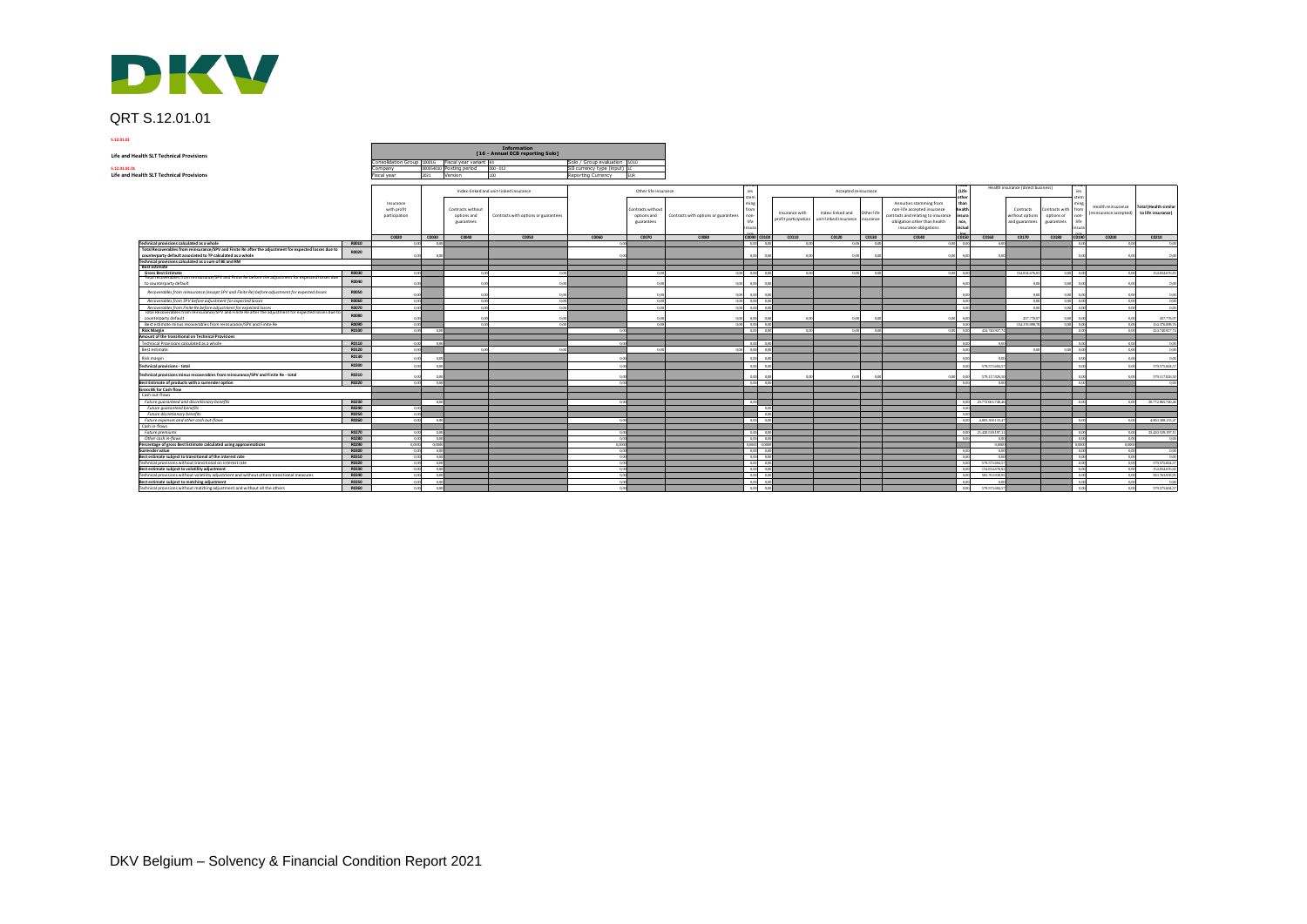

# S.17.01.01

**S.17.01.01**<br>Non-Life Technical Provisions

| 5.17.01.01                           |                            |           |                     | Information<br>[16 - Annual ECB reporting Solo] |                           |       |
|--------------------------------------|----------------------------|-----------|---------------------|-------------------------------------------------|---------------------------|-------|
| <b>Non-Life Technical Provisions</b> | Consolidation Group 100016 |           | Fiscal year variant |                                                 | Solo / Group evaluation   | SOLL. |
|                                      | Company                    | 000054010 | Posting period      | $000 - 012$                                     | SII currency type (input) |       |
| 5.17.01.01.01                        | Fiscal year                | 2021      | Version             |                                                 | Reporting Currency        | в     |
| <b>Non-Life Technical Provisions</b> |                            |           |                     |                                                 |                           |       |

| Medici experior income probabilitariance Workers compensation insurance   Metervehide liabilityimsurance   Metervehide liabilityimsurance   Metervehide liabilityimsurance   Metervehide and the antillabilityimsurance   Cont<br>C0130<br>C0120 C0130<br>C0100<br>cooso<br>CDOG0<br>10000<br>costo<br>cosso<br>C0040<br>COD70<br>cooso<br>cases<br>C0140<br>CO150<br>COSSO<br>01130<br>0.00<br>Technical provisions calculated as a whole<br>gonzo<br>om<br>80020<br>0.30<br>Direct business<br>0.00<br>cure.<br>80030<br>ox<br>0,00<br>0.00<br>0.00<br>Accepted proportional reinsurance business<br>80040<br>Accepted non-proportional reinsurance<br>Total Recoverables from reinsurance/SPV and Finite Re after the adjustment for expected losses due to<br>ROOSO<br>counterparty default associated to TP calculated as a whole<br>Technical provisions calculated as a sum of BE and RM<br>Best estimate<br>Premium provisions<br>Gross - Total<br>80060<br>(1.6%762)<br>Gross - direct business<br>80070<br>$-11.6767623$<br>80000<br>0.00<br>Gross - accepted proportional reinsurance business<br>80090<br>Gross - accepted non-proportional reinsurance business<br>Total recoverable from reinsurance/SPV and Finite Re before the adjustment for expected losses due to<br>spon-<br>0.5<br>counterparty default<br>Recoverables from reinsurance (except SPV and Finite Reinsurance) before adjustment for expected losses<br>80110<br>Recoverables from SPV before adjustment for expected lasses<br>80120<br>0.00<br>80130<br>0.00<br>Recoverables from Finite Reinsurance before adjustment for expected lasses<br>Total recoverable from reinsurance/SPV and Finite Re after the adjustment for expected losses due to<br>80140<br>counterparty default<br>41.0620.00<br>Net Best Estimate of Premium Provisions<br>80150<br>0<br>31.6%%<br>Current.<br>Claims provisions<br>Gross - Total<br>80060<br>IX93(832)<br>156.974.800<br>136,830,4705<br>80170<br>36.8764<br>Gross - direct business<br>80080<br>75,421.0<br>Gross - accepted proportional reinsurance business<br>0.00<br>Gross - accepted non-proportional reinsurance business<br>R0190<br>Total recoverable from reinsurance/SPV and Finite Re before the adjustment for expected losses due to<br>80200<br>counterparty default<br>Recoverables from reinsurence (except SPV and Finite Reinsurance) before adjustment for expected losses<br>80210<br>80220<br>Recoverables from SPV before adjustment for expected lasses<br>0.00<br>80230<br>onti<br>Recoverables from Finite Reinsurance before adjustment for expected lasses<br>Total recoverable from reinsurance/SPV and Finite Re after the adjustment for expected losses due to<br>80240<br>counterparty default<br>Net Best Estimate of Claims Provisions<br>80250<br>136,974,892.0<br>12020-0203<br>25281203<br>Total Best estimate - gross<br>80260<br>R0270<br>125,286,129.7<br>Total Best estimate - net<br>0.00<br>0.00<br>80280<br>1 years on<br>0.00<br>000<br>1992000<br><b>Risk margin</b><br>onti<br>Amount of the transitional on Technical Provisions<br>00200<br>ox<br>0.001<br>0.00<br>80300<br>$-0.00$<br>Best estimate<br>ont.<br>0.00<br>80310<br>0.30<br><b>Bisk-margin</b><br>0.001<br>000<br>Technical provisions - total<br>001200<br>176 640 1101<br>176 620 1<br>Recoverable from reinsurance contract/SPV and Finite Re after the adjustment for expected losses due to<br>80330<br>counterparty default - total<br>Technical provisions minus recoverables from reinsurance/SPV and Finite Re-total<br>80340<br>120,600,119,87<br>0.00<br>o.st<br>Line of Business (LoB): further segmentation (Momogeneous Nisk Groups)<br>Premium provisions - Total number of homogeneous risk groups<br>80250<br>0.001<br>- 80350<br>one.<br>Claims provisions - Total number of homogeneous risk groups<br>C-DO<br>80370<br>122,885,240.2<br>122,885,245,7<br>o.st<br>0.00<br>0.001<br>241439023<br>80300<br>0,00<br>24143982<br>Future expenses and other cash-out flows<br>0.00<br>0.00<br>156,726,963,79<br>80290<br>0.00<br>0.00<br>155,705.90<br>80400<br>$-0.00$<br>om<br>Cash-flows of the Best estimate of Claims Provisions (Gross)<br>R0410<br>126,646,544.4<br>26,648,544<br>00420<br>10 136 547 6<br><b>IS TWA</b><br>0.00<br>0.00<br>80430<br>0.001<br>80440<br>0.00<br>Percentage of gross Best Estimate calculated using approximations<br>80450<br>0.0000<br>comp<br>0.0000<br>0.000<br>10000<br>80460<br>0.001<br>0.00<br>Best estimate subject to transitional of the interest rate<br>80470<br>0.30<br>128.849.1192<br>Technical provisions without transitional on interest rate<br>176,649,110.9<br>om<br>000<br>12,281203<br>ROADD<br>125281203<br>Best estimate subject to volatility adjustment<br>126,685,501.29<br>80490 |                                                                                             |  |  |  | Direct business and accepted proportional reinsurance |  | accepted non-proportional resnsurance<br>Total Non-Life obligation |
|---------------------------------------------------------------------------------------------------------------------------------------------------------------------------------------------------------------------------------------------------------------------------------------------------------------------------------------------------------------------------------------------------------------------------------------------------------------------------------------------------------------------------------------------------------------------------------------------------------------------------------------------------------------------------------------------------------------------------------------------------------------------------------------------------------------------------------------------------------------------------------------------------------------------------------------------------------------------------------------------------------------------------------------------------------------------------------------------------------------------------------------------------------------------------------------------------------------------------------------------------------------------------------------------------------------------------------------------------------------------------------------------------------------------------------------------------------------------------------------------------------------------------------------------------------------------------------------------------------------------------------------------------------------------------------------------------------------------------------------------------------------------------------------------------------------------------------------------------------------------------------------------------------------------------------------------------------------------------------------------------------------------------------------------------------------------------------------------------------------------------------------------------------------------------------------------------------------------------------------------------------------------------------------------------------------------------------------------------------------------------------------------------------------------------------------------------------------------------------------------------------------------------------------------------------------------------------------------------------------------------------------------------------------------------------------------------------------------------------------------------------------------------------------------------------------------------------------------------------------------------------------------------------------------------------------------------------------------------------------------------------------------------------------------------------------------------------------------------------------------------------------------------------------------------------------------------------------------------------------------------------------------------------------------------------------------------------------------------------------------------------------------------------------------------------------------------------------------------------------------------------------------------------------------------------------------------------------------------------------------------------------------------------------------------------------------------------------------------------------------------------------------------------------------------------------------------------------------------------------------------------------------------------------------------------------------------------------------------------------------------------------------------------------------------------------------------------------------------------------------------------------------------------------------------------------------------------------------------------------------------------------------------------------------------------------------------------------------------------------------------------------------------------------------------------------------------------------------------------------------------------------------------------------------------------------------------------------------------------------------------------------------------------------------------------------------------------------------------------------------------------------------------------------------------------------|---------------------------------------------------------------------------------------------|--|--|--|-------------------------------------------------------|--|--------------------------------------------------------------------|
|                                                                                                                                                                                                                                                                                                                                                                                                                                                                                                                                                                                                                                                                                                                                                                                                                                                                                                                                                                                                                                                                                                                                                                                                                                                                                                                                                                                                                                                                                                                                                                                                                                                                                                                                                                                                                                                                                                                                                                                                                                                                                                                                                                                                                                                                                                                                                                                                                                                                                                                                                                                                                                                                                                                                                                                                                                                                                                                                                                                                                                                                                                                                                                                                                                                                                                                                                                                                                                                                                                                                                                                                                                                                                                                                                                                                                                                                                                                                                                                                                                                                                                                                                                                                                                                                                                                                                                                                                                                                                                                                                                                                                                                                                                                                                                                                               |                                                                                             |  |  |  |                                                       |  |                                                                    |
|                                                                                                                                                                                                                                                                                                                                                                                                                                                                                                                                                                                                                                                                                                                                                                                                                                                                                                                                                                                                                                                                                                                                                                                                                                                                                                                                                                                                                                                                                                                                                                                                                                                                                                                                                                                                                                                                                                                                                                                                                                                                                                                                                                                                                                                                                                                                                                                                                                                                                                                                                                                                                                                                                                                                                                                                                                                                                                                                                                                                                                                                                                                                                                                                                                                                                                                                                                                                                                                                                                                                                                                                                                                                                                                                                                                                                                                                                                                                                                                                                                                                                                                                                                                                                                                                                                                                                                                                                                                                                                                                                                                                                                                                                                                                                                                                               |                                                                                             |  |  |  |                                                       |  |                                                                    |
|                                                                                                                                                                                                                                                                                                                                                                                                                                                                                                                                                                                                                                                                                                                                                                                                                                                                                                                                                                                                                                                                                                                                                                                                                                                                                                                                                                                                                                                                                                                                                                                                                                                                                                                                                                                                                                                                                                                                                                                                                                                                                                                                                                                                                                                                                                                                                                                                                                                                                                                                                                                                                                                                                                                                                                                                                                                                                                                                                                                                                                                                                                                                                                                                                                                                                                                                                                                                                                                                                                                                                                                                                                                                                                                                                                                                                                                                                                                                                                                                                                                                                                                                                                                                                                                                                                                                                                                                                                                                                                                                                                                                                                                                                                                                                                                                               |                                                                                             |  |  |  |                                                       |  |                                                                    |
|                                                                                                                                                                                                                                                                                                                                                                                                                                                                                                                                                                                                                                                                                                                                                                                                                                                                                                                                                                                                                                                                                                                                                                                                                                                                                                                                                                                                                                                                                                                                                                                                                                                                                                                                                                                                                                                                                                                                                                                                                                                                                                                                                                                                                                                                                                                                                                                                                                                                                                                                                                                                                                                                                                                                                                                                                                                                                                                                                                                                                                                                                                                                                                                                                                                                                                                                                                                                                                                                                                                                                                                                                                                                                                                                                                                                                                                                                                                                                                                                                                                                                                                                                                                                                                                                                                                                                                                                                                                                                                                                                                                                                                                                                                                                                                                                               |                                                                                             |  |  |  |                                                       |  |                                                                    |
|                                                                                                                                                                                                                                                                                                                                                                                                                                                                                                                                                                                                                                                                                                                                                                                                                                                                                                                                                                                                                                                                                                                                                                                                                                                                                                                                                                                                                                                                                                                                                                                                                                                                                                                                                                                                                                                                                                                                                                                                                                                                                                                                                                                                                                                                                                                                                                                                                                                                                                                                                                                                                                                                                                                                                                                                                                                                                                                                                                                                                                                                                                                                                                                                                                                                                                                                                                                                                                                                                                                                                                                                                                                                                                                                                                                                                                                                                                                                                                                                                                                                                                                                                                                                                                                                                                                                                                                                                                                                                                                                                                                                                                                                                                                                                                                                               |                                                                                             |  |  |  |                                                       |  |                                                                    |
|                                                                                                                                                                                                                                                                                                                                                                                                                                                                                                                                                                                                                                                                                                                                                                                                                                                                                                                                                                                                                                                                                                                                                                                                                                                                                                                                                                                                                                                                                                                                                                                                                                                                                                                                                                                                                                                                                                                                                                                                                                                                                                                                                                                                                                                                                                                                                                                                                                                                                                                                                                                                                                                                                                                                                                                                                                                                                                                                                                                                                                                                                                                                                                                                                                                                                                                                                                                                                                                                                                                                                                                                                                                                                                                                                                                                                                                                                                                                                                                                                                                                                                                                                                                                                                                                                                                                                                                                                                                                                                                                                                                                                                                                                                                                                                                                               |                                                                                             |  |  |  |                                                       |  |                                                                    |
|                                                                                                                                                                                                                                                                                                                                                                                                                                                                                                                                                                                                                                                                                                                                                                                                                                                                                                                                                                                                                                                                                                                                                                                                                                                                                                                                                                                                                                                                                                                                                                                                                                                                                                                                                                                                                                                                                                                                                                                                                                                                                                                                                                                                                                                                                                                                                                                                                                                                                                                                                                                                                                                                                                                                                                                                                                                                                                                                                                                                                                                                                                                                                                                                                                                                                                                                                                                                                                                                                                                                                                                                                                                                                                                                                                                                                                                                                                                                                                                                                                                                                                                                                                                                                                                                                                                                                                                                                                                                                                                                                                                                                                                                                                                                                                                                               |                                                                                             |  |  |  |                                                       |  |                                                                    |
|                                                                                                                                                                                                                                                                                                                                                                                                                                                                                                                                                                                                                                                                                                                                                                                                                                                                                                                                                                                                                                                                                                                                                                                                                                                                                                                                                                                                                                                                                                                                                                                                                                                                                                                                                                                                                                                                                                                                                                                                                                                                                                                                                                                                                                                                                                                                                                                                                                                                                                                                                                                                                                                                                                                                                                                                                                                                                                                                                                                                                                                                                                                                                                                                                                                                                                                                                                                                                                                                                                                                                                                                                                                                                                                                                                                                                                                                                                                                                                                                                                                                                                                                                                                                                                                                                                                                                                                                                                                                                                                                                                                                                                                                                                                                                                                                               |                                                                                             |  |  |  |                                                       |  |                                                                    |
|                                                                                                                                                                                                                                                                                                                                                                                                                                                                                                                                                                                                                                                                                                                                                                                                                                                                                                                                                                                                                                                                                                                                                                                                                                                                                                                                                                                                                                                                                                                                                                                                                                                                                                                                                                                                                                                                                                                                                                                                                                                                                                                                                                                                                                                                                                                                                                                                                                                                                                                                                                                                                                                                                                                                                                                                                                                                                                                                                                                                                                                                                                                                                                                                                                                                                                                                                                                                                                                                                                                                                                                                                                                                                                                                                                                                                                                                                                                                                                                                                                                                                                                                                                                                                                                                                                                                                                                                                                                                                                                                                                                                                                                                                                                                                                                                               |                                                                                             |  |  |  |                                                       |  |                                                                    |
|                                                                                                                                                                                                                                                                                                                                                                                                                                                                                                                                                                                                                                                                                                                                                                                                                                                                                                                                                                                                                                                                                                                                                                                                                                                                                                                                                                                                                                                                                                                                                                                                                                                                                                                                                                                                                                                                                                                                                                                                                                                                                                                                                                                                                                                                                                                                                                                                                                                                                                                                                                                                                                                                                                                                                                                                                                                                                                                                                                                                                                                                                                                                                                                                                                                                                                                                                                                                                                                                                                                                                                                                                                                                                                                                                                                                                                                                                                                                                                                                                                                                                                                                                                                                                                                                                                                                                                                                                                                                                                                                                                                                                                                                                                                                                                                                               |                                                                                             |  |  |  |                                                       |  |                                                                    |
|                                                                                                                                                                                                                                                                                                                                                                                                                                                                                                                                                                                                                                                                                                                                                                                                                                                                                                                                                                                                                                                                                                                                                                                                                                                                                                                                                                                                                                                                                                                                                                                                                                                                                                                                                                                                                                                                                                                                                                                                                                                                                                                                                                                                                                                                                                                                                                                                                                                                                                                                                                                                                                                                                                                                                                                                                                                                                                                                                                                                                                                                                                                                                                                                                                                                                                                                                                                                                                                                                                                                                                                                                                                                                                                                                                                                                                                                                                                                                                                                                                                                                                                                                                                                                                                                                                                                                                                                                                                                                                                                                                                                                                                                                                                                                                                                               |                                                                                             |  |  |  |                                                       |  |                                                                    |
|                                                                                                                                                                                                                                                                                                                                                                                                                                                                                                                                                                                                                                                                                                                                                                                                                                                                                                                                                                                                                                                                                                                                                                                                                                                                                                                                                                                                                                                                                                                                                                                                                                                                                                                                                                                                                                                                                                                                                                                                                                                                                                                                                                                                                                                                                                                                                                                                                                                                                                                                                                                                                                                                                                                                                                                                                                                                                                                                                                                                                                                                                                                                                                                                                                                                                                                                                                                                                                                                                                                                                                                                                                                                                                                                                                                                                                                                                                                                                                                                                                                                                                                                                                                                                                                                                                                                                                                                                                                                                                                                                                                                                                                                                                                                                                                                               |                                                                                             |  |  |  |                                                       |  |                                                                    |
|                                                                                                                                                                                                                                                                                                                                                                                                                                                                                                                                                                                                                                                                                                                                                                                                                                                                                                                                                                                                                                                                                                                                                                                                                                                                                                                                                                                                                                                                                                                                                                                                                                                                                                                                                                                                                                                                                                                                                                                                                                                                                                                                                                                                                                                                                                                                                                                                                                                                                                                                                                                                                                                                                                                                                                                                                                                                                                                                                                                                                                                                                                                                                                                                                                                                                                                                                                                                                                                                                                                                                                                                                                                                                                                                                                                                                                                                                                                                                                                                                                                                                                                                                                                                                                                                                                                                                                                                                                                                                                                                                                                                                                                                                                                                                                                                               |                                                                                             |  |  |  |                                                       |  |                                                                    |
|                                                                                                                                                                                                                                                                                                                                                                                                                                                                                                                                                                                                                                                                                                                                                                                                                                                                                                                                                                                                                                                                                                                                                                                                                                                                                                                                                                                                                                                                                                                                                                                                                                                                                                                                                                                                                                                                                                                                                                                                                                                                                                                                                                                                                                                                                                                                                                                                                                                                                                                                                                                                                                                                                                                                                                                                                                                                                                                                                                                                                                                                                                                                                                                                                                                                                                                                                                                                                                                                                                                                                                                                                                                                                                                                                                                                                                                                                                                                                                                                                                                                                                                                                                                                                                                                                                                                                                                                                                                                                                                                                                                                                                                                                                                                                                                                               |                                                                                             |  |  |  |                                                       |  |                                                                    |
|                                                                                                                                                                                                                                                                                                                                                                                                                                                                                                                                                                                                                                                                                                                                                                                                                                                                                                                                                                                                                                                                                                                                                                                                                                                                                                                                                                                                                                                                                                                                                                                                                                                                                                                                                                                                                                                                                                                                                                                                                                                                                                                                                                                                                                                                                                                                                                                                                                                                                                                                                                                                                                                                                                                                                                                                                                                                                                                                                                                                                                                                                                                                                                                                                                                                                                                                                                                                                                                                                                                                                                                                                                                                                                                                                                                                                                                                                                                                                                                                                                                                                                                                                                                                                                                                                                                                                                                                                                                                                                                                                                                                                                                                                                                                                                                                               |                                                                                             |  |  |  |                                                       |  |                                                                    |
|                                                                                                                                                                                                                                                                                                                                                                                                                                                                                                                                                                                                                                                                                                                                                                                                                                                                                                                                                                                                                                                                                                                                                                                                                                                                                                                                                                                                                                                                                                                                                                                                                                                                                                                                                                                                                                                                                                                                                                                                                                                                                                                                                                                                                                                                                                                                                                                                                                                                                                                                                                                                                                                                                                                                                                                                                                                                                                                                                                                                                                                                                                                                                                                                                                                                                                                                                                                                                                                                                                                                                                                                                                                                                                                                                                                                                                                                                                                                                                                                                                                                                                                                                                                                                                                                                                                                                                                                                                                                                                                                                                                                                                                                                                                                                                                                               |                                                                                             |  |  |  |                                                       |  |                                                                    |
|                                                                                                                                                                                                                                                                                                                                                                                                                                                                                                                                                                                                                                                                                                                                                                                                                                                                                                                                                                                                                                                                                                                                                                                                                                                                                                                                                                                                                                                                                                                                                                                                                                                                                                                                                                                                                                                                                                                                                                                                                                                                                                                                                                                                                                                                                                                                                                                                                                                                                                                                                                                                                                                                                                                                                                                                                                                                                                                                                                                                                                                                                                                                                                                                                                                                                                                                                                                                                                                                                                                                                                                                                                                                                                                                                                                                                                                                                                                                                                                                                                                                                                                                                                                                                                                                                                                                                                                                                                                                                                                                                                                                                                                                                                                                                                                                               |                                                                                             |  |  |  |                                                       |  |                                                                    |
|                                                                                                                                                                                                                                                                                                                                                                                                                                                                                                                                                                                                                                                                                                                                                                                                                                                                                                                                                                                                                                                                                                                                                                                                                                                                                                                                                                                                                                                                                                                                                                                                                                                                                                                                                                                                                                                                                                                                                                                                                                                                                                                                                                                                                                                                                                                                                                                                                                                                                                                                                                                                                                                                                                                                                                                                                                                                                                                                                                                                                                                                                                                                                                                                                                                                                                                                                                                                                                                                                                                                                                                                                                                                                                                                                                                                                                                                                                                                                                                                                                                                                                                                                                                                                                                                                                                                                                                                                                                                                                                                                                                                                                                                                                                                                                                                               |                                                                                             |  |  |  |                                                       |  |                                                                    |
|                                                                                                                                                                                                                                                                                                                                                                                                                                                                                                                                                                                                                                                                                                                                                                                                                                                                                                                                                                                                                                                                                                                                                                                                                                                                                                                                                                                                                                                                                                                                                                                                                                                                                                                                                                                                                                                                                                                                                                                                                                                                                                                                                                                                                                                                                                                                                                                                                                                                                                                                                                                                                                                                                                                                                                                                                                                                                                                                                                                                                                                                                                                                                                                                                                                                                                                                                                                                                                                                                                                                                                                                                                                                                                                                                                                                                                                                                                                                                                                                                                                                                                                                                                                                                                                                                                                                                                                                                                                                                                                                                                                                                                                                                                                                                                                                               |                                                                                             |  |  |  |                                                       |  |                                                                    |
|                                                                                                                                                                                                                                                                                                                                                                                                                                                                                                                                                                                                                                                                                                                                                                                                                                                                                                                                                                                                                                                                                                                                                                                                                                                                                                                                                                                                                                                                                                                                                                                                                                                                                                                                                                                                                                                                                                                                                                                                                                                                                                                                                                                                                                                                                                                                                                                                                                                                                                                                                                                                                                                                                                                                                                                                                                                                                                                                                                                                                                                                                                                                                                                                                                                                                                                                                                                                                                                                                                                                                                                                                                                                                                                                                                                                                                                                                                                                                                                                                                                                                                                                                                                                                                                                                                                                                                                                                                                                                                                                                                                                                                                                                                                                                                                                               |                                                                                             |  |  |  |                                                       |  |                                                                    |
|                                                                                                                                                                                                                                                                                                                                                                                                                                                                                                                                                                                                                                                                                                                                                                                                                                                                                                                                                                                                                                                                                                                                                                                                                                                                                                                                                                                                                                                                                                                                                                                                                                                                                                                                                                                                                                                                                                                                                                                                                                                                                                                                                                                                                                                                                                                                                                                                                                                                                                                                                                                                                                                                                                                                                                                                                                                                                                                                                                                                                                                                                                                                                                                                                                                                                                                                                                                                                                                                                                                                                                                                                                                                                                                                                                                                                                                                                                                                                                                                                                                                                                                                                                                                                                                                                                                                                                                                                                                                                                                                                                                                                                                                                                                                                                                                               |                                                                                             |  |  |  |                                                       |  |                                                                    |
|                                                                                                                                                                                                                                                                                                                                                                                                                                                                                                                                                                                                                                                                                                                                                                                                                                                                                                                                                                                                                                                                                                                                                                                                                                                                                                                                                                                                                                                                                                                                                                                                                                                                                                                                                                                                                                                                                                                                                                                                                                                                                                                                                                                                                                                                                                                                                                                                                                                                                                                                                                                                                                                                                                                                                                                                                                                                                                                                                                                                                                                                                                                                                                                                                                                                                                                                                                                                                                                                                                                                                                                                                                                                                                                                                                                                                                                                                                                                                                                                                                                                                                                                                                                                                                                                                                                                                                                                                                                                                                                                                                                                                                                                                                                                                                                                               |                                                                                             |  |  |  |                                                       |  |                                                                    |
|                                                                                                                                                                                                                                                                                                                                                                                                                                                                                                                                                                                                                                                                                                                                                                                                                                                                                                                                                                                                                                                                                                                                                                                                                                                                                                                                                                                                                                                                                                                                                                                                                                                                                                                                                                                                                                                                                                                                                                                                                                                                                                                                                                                                                                                                                                                                                                                                                                                                                                                                                                                                                                                                                                                                                                                                                                                                                                                                                                                                                                                                                                                                                                                                                                                                                                                                                                                                                                                                                                                                                                                                                                                                                                                                                                                                                                                                                                                                                                                                                                                                                                                                                                                                                                                                                                                                                                                                                                                                                                                                                                                                                                                                                                                                                                                                               |                                                                                             |  |  |  |                                                       |  |                                                                    |
|                                                                                                                                                                                                                                                                                                                                                                                                                                                                                                                                                                                                                                                                                                                                                                                                                                                                                                                                                                                                                                                                                                                                                                                                                                                                                                                                                                                                                                                                                                                                                                                                                                                                                                                                                                                                                                                                                                                                                                                                                                                                                                                                                                                                                                                                                                                                                                                                                                                                                                                                                                                                                                                                                                                                                                                                                                                                                                                                                                                                                                                                                                                                                                                                                                                                                                                                                                                                                                                                                                                                                                                                                                                                                                                                                                                                                                                                                                                                                                                                                                                                                                                                                                                                                                                                                                                                                                                                                                                                                                                                                                                                                                                                                                                                                                                                               |                                                                                             |  |  |  |                                                       |  |                                                                    |
|                                                                                                                                                                                                                                                                                                                                                                                                                                                                                                                                                                                                                                                                                                                                                                                                                                                                                                                                                                                                                                                                                                                                                                                                                                                                                                                                                                                                                                                                                                                                                                                                                                                                                                                                                                                                                                                                                                                                                                                                                                                                                                                                                                                                                                                                                                                                                                                                                                                                                                                                                                                                                                                                                                                                                                                                                                                                                                                                                                                                                                                                                                                                                                                                                                                                                                                                                                                                                                                                                                                                                                                                                                                                                                                                                                                                                                                                                                                                                                                                                                                                                                                                                                                                                                                                                                                                                                                                                                                                                                                                                                                                                                                                                                                                                                                                               |                                                                                             |  |  |  |                                                       |  |                                                                    |
|                                                                                                                                                                                                                                                                                                                                                                                                                                                                                                                                                                                                                                                                                                                                                                                                                                                                                                                                                                                                                                                                                                                                                                                                                                                                                                                                                                                                                                                                                                                                                                                                                                                                                                                                                                                                                                                                                                                                                                                                                                                                                                                                                                                                                                                                                                                                                                                                                                                                                                                                                                                                                                                                                                                                                                                                                                                                                                                                                                                                                                                                                                                                                                                                                                                                                                                                                                                                                                                                                                                                                                                                                                                                                                                                                                                                                                                                                                                                                                                                                                                                                                                                                                                                                                                                                                                                                                                                                                                                                                                                                                                                                                                                                                                                                                                                               |                                                                                             |  |  |  |                                                       |  |                                                                    |
|                                                                                                                                                                                                                                                                                                                                                                                                                                                                                                                                                                                                                                                                                                                                                                                                                                                                                                                                                                                                                                                                                                                                                                                                                                                                                                                                                                                                                                                                                                                                                                                                                                                                                                                                                                                                                                                                                                                                                                                                                                                                                                                                                                                                                                                                                                                                                                                                                                                                                                                                                                                                                                                                                                                                                                                                                                                                                                                                                                                                                                                                                                                                                                                                                                                                                                                                                                                                                                                                                                                                                                                                                                                                                                                                                                                                                                                                                                                                                                                                                                                                                                                                                                                                                                                                                                                                                                                                                                                                                                                                                                                                                                                                                                                                                                                                               |                                                                                             |  |  |  |                                                       |  |                                                                    |
|                                                                                                                                                                                                                                                                                                                                                                                                                                                                                                                                                                                                                                                                                                                                                                                                                                                                                                                                                                                                                                                                                                                                                                                                                                                                                                                                                                                                                                                                                                                                                                                                                                                                                                                                                                                                                                                                                                                                                                                                                                                                                                                                                                                                                                                                                                                                                                                                                                                                                                                                                                                                                                                                                                                                                                                                                                                                                                                                                                                                                                                                                                                                                                                                                                                                                                                                                                                                                                                                                                                                                                                                                                                                                                                                                                                                                                                                                                                                                                                                                                                                                                                                                                                                                                                                                                                                                                                                                                                                                                                                                                                                                                                                                                                                                                                                               |                                                                                             |  |  |  |                                                       |  |                                                                    |
|                                                                                                                                                                                                                                                                                                                                                                                                                                                                                                                                                                                                                                                                                                                                                                                                                                                                                                                                                                                                                                                                                                                                                                                                                                                                                                                                                                                                                                                                                                                                                                                                                                                                                                                                                                                                                                                                                                                                                                                                                                                                                                                                                                                                                                                                                                                                                                                                                                                                                                                                                                                                                                                                                                                                                                                                                                                                                                                                                                                                                                                                                                                                                                                                                                                                                                                                                                                                                                                                                                                                                                                                                                                                                                                                                                                                                                                                                                                                                                                                                                                                                                                                                                                                                                                                                                                                                                                                                                                                                                                                                                                                                                                                                                                                                                                                               |                                                                                             |  |  |  |                                                       |  |                                                                    |
|                                                                                                                                                                                                                                                                                                                                                                                                                                                                                                                                                                                                                                                                                                                                                                                                                                                                                                                                                                                                                                                                                                                                                                                                                                                                                                                                                                                                                                                                                                                                                                                                                                                                                                                                                                                                                                                                                                                                                                                                                                                                                                                                                                                                                                                                                                                                                                                                                                                                                                                                                                                                                                                                                                                                                                                                                                                                                                                                                                                                                                                                                                                                                                                                                                                                                                                                                                                                                                                                                                                                                                                                                                                                                                                                                                                                                                                                                                                                                                                                                                                                                                                                                                                                                                                                                                                                                                                                                                                                                                                                                                                                                                                                                                                                                                                                               |                                                                                             |  |  |  |                                                       |  |                                                                    |
|                                                                                                                                                                                                                                                                                                                                                                                                                                                                                                                                                                                                                                                                                                                                                                                                                                                                                                                                                                                                                                                                                                                                                                                                                                                                                                                                                                                                                                                                                                                                                                                                                                                                                                                                                                                                                                                                                                                                                                                                                                                                                                                                                                                                                                                                                                                                                                                                                                                                                                                                                                                                                                                                                                                                                                                                                                                                                                                                                                                                                                                                                                                                                                                                                                                                                                                                                                                                                                                                                                                                                                                                                                                                                                                                                                                                                                                                                                                                                                                                                                                                                                                                                                                                                                                                                                                                                                                                                                                                                                                                                                                                                                                                                                                                                                                                               |                                                                                             |  |  |  |                                                       |  |                                                                    |
|                                                                                                                                                                                                                                                                                                                                                                                                                                                                                                                                                                                                                                                                                                                                                                                                                                                                                                                                                                                                                                                                                                                                                                                                                                                                                                                                                                                                                                                                                                                                                                                                                                                                                                                                                                                                                                                                                                                                                                                                                                                                                                                                                                                                                                                                                                                                                                                                                                                                                                                                                                                                                                                                                                                                                                                                                                                                                                                                                                                                                                                                                                                                                                                                                                                                                                                                                                                                                                                                                                                                                                                                                                                                                                                                                                                                                                                                                                                                                                                                                                                                                                                                                                                                                                                                                                                                                                                                                                                                                                                                                                                                                                                                                                                                                                                                               |                                                                                             |  |  |  |                                                       |  |                                                                    |
|                                                                                                                                                                                                                                                                                                                                                                                                                                                                                                                                                                                                                                                                                                                                                                                                                                                                                                                                                                                                                                                                                                                                                                                                                                                                                                                                                                                                                                                                                                                                                                                                                                                                                                                                                                                                                                                                                                                                                                                                                                                                                                                                                                                                                                                                                                                                                                                                                                                                                                                                                                                                                                                                                                                                                                                                                                                                                                                                                                                                                                                                                                                                                                                                                                                                                                                                                                                                                                                                                                                                                                                                                                                                                                                                                                                                                                                                                                                                                                                                                                                                                                                                                                                                                                                                                                                                                                                                                                                                                                                                                                                                                                                                                                                                                                                                               |                                                                                             |  |  |  |                                                       |  |                                                                    |
|                                                                                                                                                                                                                                                                                                                                                                                                                                                                                                                                                                                                                                                                                                                                                                                                                                                                                                                                                                                                                                                                                                                                                                                                                                                                                                                                                                                                                                                                                                                                                                                                                                                                                                                                                                                                                                                                                                                                                                                                                                                                                                                                                                                                                                                                                                                                                                                                                                                                                                                                                                                                                                                                                                                                                                                                                                                                                                                                                                                                                                                                                                                                                                                                                                                                                                                                                                                                                                                                                                                                                                                                                                                                                                                                                                                                                                                                                                                                                                                                                                                                                                                                                                                                                                                                                                                                                                                                                                                                                                                                                                                                                                                                                                                                                                                                               |                                                                                             |  |  |  |                                                       |  |                                                                    |
|                                                                                                                                                                                                                                                                                                                                                                                                                                                                                                                                                                                                                                                                                                                                                                                                                                                                                                                                                                                                                                                                                                                                                                                                                                                                                                                                                                                                                                                                                                                                                                                                                                                                                                                                                                                                                                                                                                                                                                                                                                                                                                                                                                                                                                                                                                                                                                                                                                                                                                                                                                                                                                                                                                                                                                                                                                                                                                                                                                                                                                                                                                                                                                                                                                                                                                                                                                                                                                                                                                                                                                                                                                                                                                                                                                                                                                                                                                                                                                                                                                                                                                                                                                                                                                                                                                                                                                                                                                                                                                                                                                                                                                                                                                                                                                                                               |                                                                                             |  |  |  |                                                       |  |                                                                    |
|                                                                                                                                                                                                                                                                                                                                                                                                                                                                                                                                                                                                                                                                                                                                                                                                                                                                                                                                                                                                                                                                                                                                                                                                                                                                                                                                                                                                                                                                                                                                                                                                                                                                                                                                                                                                                                                                                                                                                                                                                                                                                                                                                                                                                                                                                                                                                                                                                                                                                                                                                                                                                                                                                                                                                                                                                                                                                                                                                                                                                                                                                                                                                                                                                                                                                                                                                                                                                                                                                                                                                                                                                                                                                                                                                                                                                                                                                                                                                                                                                                                                                                                                                                                                                                                                                                                                                                                                                                                                                                                                                                                                                                                                                                                                                                                                               |                                                                                             |  |  |  |                                                       |  |                                                                    |
|                                                                                                                                                                                                                                                                                                                                                                                                                                                                                                                                                                                                                                                                                                                                                                                                                                                                                                                                                                                                                                                                                                                                                                                                                                                                                                                                                                                                                                                                                                                                                                                                                                                                                                                                                                                                                                                                                                                                                                                                                                                                                                                                                                                                                                                                                                                                                                                                                                                                                                                                                                                                                                                                                                                                                                                                                                                                                                                                                                                                                                                                                                                                                                                                                                                                                                                                                                                                                                                                                                                                                                                                                                                                                                                                                                                                                                                                                                                                                                                                                                                                                                                                                                                                                                                                                                                                                                                                                                                                                                                                                                                                                                                                                                                                                                                                               |                                                                                             |  |  |  |                                                       |  |                                                                    |
|                                                                                                                                                                                                                                                                                                                                                                                                                                                                                                                                                                                                                                                                                                                                                                                                                                                                                                                                                                                                                                                                                                                                                                                                                                                                                                                                                                                                                                                                                                                                                                                                                                                                                                                                                                                                                                                                                                                                                                                                                                                                                                                                                                                                                                                                                                                                                                                                                                                                                                                                                                                                                                                                                                                                                                                                                                                                                                                                                                                                                                                                                                                                                                                                                                                                                                                                                                                                                                                                                                                                                                                                                                                                                                                                                                                                                                                                                                                                                                                                                                                                                                                                                                                                                                                                                                                                                                                                                                                                                                                                                                                                                                                                                                                                                                                                               |                                                                                             |  |  |  |                                                       |  |                                                                    |
|                                                                                                                                                                                                                                                                                                                                                                                                                                                                                                                                                                                                                                                                                                                                                                                                                                                                                                                                                                                                                                                                                                                                                                                                                                                                                                                                                                                                                                                                                                                                                                                                                                                                                                                                                                                                                                                                                                                                                                                                                                                                                                                                                                                                                                                                                                                                                                                                                                                                                                                                                                                                                                                                                                                                                                                                                                                                                                                                                                                                                                                                                                                                                                                                                                                                                                                                                                                                                                                                                                                                                                                                                                                                                                                                                                                                                                                                                                                                                                                                                                                                                                                                                                                                                                                                                                                                                                                                                                                                                                                                                                                                                                                                                                                                                                                                               |                                                                                             |  |  |  |                                                       |  |                                                                    |
|                                                                                                                                                                                                                                                                                                                                                                                                                                                                                                                                                                                                                                                                                                                                                                                                                                                                                                                                                                                                                                                                                                                                                                                                                                                                                                                                                                                                                                                                                                                                                                                                                                                                                                                                                                                                                                                                                                                                                                                                                                                                                                                                                                                                                                                                                                                                                                                                                                                                                                                                                                                                                                                                                                                                                                                                                                                                                                                                                                                                                                                                                                                                                                                                                                                                                                                                                                                                                                                                                                                                                                                                                                                                                                                                                                                                                                                                                                                                                                                                                                                                                                                                                                                                                                                                                                                                                                                                                                                                                                                                                                                                                                                                                                                                                                                                               | 19 as a whole                                                                               |  |  |  |                                                       |  |                                                                    |
|                                                                                                                                                                                                                                                                                                                                                                                                                                                                                                                                                                                                                                                                                                                                                                                                                                                                                                                                                                                                                                                                                                                                                                                                                                                                                                                                                                                                                                                                                                                                                                                                                                                                                                                                                                                                                                                                                                                                                                                                                                                                                                                                                                                                                                                                                                                                                                                                                                                                                                                                                                                                                                                                                                                                                                                                                                                                                                                                                                                                                                                                                                                                                                                                                                                                                                                                                                                                                                                                                                                                                                                                                                                                                                                                                                                                                                                                                                                                                                                                                                                                                                                                                                                                                                                                                                                                                                                                                                                                                                                                                                                                                                                                                                                                                                                                               |                                                                                             |  |  |  |                                                       |  |                                                                    |
|                                                                                                                                                                                                                                                                                                                                                                                                                                                                                                                                                                                                                                                                                                                                                                                                                                                                                                                                                                                                                                                                                                                                                                                                                                                                                                                                                                                                                                                                                                                                                                                                                                                                                                                                                                                                                                                                                                                                                                                                                                                                                                                                                                                                                                                                                                                                                                                                                                                                                                                                                                                                                                                                                                                                                                                                                                                                                                                                                                                                                                                                                                                                                                                                                                                                                                                                                                                                                                                                                                                                                                                                                                                                                                                                                                                                                                                                                                                                                                                                                                                                                                                                                                                                                                                                                                                                                                                                                                                                                                                                                                                                                                                                                                                                                                                                               |                                                                                             |  |  |  |                                                       |  |                                                                    |
|                                                                                                                                                                                                                                                                                                                                                                                                                                                                                                                                                                                                                                                                                                                                                                                                                                                                                                                                                                                                                                                                                                                                                                                                                                                                                                                                                                                                                                                                                                                                                                                                                                                                                                                                                                                                                                                                                                                                                                                                                                                                                                                                                                                                                                                                                                                                                                                                                                                                                                                                                                                                                                                                                                                                                                                                                                                                                                                                                                                                                                                                                                                                                                                                                                                                                                                                                                                                                                                                                                                                                                                                                                                                                                                                                                                                                                                                                                                                                                                                                                                                                                                                                                                                                                                                                                                                                                                                                                                                                                                                                                                                                                                                                                                                                                                                               |                                                                                             |  |  |  |                                                       |  |                                                                    |
|                                                                                                                                                                                                                                                                                                                                                                                                                                                                                                                                                                                                                                                                                                                                                                                                                                                                                                                                                                                                                                                                                                                                                                                                                                                                                                                                                                                                                                                                                                                                                                                                                                                                                                                                                                                                                                                                                                                                                                                                                                                                                                                                                                                                                                                                                                                                                                                                                                                                                                                                                                                                                                                                                                                                                                                                                                                                                                                                                                                                                                                                                                                                                                                                                                                                                                                                                                                                                                                                                                                                                                                                                                                                                                                                                                                                                                                                                                                                                                                                                                                                                                                                                                                                                                                                                                                                                                                                                                                                                                                                                                                                                                                                                                                                                                                                               | Technical provisions - total                                                                |  |  |  |                                                       |  |                                                                    |
|                                                                                                                                                                                                                                                                                                                                                                                                                                                                                                                                                                                                                                                                                                                                                                                                                                                                                                                                                                                                                                                                                                                                                                                                                                                                                                                                                                                                                                                                                                                                                                                                                                                                                                                                                                                                                                                                                                                                                                                                                                                                                                                                                                                                                                                                                                                                                                                                                                                                                                                                                                                                                                                                                                                                                                                                                                                                                                                                                                                                                                                                                                                                                                                                                                                                                                                                                                                                                                                                                                                                                                                                                                                                                                                                                                                                                                                                                                                                                                                                                                                                                                                                                                                                                                                                                                                                                                                                                                                                                                                                                                                                                                                                                                                                                                                                               |                                                                                             |  |  |  |                                                       |  |                                                                    |
|                                                                                                                                                                                                                                                                                                                                                                                                                                                                                                                                                                                                                                                                                                                                                                                                                                                                                                                                                                                                                                                                                                                                                                                                                                                                                                                                                                                                                                                                                                                                                                                                                                                                                                                                                                                                                                                                                                                                                                                                                                                                                                                                                                                                                                                                                                                                                                                                                                                                                                                                                                                                                                                                                                                                                                                                                                                                                                                                                                                                                                                                                                                                                                                                                                                                                                                                                                                                                                                                                                                                                                                                                                                                                                                                                                                                                                                                                                                                                                                                                                                                                                                                                                                                                                                                                                                                                                                                                                                                                                                                                                                                                                                                                                                                                                                                               |                                                                                             |  |  |  |                                                       |  |                                                                    |
|                                                                                                                                                                                                                                                                                                                                                                                                                                                                                                                                                                                                                                                                                                                                                                                                                                                                                                                                                                                                                                                                                                                                                                                                                                                                                                                                                                                                                                                                                                                                                                                                                                                                                                                                                                                                                                                                                                                                                                                                                                                                                                                                                                                                                                                                                                                                                                                                                                                                                                                                                                                                                                                                                                                                                                                                                                                                                                                                                                                                                                                                                                                                                                                                                                                                                                                                                                                                                                                                                                                                                                                                                                                                                                                                                                                                                                                                                                                                                                                                                                                                                                                                                                                                                                                                                                                                                                                                                                                                                                                                                                                                                                                                                                                                                                                                               |                                                                                             |  |  |  |                                                       |  |                                                                    |
|                                                                                                                                                                                                                                                                                                                                                                                                                                                                                                                                                                                                                                                                                                                                                                                                                                                                                                                                                                                                                                                                                                                                                                                                                                                                                                                                                                                                                                                                                                                                                                                                                                                                                                                                                                                                                                                                                                                                                                                                                                                                                                                                                                                                                                                                                                                                                                                                                                                                                                                                                                                                                                                                                                                                                                                                                                                                                                                                                                                                                                                                                                                                                                                                                                                                                                                                                                                                                                                                                                                                                                                                                                                                                                                                                                                                                                                                                                                                                                                                                                                                                                                                                                                                                                                                                                                                                                                                                                                                                                                                                                                                                                                                                                                                                                                                               |                                                                                             |  |  |  |                                                       |  |                                                                    |
|                                                                                                                                                                                                                                                                                                                                                                                                                                                                                                                                                                                                                                                                                                                                                                                                                                                                                                                                                                                                                                                                                                                                                                                                                                                                                                                                                                                                                                                                                                                                                                                                                                                                                                                                                                                                                                                                                                                                                                                                                                                                                                                                                                                                                                                                                                                                                                                                                                                                                                                                                                                                                                                                                                                                                                                                                                                                                                                                                                                                                                                                                                                                                                                                                                                                                                                                                                                                                                                                                                                                                                                                                                                                                                                                                                                                                                                                                                                                                                                                                                                                                                                                                                                                                                                                                                                                                                                                                                                                                                                                                                                                                                                                                                                                                                                                               |                                                                                             |  |  |  |                                                       |  |                                                                    |
|                                                                                                                                                                                                                                                                                                                                                                                                                                                                                                                                                                                                                                                                                                                                                                                                                                                                                                                                                                                                                                                                                                                                                                                                                                                                                                                                                                                                                                                                                                                                                                                                                                                                                                                                                                                                                                                                                                                                                                                                                                                                                                                                                                                                                                                                                                                                                                                                                                                                                                                                                                                                                                                                                                                                                                                                                                                                                                                                                                                                                                                                                                                                                                                                                                                                                                                                                                                                                                                                                                                                                                                                                                                                                                                                                                                                                                                                                                                                                                                                                                                                                                                                                                                                                                                                                                                                                                                                                                                                                                                                                                                                                                                                                                                                                                                                               |                                                                                             |  |  |  |                                                       |  |                                                                    |
|                                                                                                                                                                                                                                                                                                                                                                                                                                                                                                                                                                                                                                                                                                                                                                                                                                                                                                                                                                                                                                                                                                                                                                                                                                                                                                                                                                                                                                                                                                                                                                                                                                                                                                                                                                                                                                                                                                                                                                                                                                                                                                                                                                                                                                                                                                                                                                                                                                                                                                                                                                                                                                                                                                                                                                                                                                                                                                                                                                                                                                                                                                                                                                                                                                                                                                                                                                                                                                                                                                                                                                                                                                                                                                                                                                                                                                                                                                                                                                                                                                                                                                                                                                                                                                                                                                                                                                                                                                                                                                                                                                                                                                                                                                                                                                                                               | Cash-flows of the Best estimate of Premium Provisions (Gross)                               |  |  |  |                                                       |  |                                                                    |
|                                                                                                                                                                                                                                                                                                                                                                                                                                                                                                                                                                                                                                                                                                                                                                                                                                                                                                                                                                                                                                                                                                                                                                                                                                                                                                                                                                                                                                                                                                                                                                                                                                                                                                                                                                                                                                                                                                                                                                                                                                                                                                                                                                                                                                                                                                                                                                                                                                                                                                                                                                                                                                                                                                                                                                                                                                                                                                                                                                                                                                                                                                                                                                                                                                                                                                                                                                                                                                                                                                                                                                                                                                                                                                                                                                                                                                                                                                                                                                                                                                                                                                                                                                                                                                                                                                                                                                                                                                                                                                                                                                                                                                                                                                                                                                                                               | Cash out-flows                                                                              |  |  |  |                                                       |  |                                                                    |
|                                                                                                                                                                                                                                                                                                                                                                                                                                                                                                                                                                                                                                                                                                                                                                                                                                                                                                                                                                                                                                                                                                                                                                                                                                                                                                                                                                                                                                                                                                                                                                                                                                                                                                                                                                                                                                                                                                                                                                                                                                                                                                                                                                                                                                                                                                                                                                                                                                                                                                                                                                                                                                                                                                                                                                                                                                                                                                                                                                                                                                                                                                                                                                                                                                                                                                                                                                                                                                                                                                                                                                                                                                                                                                                                                                                                                                                                                                                                                                                                                                                                                                                                                                                                                                                                                                                                                                                                                                                                                                                                                                                                                                                                                                                                                                                                               | Future benefits and claims                                                                  |  |  |  |                                                       |  |                                                                    |
|                                                                                                                                                                                                                                                                                                                                                                                                                                                                                                                                                                                                                                                                                                                                                                                                                                                                                                                                                                                                                                                                                                                                                                                                                                                                                                                                                                                                                                                                                                                                                                                                                                                                                                                                                                                                                                                                                                                                                                                                                                                                                                                                                                                                                                                                                                                                                                                                                                                                                                                                                                                                                                                                                                                                                                                                                                                                                                                                                                                                                                                                                                                                                                                                                                                                                                                                                                                                                                                                                                                                                                                                                                                                                                                                                                                                                                                                                                                                                                                                                                                                                                                                                                                                                                                                                                                                                                                                                                                                                                                                                                                                                                                                                                                                                                                                               |                                                                                             |  |  |  |                                                       |  |                                                                    |
|                                                                                                                                                                                                                                                                                                                                                                                                                                                                                                                                                                                                                                                                                                                                                                                                                                                                                                                                                                                                                                                                                                                                                                                                                                                                                                                                                                                                                                                                                                                                                                                                                                                                                                                                                                                                                                                                                                                                                                                                                                                                                                                                                                                                                                                                                                                                                                                                                                                                                                                                                                                                                                                                                                                                                                                                                                                                                                                                                                                                                                                                                                                                                                                                                                                                                                                                                                                                                                                                                                                                                                                                                                                                                                                                                                                                                                                                                                                                                                                                                                                                                                                                                                                                                                                                                                                                                                                                                                                                                                                                                                                                                                                                                                                                                                                                               | Cash in-flows                                                                               |  |  |  |                                                       |  |                                                                    |
|                                                                                                                                                                                                                                                                                                                                                                                                                                                                                                                                                                                                                                                                                                                                                                                                                                                                                                                                                                                                                                                                                                                                                                                                                                                                                                                                                                                                                                                                                                                                                                                                                                                                                                                                                                                                                                                                                                                                                                                                                                                                                                                                                                                                                                                                                                                                                                                                                                                                                                                                                                                                                                                                                                                                                                                                                                                                                                                                                                                                                                                                                                                                                                                                                                                                                                                                                                                                                                                                                                                                                                                                                                                                                                                                                                                                                                                                                                                                                                                                                                                                                                                                                                                                                                                                                                                                                                                                                                                                                                                                                                                                                                                                                                                                                                                                               | Future premiums                                                                             |  |  |  |                                                       |  |                                                                    |
|                                                                                                                                                                                                                                                                                                                                                                                                                                                                                                                                                                                                                                                                                                                                                                                                                                                                                                                                                                                                                                                                                                                                                                                                                                                                                                                                                                                                                                                                                                                                                                                                                                                                                                                                                                                                                                                                                                                                                                                                                                                                                                                                                                                                                                                                                                                                                                                                                                                                                                                                                                                                                                                                                                                                                                                                                                                                                                                                                                                                                                                                                                                                                                                                                                                                                                                                                                                                                                                                                                                                                                                                                                                                                                                                                                                                                                                                                                                                                                                                                                                                                                                                                                                                                                                                                                                                                                                                                                                                                                                                                                                                                                                                                                                                                                                                               | Other cash-in flows (incl. Recoverable from salvages and subrogations)                      |  |  |  |                                                       |  |                                                                    |
|                                                                                                                                                                                                                                                                                                                                                                                                                                                                                                                                                                                                                                                                                                                                                                                                                                                                                                                                                                                                                                                                                                                                                                                                                                                                                                                                                                                                                                                                                                                                                                                                                                                                                                                                                                                                                                                                                                                                                                                                                                                                                                                                                                                                                                                                                                                                                                                                                                                                                                                                                                                                                                                                                                                                                                                                                                                                                                                                                                                                                                                                                                                                                                                                                                                                                                                                                                                                                                                                                                                                                                                                                                                                                                                                                                                                                                                                                                                                                                                                                                                                                                                                                                                                                                                                                                                                                                                                                                                                                                                                                                                                                                                                                                                                                                                                               |                                                                                             |  |  |  |                                                       |  |                                                                    |
|                                                                                                                                                                                                                                                                                                                                                                                                                                                                                                                                                                                                                                                                                                                                                                                                                                                                                                                                                                                                                                                                                                                                                                                                                                                                                                                                                                                                                                                                                                                                                                                                                                                                                                                                                                                                                                                                                                                                                                                                                                                                                                                                                                                                                                                                                                                                                                                                                                                                                                                                                                                                                                                                                                                                                                                                                                                                                                                                                                                                                                                                                                                                                                                                                                                                                                                                                                                                                                                                                                                                                                                                                                                                                                                                                                                                                                                                                                                                                                                                                                                                                                                                                                                                                                                                                                                                                                                                                                                                                                                                                                                                                                                                                                                                                                                                               | Cash out-flows                                                                              |  |  |  |                                                       |  |                                                                    |
|                                                                                                                                                                                                                                                                                                                                                                                                                                                                                                                                                                                                                                                                                                                                                                                                                                                                                                                                                                                                                                                                                                                                                                                                                                                                                                                                                                                                                                                                                                                                                                                                                                                                                                                                                                                                                                                                                                                                                                                                                                                                                                                                                                                                                                                                                                                                                                                                                                                                                                                                                                                                                                                                                                                                                                                                                                                                                                                                                                                                                                                                                                                                                                                                                                                                                                                                                                                                                                                                                                                                                                                                                                                                                                                                                                                                                                                                                                                                                                                                                                                                                                                                                                                                                                                                                                                                                                                                                                                                                                                                                                                                                                                                                                                                                                                                               | Future benefits and claims                                                                  |  |  |  |                                                       |  |                                                                    |
|                                                                                                                                                                                                                                                                                                                                                                                                                                                                                                                                                                                                                                                                                                                                                                                                                                                                                                                                                                                                                                                                                                                                                                                                                                                                                                                                                                                                                                                                                                                                                                                                                                                                                                                                                                                                                                                                                                                                                                                                                                                                                                                                                                                                                                                                                                                                                                                                                                                                                                                                                                                                                                                                                                                                                                                                                                                                                                                                                                                                                                                                                                                                                                                                                                                                                                                                                                                                                                                                                                                                                                                                                                                                                                                                                                                                                                                                                                                                                                                                                                                                                                                                                                                                                                                                                                                                                                                                                                                                                                                                                                                                                                                                                                                                                                                                               | Future expenses and other cash-out flows                                                    |  |  |  |                                                       |  |                                                                    |
|                                                                                                                                                                                                                                                                                                                                                                                                                                                                                                                                                                                                                                                                                                                                                                                                                                                                                                                                                                                                                                                                                                                                                                                                                                                                                                                                                                                                                                                                                                                                                                                                                                                                                                                                                                                                                                                                                                                                                                                                                                                                                                                                                                                                                                                                                                                                                                                                                                                                                                                                                                                                                                                                                                                                                                                                                                                                                                                                                                                                                                                                                                                                                                                                                                                                                                                                                                                                                                                                                                                                                                                                                                                                                                                                                                                                                                                                                                                                                                                                                                                                                                                                                                                                                                                                                                                                                                                                                                                                                                                                                                                                                                                                                                                                                                                                               | Cash in-flows                                                                               |  |  |  |                                                       |  |                                                                    |
|                                                                                                                                                                                                                                                                                                                                                                                                                                                                                                                                                                                                                                                                                                                                                                                                                                                                                                                                                                                                                                                                                                                                                                                                                                                                                                                                                                                                                                                                                                                                                                                                                                                                                                                                                                                                                                                                                                                                                                                                                                                                                                                                                                                                                                                                                                                                                                                                                                                                                                                                                                                                                                                                                                                                                                                                                                                                                                                                                                                                                                                                                                                                                                                                                                                                                                                                                                                                                                                                                                                                                                                                                                                                                                                                                                                                                                                                                                                                                                                                                                                                                                                                                                                                                                                                                                                                                                                                                                                                                                                                                                                                                                                                                                                                                                                                               | Future premiums                                                                             |  |  |  |                                                       |  |                                                                    |
|                                                                                                                                                                                                                                                                                                                                                                                                                                                                                                                                                                                                                                                                                                                                                                                                                                                                                                                                                                                                                                                                                                                                                                                                                                                                                                                                                                                                                                                                                                                                                                                                                                                                                                                                                                                                                                                                                                                                                                                                                                                                                                                                                                                                                                                                                                                                                                                                                                                                                                                                                                                                                                                                                                                                                                                                                                                                                                                                                                                                                                                                                                                                                                                                                                                                                                                                                                                                                                                                                                                                                                                                                                                                                                                                                                                                                                                                                                                                                                                                                                                                                                                                                                                                                                                                                                                                                                                                                                                                                                                                                                                                                                                                                                                                                                                                               | Other cash-in flows (incl. Recoverable from salvages and subrogations)                      |  |  |  |                                                       |  |                                                                    |
|                                                                                                                                                                                                                                                                                                                                                                                                                                                                                                                                                                                                                                                                                                                                                                                                                                                                                                                                                                                                                                                                                                                                                                                                                                                                                                                                                                                                                                                                                                                                                                                                                                                                                                                                                                                                                                                                                                                                                                                                                                                                                                                                                                                                                                                                                                                                                                                                                                                                                                                                                                                                                                                                                                                                                                                                                                                                                                                                                                                                                                                                                                                                                                                                                                                                                                                                                                                                                                                                                                                                                                                                                                                                                                                                                                                                                                                                                                                                                                                                                                                                                                                                                                                                                                                                                                                                                                                                                                                                                                                                                                                                                                                                                                                                                                                                               |                                                                                             |  |  |  |                                                       |  |                                                                    |
|                                                                                                                                                                                                                                                                                                                                                                                                                                                                                                                                                                                                                                                                                                                                                                                                                                                                                                                                                                                                                                                                                                                                                                                                                                                                                                                                                                                                                                                                                                                                                                                                                                                                                                                                                                                                                                                                                                                                                                                                                                                                                                                                                                                                                                                                                                                                                                                                                                                                                                                                                                                                                                                                                                                                                                                                                                                                                                                                                                                                                                                                                                                                                                                                                                                                                                                                                                                                                                                                                                                                                                                                                                                                                                                                                                                                                                                                                                                                                                                                                                                                                                                                                                                                                                                                                                                                                                                                                                                                                                                                                                                                                                                                                                                                                                                                               |                                                                                             |  |  |  |                                                       |  |                                                                    |
|                                                                                                                                                                                                                                                                                                                                                                                                                                                                                                                                                                                                                                                                                                                                                                                                                                                                                                                                                                                                                                                                                                                                                                                                                                                                                                                                                                                                                                                                                                                                                                                                                                                                                                                                                                                                                                                                                                                                                                                                                                                                                                                                                                                                                                                                                                                                                                                                                                                                                                                                                                                                                                                                                                                                                                                                                                                                                                                                                                                                                                                                                                                                                                                                                                                                                                                                                                                                                                                                                                                                                                                                                                                                                                                                                                                                                                                                                                                                                                                                                                                                                                                                                                                                                                                                                                                                                                                                                                                                                                                                                                                                                                                                                                                                                                                                               |                                                                                             |  |  |  |                                                       |  |                                                                    |
|                                                                                                                                                                                                                                                                                                                                                                                                                                                                                                                                                                                                                                                                                                                                                                                                                                                                                                                                                                                                                                                                                                                                                                                                                                                                                                                                                                                                                                                                                                                                                                                                                                                                                                                                                                                                                                                                                                                                                                                                                                                                                                                                                                                                                                                                                                                                                                                                                                                                                                                                                                                                                                                                                                                                                                                                                                                                                                                                                                                                                                                                                                                                                                                                                                                                                                                                                                                                                                                                                                                                                                                                                                                                                                                                                                                                                                                                                                                                                                                                                                                                                                                                                                                                                                                                                                                                                                                                                                                                                                                                                                                                                                                                                                                                                                                                               |                                                                                             |  |  |  |                                                       |  |                                                                    |
|                                                                                                                                                                                                                                                                                                                                                                                                                                                                                                                                                                                                                                                                                                                                                                                                                                                                                                                                                                                                                                                                                                                                                                                                                                                                                                                                                                                                                                                                                                                                                                                                                                                                                                                                                                                                                                                                                                                                                                                                                                                                                                                                                                                                                                                                                                                                                                                                                                                                                                                                                                                                                                                                                                                                                                                                                                                                                                                                                                                                                                                                                                                                                                                                                                                                                                                                                                                                                                                                                                                                                                                                                                                                                                                                                                                                                                                                                                                                                                                                                                                                                                                                                                                                                                                                                                                                                                                                                                                                                                                                                                                                                                                                                                                                                                                                               | Technical provisions without volatility adjustment and without others transitional measures |  |  |  |                                                       |  | 13,685,50139                                                       |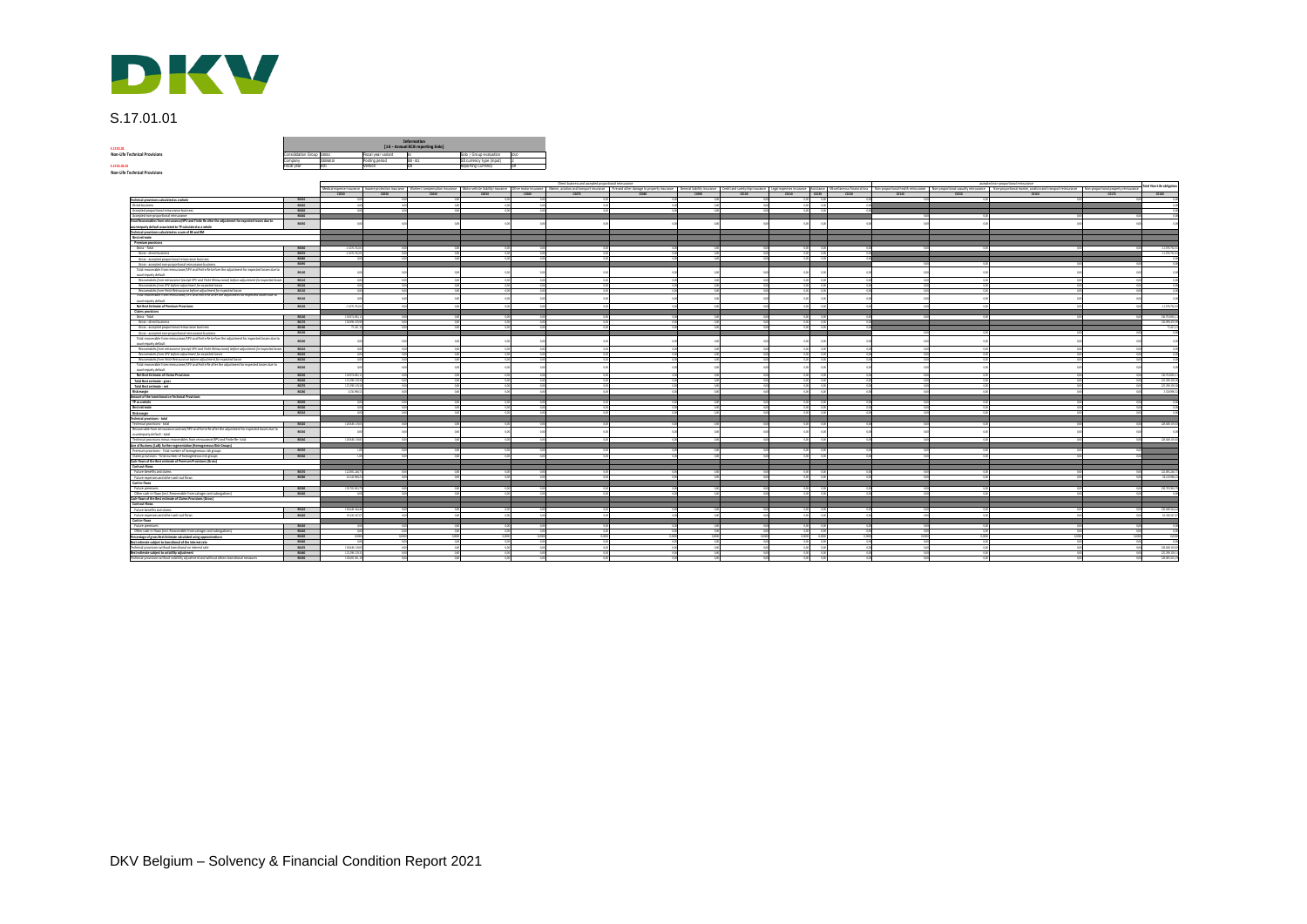

## S.19.01.01

S.19.01.01<br>Non-life Insurance Claims Information

| DKV                                                                                                                                                          |                            |           |                     |                                                 |                           |            |
|--------------------------------------------------------------------------------------------------------------------------------------------------------------|----------------------------|-----------|---------------------|-------------------------------------------------|---------------------------|------------|
| S.19.01.01                                                                                                                                                   |                            |           |                     |                                                 |                           |            |
| 5.19.01.01                                                                                                                                                   |                            |           |                     | Information<br>[16 - Annual ECB reporting Solo] |                           |            |
| <b>Non-life Insurance Claims Information</b>                                                                                                                 | Consolidation Group 10001G |           | Fiscal year variant | K4                                              | Solo / Group evaluation   | SOLO       |
|                                                                                                                                                              | Company                    | 000054010 | Posting period      | $000 - 012$                                     | SII currency type (input) | LC         |
|                                                                                                                                                              | <b>Fiscal</b> year         | 2021      | Version             | 100                                             | Reporting Currency        | <b>EUR</b> |
| 20020 1 - Accident year<br>Accident year / Underwriting year<br>20040 Not applicable / Expressed in (converted to) reporting currency<br>Currency conversion |                            |           |                     |                                                 |                           |            |
| Total/NA<br>20030<br>Currency                                                                                                                                |                            |           |                     |                                                 |                           |            |



## **Gross Claims Paid (non-cumulative)**

|                     |                                                |                                                                                                  |                                |                             |                         |                        | Information                      |                           |                |                         |                                                  |                                      |  |      |                                         |                                  |
|---------------------|------------------------------------------------|--------------------------------------------------------------------------------------------------|--------------------------------|-----------------------------|-------------------------|------------------------|----------------------------------|---------------------------|----------------|-------------------------|--------------------------------------------------|--------------------------------------|--|------|-----------------------------------------|----------------------------------|
| .01                 |                                                |                                                                                                  |                                |                             |                         |                        | [16 - Annual ECB reporting Solo] |                           |                |                         |                                                  |                                      |  |      |                                         |                                  |
|                     | life Insurance Claims Information              |                                                                                                  |                                | Consolidation Group         | 10001G                  | Fiscal year variant    |                                  | Solo / Group evaluation   | SOLO           |                         |                                                  |                                      |  |      |                                         |                                  |
|                     |                                                |                                                                                                  |                                | Company                     | 000054010               | Posting period         | $000 - 012$                      | SII currency type (input) |                |                         |                                                  |                                      |  |      |                                         |                                  |
|                     |                                                |                                                                                                  |                                | Fiscal year                 | 2021                    | Version                | 100.                             | <b>Reporting Currency</b> | FUR            |                         |                                                  |                                      |  |      |                                         |                                  |
| Currency conversion | Accident year / Underwriting year              | 20020 1 - Accident year<br>20040 Not applicable / Expressed in (converted to) reporting currency |                                |                             |                         |                        |                                  |                           |                |                         |                                                  |                                      |  |      |                                         |                                  |
| Currency            | <b>Z0030</b>                                   | Total/NA                                                                                         |                                |                             |                         |                        |                                  |                           |                |                         |                                                  |                                      |  |      |                                         |                                  |
| Line of business    | 70010                                          | 1 - 1 and 13 Medical expense insurance                                                           |                                |                             |                         |                        |                                  |                           |                |                         |                                                  |                                      |  |      |                                         |                                  |
|                     |                                                |                                                                                                  |                                |                             |                         |                        |                                  |                           |                |                         |                                                  |                                      |  |      |                                         |                                  |
|                     | <b>S Claims Paid (non-cumulative)</b>          |                                                                                                  |                                |                             |                         |                        |                                  |                           |                |                         |                                                  |                                      |  |      |                                         |                                  |
|                     |                                                | \$,19,01,01,01                                                                                   |                                |                             |                         |                        |                                  |                           |                |                         |                                                  |                                      |  |      | \$,19,01,01.02                          |                                  |
|                     |                                                | Development year (absolute amount)                                                               |                                |                             |                         |                        |                                  |                           |                |                         |                                                  |                                      |  |      | Current year, sum of years (cumulative) |                                  |
|                     |                                                |                                                                                                  |                                | $\overline{2}$              | $\mathbf{3}$            | $\Delta$               | $\sim$                           | -6                        |                | $\mathbf{\mathcal{R}}$  |                                                  | $9$ 10 11 12 13 14 15 & *            |  |      | In Current year                         | Sum of years (cumulative)        |
|                     |                                                | C0010                                                                                            | C0020                          | C0030                       | C0040                   | <b>COOSO</b>           | C0060                            | C0070                     | C0080          | C0090                   |                                                  | C0100C0110C0120C0130C0140C0150 C0160 |  |      | C0170                                   | <b>C0180</b>                     |
|                     | <b>RO100</b>                                   |                                                                                                  |                                |                             |                         |                        |                                  |                           |                |                         |                                                  |                                      |  | 0.00 | 0,00                                    | $\frac{0,00}{0,00}$              |
| $N-14$              | <b>RO110</b>                                   | 0.00                                                                                             | 0.00                           | 0.00                        | 0.00                    | 0.00                   | 0.00                             | 0.00                      | 0.00           |                         | $0.00$ 0.00 0.00 0.00 0.00 0.00 0.00             |                                      |  |      | 0.00                                    |                                  |
| $N-13$              | <b>RO120</b>                                   | 0.00                                                                                             | 0.00                           | 0 <sup>o</sup>              | 0.00                    | 0.00                   | 0 <sup>o</sup>                   | 0.00                      | 0.00           |                         | $0.00$ 0.00 0.00 0.00 0.00 0.00                  |                                      |  |      | 0.00                                    | 0,00                             |
| $N-12$              | <b>RO130</b>                                   | 00                                                                                               | 0.00                           | 0 <sub>m</sub>              | 0.00                    | -n on                  | n <sub>o</sub> n                 | - o ool                   | 0.00           |                         | con con con con con                              |                                      |  |      | 0.00                                    | 0.00                             |
| $N-11$              | R0140                                          | 167.290.878.2                                                                                    | 71.798.062.65                  | 2.453.978.33                | 553.645.86              | 47.575.14              | $-274.145.86$                    | $-2.922.69$               | $-2.085.59$    | 1.058,18 0,00 0,00 0,00 |                                                  |                                      |  |      | 0.00                                    | 241.866.044.30                   |
| $N-10$              | <b>RO150</b>                                   | 184.422.586.5                                                                                    | 67.036.515.87                  | 2.772.872.42                | 342.241.4               | 44.368.3               | 28,934.3                         | $-26.067.94$              | 6.108.38       |                         | $-971.18$ 0.00 0.00                              |                                      |  |      | 0.00                                    | 254.626.588,2                    |
| $N-9$               | <b>R0160</b>                                   | 187.059.809.4                                                                                    | 74.079.040.29                  | 2.236.940.69                | 447.017.73              | 182.341.20             | $-7.415.0$                       | 3.112.62                  | $-3.367.04$    | $-4.644.38$ 0.0         |                                                  |                                      |  |      | 0.00                                    | 263.992.835.49                   |
| $N-8$               | <b>RO170</b>                                   | 199.703.131.2                                                                                    | 75.953.913.84                  | 3.867.032.68                | 758.374.43              | 60.375.32              | $-1.998.0$                       | 505.25                    | $-3.922.40$    | 2.957.09                |                                                  |                                      |  |      | 2.957.09                                | 280.340.369.39                   |
| $N-7$<br>$N-6$      | <b>RO180</b><br><b>RO190</b>                   | 221.997.747.7<br>236.609.390.7                                                                   | 77.106.939.20<br>79.486.008.25 | 3.966.566.7<br>3.240.583.44 | 682.335.13<br>492.094.7 | 46.130.89<br>55.304.29 | $-28,622.3$<br>$-20.236.7$       | 77.54<br>$-15.764.21$     | $-22.014.47$   |                         |                                                  |                                      |  |      | $-22.014.47$<br>$-15.764.21$            | 303.749.160.51<br>319.847.380.48 |
| $N-S$               | <b>RO200</b>                                   | 244.518.406.5                                                                                    | 83.256.402.61                  | 2.698.312.38                | 587.112.2               | 16.626.3               | $-10.241.9$                      |                           |                |                         |                                                  |                                      |  |      | $-10.241.91$                            | 331.066.618.18                   |
| $N-4$               | R0210                                          | 258.971.433.7                                                                                    | 84.065.043.98                  | 3.609.799.9                 | 579.420.2               | 50.045.1               |                                  |                           |                |                         |                                                  |                                      |  |      | 50.045,19                               | 347.275.743,1                    |
| N.3                 | <b>RO220</b>                                   | 251.403.360.9                                                                                    | 109.373.878.18                 | 3.241.180.63                | 451.625.8               |                        |                                  |                           |                |                         |                                                  |                                      |  |      | 451.625.80                              | 364,470,045.59                   |
| $N-2$               | <b>RO230</b>                                   | 282.021.186.3                                                                                    | 88.873.248.06                  | 3.994.915.26                |                         |                        |                                  |                           |                |                         |                                                  |                                      |  |      | 3.994.915.26                            | 374.889.349.65                   |
|                     | <b>RO240</b>                                   | 254.425.406.4                                                                                    | 70.643.840,9                   |                             |                         |                        |                                  |                           |                |                         |                                                  |                                      |  |      | 70.643.840.97                           | 325.069.247,38                   |
|                     | <b>RO250</b>                                   | 292.574.699.8                                                                                    |                                |                             |                         |                        |                                  |                           |                |                         |                                                  |                                      |  |      | 292.574.699.84                          | 292.574.699.84                   |
|                     | R0260                                          |                                                                                                  |                                |                             |                         |                        |                                  |                           |                |                         |                                                  |                                      |  |      | 367.670.063.56                          | 3.699.768.082.20                 |
|                     |                                                |                                                                                                  |                                |                             |                         |                        |                                  |                           |                |                         |                                                  |                                      |  |      |                                         |                                  |
|                     | s undiscounted Best Estimate Claims Provisions |                                                                                                  |                                |                             |                         |                        |                                  |                           |                |                         |                                                  |                                      |  |      |                                         |                                  |
|                     |                                                | \$,19,01,01.03                                                                                   |                                |                             |                         |                        |                                  |                           |                |                         |                                                  |                                      |  |      | \$.19.01.01.04                          |                                  |
|                     |                                                | Development year (absolute amount)                                                               |                                |                             |                         |                        |                                  |                           |                |                         |                                                  |                                      |  |      | Current year, sum of years (cumulative) |                                  |
|                     |                                                | $\sim$                                                                                           | $\mathbf{1}$                   | $\rightarrow$               | $\sim$                  | $\mathbf{A}$           | $\sim$                           | 6                         | $\overline{z}$ | $\mathbf{R}$            |                                                  | 9 10 11 12 13 14 15 & +              |  |      | Year end (discounted data)              |                                  |
|                     |                                                | C0200                                                                                            | C0210                          | C0220                       | C0230                   | C0240                  | C0250                            | C0260                     | C0270          | C0280                   |                                                  | C0290C0300C0310C0320C0330C0340 C0350 |  |      | C0360                                   |                                  |
| Prior               | <b>R0100</b>                                   |                                                                                                  |                                |                             |                         |                        |                                  |                           |                |                         |                                                  |                                      |  | 0.00 | 0.00                                    |                                  |
| $N-14$              | <b>RO110</b>                                   | 0.00                                                                                             | 0.00                           | 0.00                        | 0.00                    | n on                   | 0.0C                             | 0.00                      | 0.00           |                         | $0,00$ 0,00 0,00 0,00 0,00 0,00 0,00             |                                      |  |      | 0,00                                    |                                  |
| $N-13$              | <b>RO120</b>                                   | 0.00                                                                                             | 0.00                           | 0.00                        | 0.00                    | 0.00                   | 0.00                             | 0.00                      | 0.00           |                         | $0.00$ $0.00$ $0.00$ $0.00$ $0.00$ $0.00$ $0.00$ |                                      |  |      | 0.00                                    |                                  |
| $N-12$              | <b>RO130</b>                                   | 0.00                                                                                             | 0.00                           | 0.00                        | 0.00                    | 0 <sub>m</sub>         | $-6.836.7$                       | 280.19                    | 0.00           |                         | $0.00$ 0.00 0.00 0.00 0.00                       |                                      |  |      | 0.00                                    |                                  |
| 1.14                | 00140                                          | $\sim$                                                                                           | 0 <sup>o</sup>                 | $\sim$                      | $\sim$                  | 30.033.02              | COT 11                           | 1.202.00                  | 2.020.22       |                         |                                                  |                                      |  |      | 0.00                                    |                                  |

#### **Gross undiscounted Best Estimate Claims Provisions**

|                                               |              | \$,19,01,01.03                     |               |              |            |            |              |            |           |                                           |  |                                      |      | \$,19,01,01.04                          |
|-----------------------------------------------|--------------|------------------------------------|---------------|--------------|------------|------------|--------------|------------|-----------|-------------------------------------------|--|--------------------------------------|------|-----------------------------------------|
|                                               |              | Development year (absolute amount) |               |              |            |            |              |            |           |                                           |  |                                      |      | Current year, sum of years (cumulative) |
|                                               |              |                                    |               |              |            |            |              |            |           |                                           |  | 9 10 11 12 13 14 15 8                |      | Year end (discounted data)              |
|                                               |              | C0200                              | C0210         | C0220        | C0230      | C0240      | C0250        | C0260      | C0270     | C0280                                     |  | C0290C0300C0310C0320C0330C0340 C0350 |      | C0360                                   |
| Prior                                         | <b>R0100</b> |                                    |               |              |            |            |              |            |           |                                           |  |                                      | 0.00 | 0,00                                    |
| $N-14$                                        | <b>RO110</b> | 0.00                               | 0.00          | 0.00         | 0.00       | 0.00       | 0.00         | 0.00       | 0.00      | 0,00 0,00 0,00 0,00 0,00 0,00 0,00        |  |                                      |      | 0,00                                    |
| $N-13$                                        | RO120        | 0.00                               | 0.00          | 0.00         | 0.00       | 0.00       | 0.00         | 0.00       | 0.00      | $0,00$ 0,00 0,00 0,00 0,00 0,00           |  |                                      |      |                                         |
| $N-12$                                        | <b>RO130</b> | 0.00                               | 0.00          | 0.00         | 0.00       | 0.00       | $-6.836.7$   | 280.15     | 0.00      | $0,00$ $0,00$ $0,00$ $0,00$ $0,00$        |  |                                      |      |                                         |
| $N-11$                                        | R0140        | 0.00                               | 0.00          | 0.00         | 0.00       | 10.031.97  | 607.11       | 1.292.88   | 2.579.37  | 367,93 0,00 0,00 0,00                     |  |                                      |      |                                         |
| $N-10$                                        | <b>RO150</b> | 0.00                               | 0,00          | 0.00         | 30.726.82  | 1.793.02   | 12.221,34    | 6.259.29   | 11.581,41 | 174,19 0,00 0,00                          |  |                                      |      |                                         |
| $N-9$                                         | <b>R0160</b> | 0.00                               | 0.00          | 426,790.65   | 10.419.56  | 64,832.19  | 7.581.04     | 27.930.77  | 1.037,38  | 580,96 0,00                               |  |                                      |      | $0,00$<br>0,00<br>0,00<br>0,00<br>0,00  |
| $rac{N-8}{N-7}$                               | <b>RO170</b> | n on                               | 4.439.726.90  | 386.104.38   | 230.852.24 | 29.071.71  | 19.508.27    | 5.084.35   | 4.845.74  | 35.96                                     |  |                                      |      | 35,96                                   |
|                                               | <b>RO18</b>  | 99.090.275.95                      | 4.442.812.23  | 1.092.026.91 | 59,854.61  | 16,801.83  | 4.040.03     | 2.378.34   | 2.412.82  |                                           |  |                                      |      | 2.412,82                                |
| $N-6$                                         | <b>RO19</b>  | 98.532.792.50                      | 5.972.408.14  | 880.927.96   | 179,264.80 | 110.812.94 | 71.233.45    | 113,960.44 |           |                                           |  |                                      |      | 113.960,44                              |
| $N-S$                                         | RO200        | 115.774.833.2                      | 4.590.470.29  | 741.708.98   | 53,433.40  | 15.928.72  | 6,936.00     |            |           |                                           |  |                                      |      | 6.936,00                                |
| $N-4$                                         | R0210        | 109.496.418.2                      | 5.563.042.32  | 636.272.90   | 85,160.0   | 9.880.34   |              |            |           |                                           |  |                                      |      | 9.880,34                                |
| $N-3$                                         | RO220        | 128.582.347.7                      | 4.694.123.12  | 653.062.49   | 64.772.26  |            |              |            |           |                                           |  |                                      |      | 64.772.26                               |
| $N-2$                                         | <b>RO23</b>  | 115.748.023.16                     | 4.803.839.35  | 781.731.80   |            |            |              |            |           |                                           |  |                                      |      | 781,731.80                              |
| $N-1$                                         | RO240        | 172 567 156 20                     | 4.375.502.65  |              |            |            |              |            |           |                                           |  |                                      |      | 4.375.502.65                            |
|                                               | <b>RO25</b>  | 131.619.659.85                     |               |              |            |            |              |            |           |                                           |  |                                      |      | 131.619.659.89                          |
| Total                                         | <b>RO260</b> |                                    |               |              |            |            |              |            |           |                                           |  |                                      |      | 136.974.892.12                          |
| <b>Reported but not Settled Claims (RBNS)</b> |              | \$,19,01,01.05                     |               |              |            |            |              |            |           |                                           |  |                                      |      | \$.19.01.01.06                          |
|                                               |              | Development year (absolute amount) |               |              |            |            |              |            |           |                                           |  |                                      |      | Current year, sum of years (cumulative) |
|                                               |              |                                    |               |              |            |            |              |            |           |                                           |  | $9$ 10 11 12 13 14 15 &              |      | Year end (discounted data)              |
|                                               |              | C0400                              | C0410         | C0420        | C0430      | C0440      | <b>C0450</b> | C0460      | C0470     | C0480                                     |  | C0490C0500C0510C0520C0530C0540 C0550 |      | <b>CO560</b>                            |
| Prior                                         | <b>RO100</b> |                                    |               |              |            |            |              |            |           |                                           |  |                                      | 0.00 | 0,00                                    |
| $N-14$                                        | <b>RO110</b> | 0.00                               | 0.00          | 0.00         | 0.00       | 0.00       | 0.00         | 0.00       | 0.00      | 0,00 0,00 0,00 0,00 0,00 0,00 0,00        |  |                                      |      | $0,00$<br>$0,00$                        |
| $N-13$                                        | <b>RO120</b> | 0.00                               | 0.00          | 0.00         | 0.00       | 0.00       | 0.00         | 0.00       | 0.00      | $0,00$ $0,00$ $0,00$ $0,00$ $0,00$ $0,00$ |  |                                      |      |                                         |
| $N-12$                                        | <b>RO13</b>  | 0.00                               | 0.00          | 0.00         | 0.00       | 0.00       | 0,00         | 0.00       | 0.00      | 0,00 0,00 0,00 0,00 0,00                  |  |                                      |      | 0,00                                    |
|                                               | 90140        | 0.001                              | $\sim$ $\sim$ | 0.00         | 0.00       | 0.001      | 0.00         | 0.00       | 0.001     |                                           |  |                                      |      |                                         |

## **Gross Reported but not Settled Claims (RBNS)**

|                                             |              | \$.19.01.01.05                     |        |                |          |       |              |       |                                   |              |                                                  |  |                                      |  |      | \$.19.01.01.06                          |                           |
|---------------------------------------------|--------------|------------------------------------|--------|----------------|----------|-------|--------------|-------|-----------------------------------|--------------|--------------------------------------------------|--|--------------------------------------|--|------|-----------------------------------------|---------------------------|
|                                             |              | Development year (absolute amount) |        |                |          |       |              |       |                                   |              |                                                  |  |                                      |  |      | Current year, sum of years (cumulative) |                           |
|                                             |              |                                    | $\sim$ | <b>COL</b>     | $\alpha$ |       |              |       | <b>Contract Contract Contract</b> | $\mathbf{R}$ |                                                  |  | $9$ 10 11 12 13 14 15 & +            |  |      | Year end (discounted data)              |                           |
|                                             |              | C0400                              | C0410  | C0420          | C0430    | C0440 | <b>CO450</b> | C0460 | C0470                             | C0480        |                                                  |  | C0490C0500C0510C0520C0530C0540 C0550 |  |      | <b>CO560</b>                            |                           |
| Prior                                       | <b>R0100</b> |                                    |        |                |          |       |              |       |                                   |              |                                                  |  |                                      |  | 0.00 | 0,00                                    |                           |
| $N-14$                                      | R0110        | 0.00                               | 0.00   | റന             | 0.00     | 0.00  | 0.00         | 0.00  | 0.00                              |              | $0,00$ 0,00 0,00 0,00 0,00 0,00 0,00             |  |                                      |  |      | 0.00                                    |                           |
| $N-13$                                      | <b>R0120</b> | 0 <sup>o</sup>                     | 0.00   | 0.OC           | 0,00     | 0.00  | 0,00         | 0.00  | 0.00                              |              | $0,00$ $0,00$ $0,00$ $0,00$ $0,00$ $0,00$ $0,00$ |  |                                      |  |      | 0,00                                    |                           |
| $N-12$                                      | <b>RO130</b> | 0.00                               | 0.00   | 0.00           | 0.00     | 0.00  | 0.00         | 0.00  | 0.00                              |              | $0,00$ $0,00$ $0,00$ $0,00$ $0,00$               |  |                                      |  |      | 0,00                                    |                           |
| $N-11$                                      | <b>RO140</b> | 0 <sup>o</sup>                     | 0.00   | റന             | 0.00     | n onl | n on         | 0.00  | 0.00                              |              | $0,00$ $0,00$ $0,00$ $0,00$                      |  |                                      |  |      | 0,00                                    |                           |
| $N-10$                                      | <b>RO150</b> | 0.0                                | 0.00   | 0.00           | 0,00     | 0.00  | 0,00         | 0,00  | 0.00                              |              | $0,00$ $0,00$ $0,00$                             |  |                                      |  |      |                                         |                           |
| $N-9$                                       | R016         | 0.00                               | 0.00   | 0 <sub>m</sub> | 0.00     | n onl | 0.00         | 0.00  | 0.00                              |              | 0.00 0.00                                        |  |                                      |  |      | $0,00$<br>$0,00$                        |                           |
| $N-8$                                       | <b>RO17</b>  | 0 <sup>o</sup>                     | 0.00   | 0.OC           | 0,00     | n onl | 0,00         | 0.00  | n ool                             | 0,00         |                                                  |  |                                      |  |      | 0,00                                    |                           |
| $N-7$                                       | <b>R0180</b> | 0.00                               | 0.00   | റന             | 0.00     | 0.00  | 0.00         | 0.00  | 0.00                              |              |                                                  |  |                                      |  |      | 0,00                                    |                           |
| No.                                         | <b>RO190</b> | 0 <sup>o</sup>                     | 0.00   | 0.00           | 0.00     | n onl | 0.00         | 0.00  |                                   |              |                                                  |  |                                      |  |      | 0,00                                    |                           |
| $N-S$                                       | <b>RO200</b> | 0.00                               | 0.00   | 0.00           | 0.00     | 0.00  | 0.00         |       |                                   |              |                                                  |  |                                      |  |      | 0,00                                    |                           |
| $N-4$                                       | R021         | 0.00                               | 0.00   | 0.00           | 0.00     | 0.00  |              |       |                                   |              |                                                  |  |                                      |  |      | $\frac{0,00}{0,00}$                     |                           |
| $N-3$                                       | <b>R0220</b> | 0.00                               | 0.00   | 0.00           | 0.00     |       |              |       |                                   |              |                                                  |  |                                      |  |      |                                         |                           |
| $N-2$                                       | <b>RO230</b> | 0.00                               | 0.00   | om             |          |       |              |       |                                   |              |                                                  |  |                                      |  |      | 0,00                                    |                           |
| $N-1$                                       | R024         | 0.00                               | 0.00   |                |          |       |              |       |                                   |              |                                                  |  |                                      |  |      | 0,00                                    |                           |
|                                             | <b>RO250</b> | 0 <sup>0</sup>                     |        |                |          |       |              |       |                                   |              |                                                  |  |                                      |  |      | 0,00                                    |                           |
| Total                                       | <b>RO260</b> |                                    |        |                |          |       |              |       |                                   |              |                                                  |  |                                      |  |      | 0,00                                    |                           |
| urance Recoveries received (non-cumulative) |              | \$,19,01,01.07                     |        |                |          |       |              |       |                                   |              |                                                  |  |                                      |  |      | \$,19,01,01.08                          |                           |
|                                             |              | Development year (absolute amount  |        |                |          |       |              |       |                                   |              |                                                  |  |                                      |  |      | Current year, sum of years (cumulative) |                           |
|                                             |              |                                    |        |                |          |       |              |       |                                   | $\mathbf{R}$ |                                                  |  | $9 \t10 \t11 \t12 \t13 \t14 \t158 +$ |  |      | In Current year                         | Sum of years (cumulative) |
|                                             |              | C0600                              | C0610  | C0620          | C0630    | C0640 | <b>CO650</b> | C0660 | C0670                             | <b>CO680</b> |                                                  |  | C0690C0700C0710C0720C0730C0740 C0750 |  |      | C0760                                   | C0770                     |
| Prior                                       | <b>RO300</b> |                                    |        |                |          |       |              |       |                                   |              |                                                  |  |                                      |  |      |                                         |                           |
| $N-14$                                      | <b>RO310</b> |                                    |        |                |          |       |              |       |                                   |              |                                                  |  |                                      |  |      |                                         |                           |
| $N-13$                                      | <b>RO320</b> |                                    |        |                |          |       |              |       |                                   |              |                                                  |  |                                      |  |      |                                         |                           |
| $N-12$                                      | <b>R0330</b> |                                    |        |                |          |       |              |       |                                   |              |                                                  |  |                                      |  |      |                                         |                           |
| 1.144                                       | 000000       |                                    |        |                |          |       |              |       |                                   |              |                                                  |  |                                      |  |      |                                         |                           |

#### **Reinsurance Recoveries received (non-cumulative)**

|                                | S.19.01.01.07                      |       |       |       |       |              |       |       |              |  |  |  | \$.19.01.01.08                          |                           |
|--------------------------------|------------------------------------|-------|-------|-------|-------|--------------|-------|-------|--------------|--|--|--|-----------------------------------------|---------------------------|
|                                | Development year (absolute amount) |       |       |       |       |              |       |       |              |  |  |  | Current year, sum of years (cumulative) |                           |
|                                |                                    |       |       |       |       |              |       |       |              |  |  |  | In Current year                         | Sum of years (cumulative) |
|                                | C0600                              | C0610 | C0620 | C0630 | C0640 | <b>CO650</b> | C0660 | C0670 | <b>CO680</b> |  |  |  | C0760                                   | C0770                     |
| <b>R0300</b><br>Print          |                                    |       |       |       |       |              |       |       |              |  |  |  |                                         |                           |
| <b>RO310</b><br>$N-14$         |                                    |       |       |       |       |              |       |       |              |  |  |  |                                         |                           |
| <b>RO320</b><br>$N-13$         |                                    |       |       |       |       |              |       |       |              |  |  |  |                                         |                           |
| <b>RO330</b><br>$N-12$         |                                    |       |       |       |       |              |       |       |              |  |  |  |                                         |                           |
| <b>RO340</b><br>$N-11$         |                                    |       |       |       |       |              |       |       |              |  |  |  |                                         |                           |
| <b>R0350</b><br>$N-10$         |                                    |       |       |       |       |              |       |       |              |  |  |  |                                         |                           |
| <b>RO360</b><br>$N-9$          |                                    |       |       |       |       |              |       |       |              |  |  |  |                                         |                           |
| <b>RO37</b><br>$N-8$           |                                    |       |       |       |       |              |       |       |              |  |  |  |                                         |                           |
| R0380<br>R0390<br>R0400<br>N-7 |                                    |       |       |       |       |              |       |       |              |  |  |  |                                         |                           |
| IN.                            |                                    |       |       |       |       |              |       |       |              |  |  |  |                                         |                           |
| IN.                            |                                    |       |       |       |       |              |       |       |              |  |  |  |                                         |                           |
| R0410<br>$184 - 44$            |                                    |       |       |       |       |              |       |       |              |  |  |  |                                         |                           |
| R0420<br>$N-5$                 |                                    |       |       |       |       |              |       |       |              |  |  |  |                                         |                           |
| <b>R0430</b>                   |                                    |       |       |       |       |              |       |       |              |  |  |  |                                         |                           |
| R0440<br>TN.                   |                                    |       |       |       |       |              |       |       |              |  |  |  |                                         |                           |
| R0450<br>R0460                 |                                    |       |       |       |       |              |       |       |              |  |  |  |                                         |                           |
| Total                          |                                    |       |       |       |       |              |       |       |              |  |  |  |                                         |                           |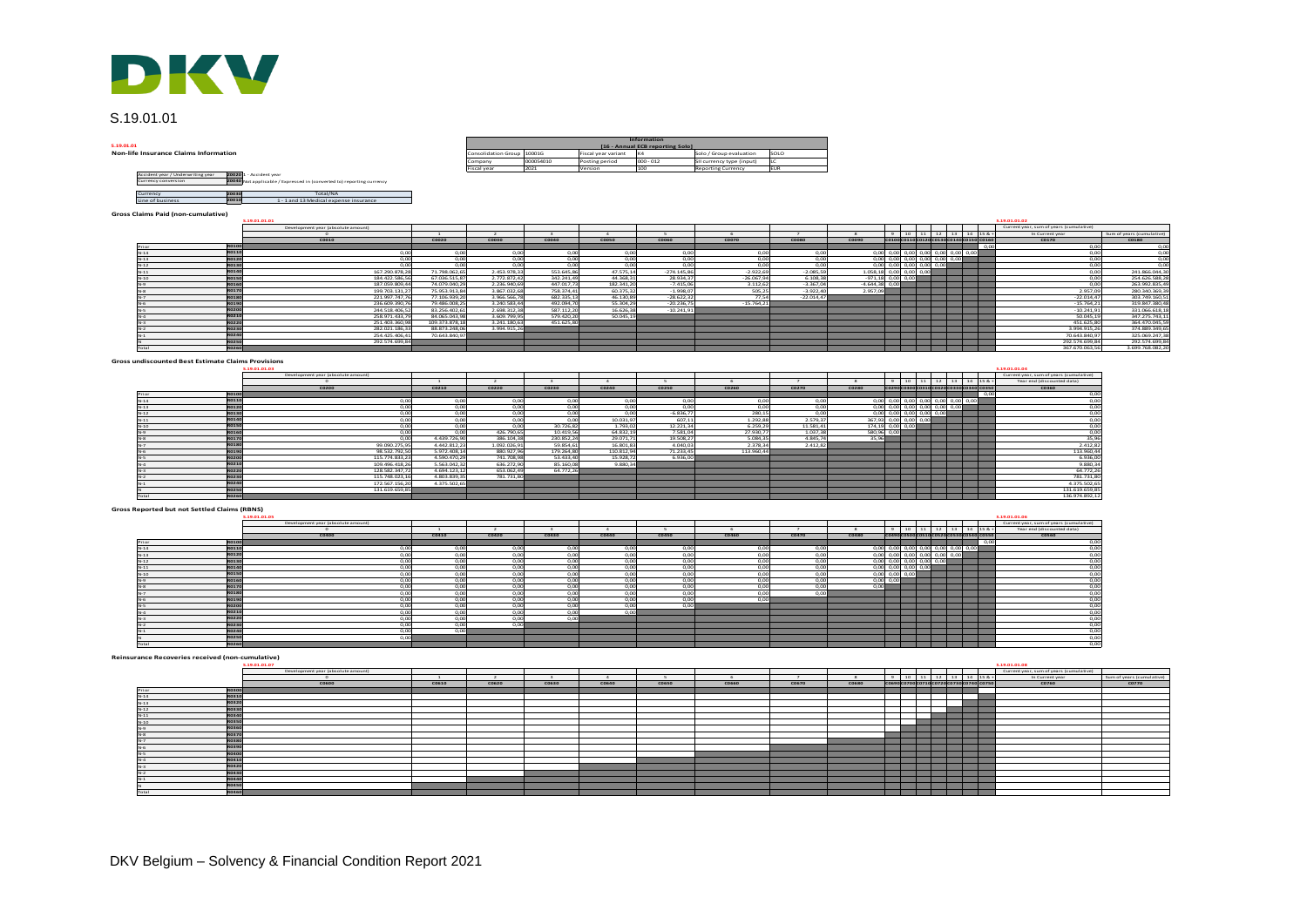

# S.19.01.01 (Continued)

|                                  | Undiscounted Best Estimate Claims Provisions - Reinsurance recoverable<br>.19.01.01.0 |                                              |                                  |                                 |                              |                          |                         |                              |                             |                            |                             |                                                                                                                                                       |                                                                                                                       |                          | S.19.01.01.10<br>Current year, sum of years (cumulative)  |                                    |
|----------------------------------|---------------------------------------------------------------------------------------|----------------------------------------------|----------------------------------|---------------------------------|------------------------------|--------------------------|-------------------------|------------------------------|-----------------------------|----------------------------|-----------------------------|-------------------------------------------------------------------------------------------------------------------------------------------------------|-----------------------------------------------------------------------------------------------------------------------|--------------------------|-----------------------------------------------------------|------------------------------------|
|                                  |                                                                                       | Development year (absolute amount)<br>$\cos$ |                                  | COB10                           | <b>COB20</b>                 | <b>COB30</b>             | <b>CO540</b>            | <b>COSSO</b>                 | $\cos$                      | COS70                      | cosso                       | 9 10 11 12 13 14<br><b>COB90</b> C090                                                                                                                 | CO910 CO920 CO930 CO940                                                                                               | 15 &<br>CO <sub>25</sub> | Year end (discounted data)<br><b>CO960</b>                |                                    |
|                                  | <b>RO310</b>                                                                          |                                              |                                  |                                 |                              |                          |                         |                              |                             |                            |                             |                                                                                                                                                       |                                                                                                                       |                          |                                                           |                                    |
|                                  | <b>RO320</b><br><b>RO330</b>                                                          |                                              |                                  |                                 |                              |                          |                         |                              |                             |                            |                             |                                                                                                                                                       |                                                                                                                       |                          |                                                           |                                    |
|                                  | <b>RO34C</b><br>RO35C                                                                 |                                              |                                  |                                 |                              |                          |                         |                              |                             |                            |                             |                                                                                                                                                       |                                                                                                                       |                          |                                                           |                                    |
|                                  | <b>RO366</b>                                                                          |                                              |                                  |                                 |                              |                          |                         |                              |                             |                            |                             |                                                                                                                                                       |                                                                                                                       |                          |                                                           |                                    |
|                                  | RO37C<br>RO38C<br><b>RO390</b>                                                        |                                              |                                  |                                 |                              |                          |                         |                              |                             |                            |                             |                                                                                                                                                       |                                                                                                                       |                          |                                                           |                                    |
|                                  | <b>RO40</b><br>R0410                                                                  |                                              |                                  |                                 |                              |                          |                         |                              |                             |                            |                             |                                                                                                                                                       |                                                                                                                       |                          |                                                           |                                    |
|                                  | R0420                                                                                 |                                              |                                  |                                 |                              |                          |                         |                              |                             |                            |                             |                                                                                                                                                       |                                                                                                                       |                          |                                                           |                                    |
|                                  | R0430<br>R0440<br><b>RO45</b>                                                         |                                              |                                  |                                 |                              |                          |                         |                              |                             |                            |                             |                                                                                                                                                       |                                                                                                                       |                          |                                                           |                                    |
|                                  | R0460                                                                                 |                                              |                                  |                                 |                              |                          |                         |                              |                             |                            |                             |                                                                                                                                                       |                                                                                                                       |                          |                                                           |                                    |
| <b>Reinsurance RBNS Claims</b>   |                                                                                       |                                              |                                  |                                 |                              |                          |                         |                              |                             |                            |                             |                                                                                                                                                       |                                                                                                                       |                          |                                                           |                                    |
|                                  | S.19.01.01.11                                                                         | Development year (absolute am                |                                  |                                 |                              |                          |                         |                              |                             |                            |                             |                                                                                                                                                       |                                                                                                                       |                          | \$.19.01.01.12<br>Current year, sum of years (cumulative) |                                    |
|                                  |                                                                                       | $\Omega$<br>C1000                            |                                  | $\mathbf{r}$<br>C1010           | $\rightarrow$<br>C1020       | <b>B</b><br>C1030        | C1040                   | $\mathbf{r}_i$<br>C1050      | C1060                       | C1070                      | $\mathbb{R}$<br>C1080       | $9$ 10 11 12 13 14 15 & +<br>C1090C1100C1110C1120C1130C1140 C1150                                                                                     |                                                                                                                       |                          | Year end (discounted data)<br>C1160                       |                                    |
|                                  | <b>RO30</b><br><b>RO31C</b><br>RO32C                                                  |                                              |                                  |                                 |                              |                          |                         |                              |                             |                            |                             |                                                                                                                                                       |                                                                                                                       |                          |                                                           |                                    |
|                                  | <b>RO330</b>                                                                          |                                              |                                  |                                 |                              |                          |                         |                              |                             |                            |                             |                                                                                                                                                       |                                                                                                                       |                          |                                                           |                                    |
|                                  | <b>RO340</b><br><b>RO350</b>                                                          |                                              |                                  |                                 |                              |                          |                         |                              |                             |                            |                             |                                                                                                                                                       |                                                                                                                       |                          |                                                           |                                    |
|                                  | RO36<br><b>RO37</b>                                                                   |                                              |                                  |                                 |                              |                          |                         |                              |                             |                            |                             |                                                                                                                                                       |                                                                                                                       |                          |                                                           |                                    |
|                                  | RO3BI<br><b>RO390</b>                                                                 |                                              |                                  |                                 |                              |                          |                         |                              |                             |                            |                             |                                                                                                                                                       |                                                                                                                       |                          |                                                           |                                    |
|                                  | R040C<br>R041C                                                                        |                                              |                                  |                                 |                              |                          |                         |                              |                             |                            |                             |                                                                                                                                                       |                                                                                                                       |                          |                                                           |                                    |
|                                  | R0420                                                                                 |                                              |                                  |                                 |                              |                          |                         |                              |                             |                            |                             |                                                                                                                                                       |                                                                                                                       |                          |                                                           |                                    |
|                                  | R0430<br>R0440<br>RO45C                                                               |                                              |                                  |                                 |                              |                          |                         |                              |                             |                            |                             |                                                                                                                                                       |                                                                                                                       |                          |                                                           |                                    |
|                                  |                                                                                       |                                              |                                  |                                 |                              |                          |                         |                              |                             |                            |                             |                                                                                                                                                       |                                                                                                                       |                          |                                                           |                                    |
| Net Claims Paid (non-cumulative) | \$.19.01.01.1                                                                         |                                              |                                  |                                 |                              |                          |                         |                              |                             |                            |                             |                                                                                                                                                       |                                                                                                                       |                          | S.19.01.01.14                                             |                                    |
|                                  |                                                                                       | Development year (absolute amount)           |                                  |                                 |                              |                          |                         |                              |                             |                            |                             |                                                                                                                                                       |                                                                                                                       |                          | Current year, sum of years (cumulative)                   |                                    |
|                                  |                                                                                       | C1200                                        |                                  | $\frac{1}{C1210}$               | $\frac{2}{c1220}$            | $\frac{3}{C1230}$        | C1240                   | $rac{5}{c1250}$              | C1260                       | C1270                      | C1280                       | $9 \t 10 \t 11 \t 12 \t 13 \t 14 \t 15 \& 4$<br>C1290C1300C1310C1320C1330C1340 C1350                                                                  | <u> Tanzania de la provincia de la provincia de la provincia de la provincia de la provincia de la provincia de l</u> | 0.00                     | In Current year<br>C1360                                  | Sum of years (cumulative)<br>C1370 |
|                                  | ROSOC<br>ROS1C                                                                        |                                              | 0.00                             | 0.00                            | 0.00                         | 0.00                     | 0.00                    | 0.00                         | 0.00                        | 0.00                       |                             | and the state of the con-<br>0,00 0,00 0,00 0,00 0,00 0,00 0,00                                                                                       |                                                                                                                       |                          | 0,0<br>0.00                                               |                                    |
|                                  | <b>ROS20</b><br>ROS30                                                                 |                                              | 0,00<br>റന                       | 0.00<br>ററ                      | 0.00<br>0 <sup>0</sup>       | 0.00<br>0 <sup>0</sup>   | 0.00<br>- റവ            | 0.00<br>000                  | 0.00<br>റവ                  | 0.00<br>0.00               |                             | $\begin{array}{ c c c c c c c c } \hline 0,00 & 0,00 & 0,00 & 0,00 & 0,00 & 0,00 \\ \hline 0,00 & 0,00 & 0,00 & 0,00 & 0,00 & 0 \\\hline \end{array}$ |                                                                                                                       |                          | 0.00<br>00                                                |                                    |
|                                  | <b>RO54</b><br><b>RO55</b>                                                            |                                              | 167.290.878,28<br>184.422.586,56 | 71,798,062.65<br>67.036.515,87  | 2.453.978.33<br>2.772.872,42 | 553.645.86<br>342.241,49 | 47.575.14<br>44.368,31  | $-274.145.86$<br>28.934,37   | $-2.922,69$<br>$-26.067,94$ | $-2.085,59$<br>6.108,38    |                             | 1.058,18 0,00 0,00 0,00<br>$-971,18$ 0,00 0,00                                                                                                        |                                                                                                                       |                          | 0,0<br>0,0                                                |                                    |
|                                  | <b>RO56</b><br><b>ROS70</b>                                                           |                                              | 187.059.809.44<br>199.703.131,27 | 74.079.040,29<br>75.953.913,84  | 2.236.940,6<br>3.867.032,6   | 447.017,7<br>758.374,4   | 182.341,20<br>60.375,32 | $-7.415,06$<br>$-1.998,0$    | 3.112,62<br>505,25          | $-3.367,04$<br>$-3.922,40$ | $-4.644,38$ 0,00<br>2.957,0 |                                                                                                                                                       |                                                                                                                       |                          | 0,0<br>2.957,0                                            |                                    |
|                                  | <b>RO586</b><br><b>RO590</b>                                                          |                                              | 221.997.747.76<br>236.609.390.76 | 77.106.939.20<br>79.486.008.25  | 3.966.566.78<br>3.240.583.44 | 682.335.13<br>492.094.70 | 46,130.89<br>55.304.29  | $-28.622.32$<br>$-20.236,75$ | 77,54<br>$-15.764, 21$      | $-22.014,47$               |                             |                                                                                                                                                       |                                                                                                                       |                          | $-22.014,4$<br>$-15.764.2$                                |                                    |
|                                  | <b>RO600</b><br><b>RO61</b>                                                           |                                              | 244.518.406,52<br>258 971 433 79 | 83.256.402,61<br>84 065 043 98  | 2.698.312,38<br>3.609.799.95 | 587.112,20<br>579.420.2  | 16.626,38<br>50.045.19  | $-10.241.91$                 |                             |                            |                             |                                                                                                                                                       |                                                                                                                       |                          | $-10.241,91$<br>50.045.1                                  |                                    |
|                                  | RO62<br>EDOR                                                                          |                                              | 251.403.360,98<br>282.021.186,33 | 109.373.878,18<br>88.873.248,06 | 3.241.180,6<br>3.994.915,26  | 451,625.8                |                         |                              |                             |                            |                             |                                                                                                                                                       |                                                                                                                       |                          | 451.625,8<br>3.994.915,2                                  |                                    |
|                                  | RO640                                                                                 |                                              | 254.425.406,41<br>292.574.699,84 | 70.643.840,97                   |                              |                          |                         |                              |                             |                            |                             |                                                                                                                                                       |                                                                                                                       |                          | 70.643.840,9<br>292.574.699,8                             |                                    |
|                                  | <b>RO65</b>                                                                           |                                              |                                  |                                 |                              |                          |                         |                              |                             |                            |                             |                                                                                                                                                       |                                                                                                                       |                          |                                                           |                                    |

N-12 **R0530** 0,00 0,00 0,00 0,00 0,00 -6.836,77 280,15 0,00 0,00 0,00 0,00 0,00 0,00 0,00 N-11 **R0540** 0,00 0,00 0,00 0,00 10.031,97 607,11 1.292,88 2.579,37 367,93 0,00 0,00 0,00 0,00 ا<mark>0550 0,00 0,00</mark> 0,00 0,00 0,00 0,00 30.726,82 1.793,02 12.221,34 6.259,29 11.581,41 174,19 0,00 0,00 0,00 0,00 0 N-9 **R0560** 0,00 0,00 426.790,65 10.419,56 64.832,19 7.581,04 27.930,77 1.037,38 580,96 0,00 0,00 N-8 **R0570** 0,00 4.439.726,90 386.104,38 230.852,24 29.071,71 19.508,27 5.084,35 4.845,74 35,96 35,96 N-7 **R0580** 99.090.275,95 4.442.812,23 1.092.026,91 59.854,61 16.801,83 4.040,03 2.378,34 2.412,82 2.412,82 N-6 **R0590** 98.532.792,50 5.972.408,14 880.927,96 179.264,80 110.812,94 71.233,45 113.960,44 113.960,44 الطابة بالمالية بالمراجع المراجع المراجع المراجع المراجع المراجع المراجع المراجع المراجع المراجع المراجع المراجع ال<br>المراجع المراجع المراجع المراجع المراجع المراجع المراجع المراجع المراجع المراجع المراجع المراجع المراجع ا <mark>10610</mark> 109.80 109.890 109.890,34 209.496.418,26 5.563.042,32 636.272,90 85.160,08 9.880,34 9.880,34 9.880,34 9.880,34 9.880,34 9.880,34 9.880,34 9.880,34 9.880,34 9.880,34 9.880,34 9.880,34 9.880,34 9.880,34 9.880,34 9.8 N-3 **R0620** 128.582.347,72 4.694.123,12 653.062,49 64.772,26 64.772,26 N-2 **R0630** 115.748.023,16 4.803.839,35 781.731,80 781.731,80 <mark>100640</mark> 172.567.156,20 4.375.502,65 4.375.502,65 والمسابق المستقبل المركزي المسابق المركزي المستقبل المركزي المستقبل المركزي المستقبل المركزي المستقبل المركزي المستقبل المركزي المستقبل المركزي المستقبل المركزي المستقبل ا N **R0650** 131.619.659,85 131.619.659,85 Total **R0660** 136.974.892,12 <sup>0</sup> <sup>1</sup> <sup>2</sup> <sup>3</sup> <sup>4</sup> <sup>5</sup> <sup>6</sup> <sup>7</sup> <sup>8</sup> <sup>9</sup> 1 0 1 1 1 2 1 3 1 4 15 & + Year end (discounted data)

**Net RBNS Claims**

|                        | S.19.01.01.17                      |                            |       |       |       |       |       |       |       |                      |                                    |          |                                      | S.19.01.01.18                           |
|------------------------|------------------------------------|----------------------------|-------|-------|-------|-------|-------|-------|-------|----------------------|------------------------------------|----------|--------------------------------------|-----------------------------------------|
|                        | Development year (absolute amount) |                            |       |       |       |       |       |       |       |                      |                                    |          |                                      | Current year, sum of years (cumulative) |
|                        |                                    |                            |       |       |       |       |       |       |       |                      | $9 \mid 10 \mid 11$                | 12<br>13 | $14$ 15 & +                          | Year end (discounted data)              |
|                        | C1600                              | C1610                      | C1620 | C1630 | C1640 | C1650 | C1660 | C1670 | CIGSO |                      |                                    |          | C1690C1700C1710C1720C1730C1740 C1750 | C1760                                   |
| <b>RO500</b><br>Prior  |                                    |                            |       |       |       |       |       |       |       |                      |                                    |          | 0.00                                 | 0,00                                    |
| $N-14$<br><b>RO51</b>  | 0,00                               | 000                        | റവ    | 0.00  | 0.00  | 0.00  | 0.00  | 0.00  |       |                      | 0,00 0,00 0,00 0,00 0,00 0,00 0,00 |          |                                      | 0,00                                    |
| <b>RO520</b><br>$N-13$ | 0.00                               | 0.00                       | 0.00  | 0.00  | 0.00  | 0.00  | 0.00  | 0.00  |       |                      | $0,00$ 0,00 0,00 0,00 0,00 0,00    |          |                                      | 0,00                                    |
| <b>RO53</b><br>$N-12$  | 0,00                               | 0 <sup>0<sup>o</sup></sup> | 0.00  | 0.00  | 0.00  | 0.00  | 0.00  | 0.00  |       |                      | 0,00 0,00 0,00 0,00 0,00           |          |                                      | 0,00                                    |
| <b>RO54f</b><br>$N-11$ | 0,00                               | 0 <sup>0<sup>c</sup></sup> | റവ    | 0.00  | 0.00  | റന    | 0,00  | 0.00  |       |                      | $0,00$ $0,00$ $0,00$ $0,00$        |          |                                      | $\frac{0,00}{0,00}$                     |
| ROSSO<br>$N-10$        | 0.00                               | 0 <sup>o</sup>             | 0.00  | 0.00  | 0.00  | 0.00  | 0.00  | 0.00  |       | $0,00$ $0,00$ $0,00$ |                                    |          |                                      |                                         |
| ROSGO<br><b>M.O.</b>   | 0.00                               | 0.00                       | 0.00  | 0.00  | 0.001 | 0.00  | 0.00  | 0.00  |       | 0.00 0.00            |                                    |          |                                      | 0,00                                    |
| <b>RO570</b>           | O,OC                               | 0 <sup>0<sup>o</sup></sup> | റവ    | 0.00  | n on  | 0.00  | 0.00  | 0.00  | 0.001 |                      |                                    |          |                                      | 0,00                                    |
| ROSS                   | 0,00                               | 0 <sup>o</sup>             | 0.00  | 0,00  | 0.00  | റന    | 0,00  | 0.00  |       |                      |                                    |          |                                      | 0,00                                    |
| <b>RO590</b>           | 0,00                               | 0 <sup>o</sup>             | 0.00  | 0,00  | 0.00  | 0,00  | 0,00  |       |       |                      |                                    |          |                                      |                                         |
| 20600                  | 0,00                               | 0 <sup>0<sup>c</sup></sup> | 0.00  | 0.00  | n nn  | 0.00  |       |       |       |                      |                                    |          |                                      | $0,00$<br>$0,00$                        |
| <b>ROG1</b>            | 0,00                               | 0 <sup>o</sup>             | 0.00  | 0,00  | 0.00  |       |       |       |       |                      |                                    |          |                                      | 0,00                                    |
| <b>RO62</b>            | 0.00                               | 0 <sup>o</sup>             | 0.00  | 0.00  |       |       |       |       |       |                      |                                    |          |                                      | 0,00                                    |
| ROG3C                  | 0,00                               | 000                        | 0.00  |       |       |       |       |       |       |                      |                                    |          |                                      | 0,00                                    |
| <b>RO640</b>           | O,OC                               | 0 <sup>o</sup>             |       |       |       |       |       |       |       |                      |                                    |          |                                      | 0,00                                    |
| RO65                   | 0.00                               |                            |       |       |       |       |       |       |       |                      |                                    |          |                                      | 0,00                                    |
| ROGGO<br>Testal        |                                    |                            |       |       |       |       |       |       |       |                      |                                    |          |                                      | 0,00                                    |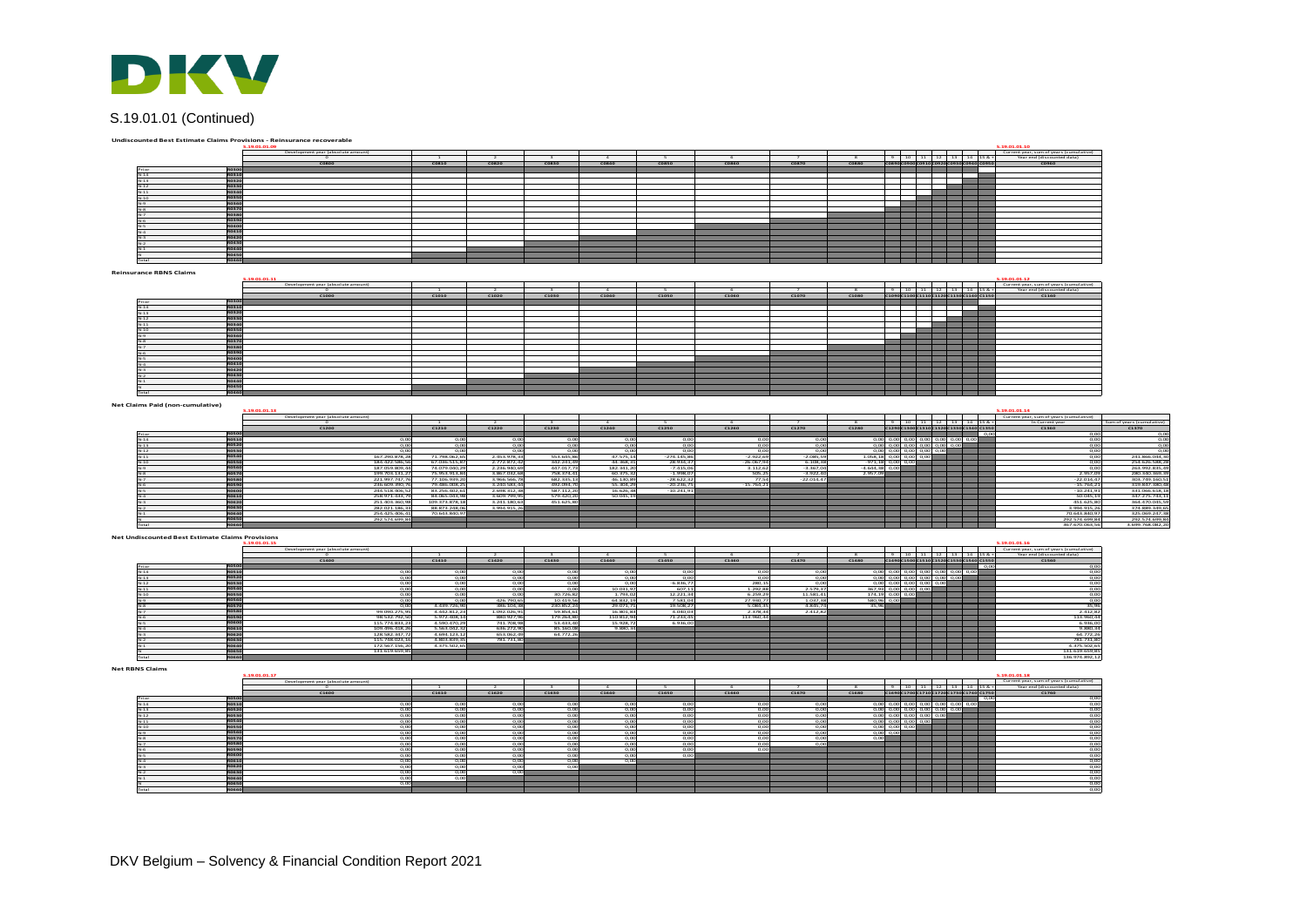# DKV

S.23.01.01

| . |
|---|
|   |

**Own funds**

| S.23.01.01    |                            |           | Information<br>[16 - Annual ECB reporting Solo] |                |                           |             |
|---------------|----------------------------|-----------|-------------------------------------------------|----------------|---------------------------|-------------|
| Own funds     | <b>Consolidation Group</b> | 10001G    | Fiscal year variant                             | K <sub>4</sub> | Solo / Group evaluation   | SOLO        |
|               | Company                    | 000054010 | Posting period                                  | $000 - 012$    | SII currency type (input) |             |
| S.23.01.01.01 | Fiscal year                | 2021      | Version                                         | 1100           | <b>Reporting Currency</b> | <b>IEUR</b> |

|                                                                                                                                         |              | Total            | Tier 1 - unrestricted   Tier 1 - restricted |       | Tier 2 | Tier 3       |
|-----------------------------------------------------------------------------------------------------------------------------------------|--------------|------------------|---------------------------------------------|-------|--------|--------------|
|                                                                                                                                         |              | COO10            | C0020                                       | C0030 | C0040  | <b>C0050</b> |
| Basic own funds before deduction for participations in other financial sector as foreseen in article 68 of Delegated Regulation 2015/35 |              |                  |                                             |       |        |              |
| Ordinary share capital (gross of own shares)                                                                                            | R0010        | 19,250,000.00    | 19.250.000.00                               |       | 0.00   |              |
| Share premium account related to ordinary share capital                                                                                 | <b>R0030</b> | 0.00             | 0.00                                        |       | 0,00   |              |
| Initial funds, members' contributions or the equivalent basic own - fund item for mutual and mutual-type                                | <b>R0040</b> | 0,00             | 0,00                                        |       | 0,00   |              |
| undertakings                                                                                                                            |              |                  |                                             |       |        |              |
| Subordinated mutual member accounts                                                                                                     | <b>ROO50</b> | 0.00             |                                             | 0.00  | 0,00   | 0,00         |
| Surplus funds                                                                                                                           | <b>ROO70</b> | 0.00             | 0.00                                        |       |        |              |
| Preference shares                                                                                                                       | <b>R0090</b> | 0.00             |                                             | 0.00  | 0,00   | 0,00         |
| Share premium account related to preference shares                                                                                      | R0110        | 0.00             |                                             | 0.00  | 0.00   | 0,00         |
| Reconciliation reserve                                                                                                                  | R0130        | 1.326.680.243,48 | 1.326.680.243.48                            |       |        |              |
| Subordinated liabilities                                                                                                                | R0140        | 0,00             |                                             | 0,00  | 0,00   | 0,00         |
| An amount equal to the value of net deferred tax assets                                                                                 | R0160        | 0.00             |                                             |       |        | 0,00         |
| Other own fund items approved by the supervisory authority as basic own funds not specified above                                       | <b>R0180</b> | 0.00             | 0,00                                        | 0.00  | 0,00   | 0,00         |
| Own funds from the financial statements that should not be represented by the reconciliation reserve and do not meet the criteria to be |              |                  |                                             |       |        |              |
| classified as Solvency II own funds                                                                                                     |              |                  |                                             |       |        |              |
| Own funds from the financial statements that should not be represented by the reconciliation reserve and do not                         | <b>R0220</b> | 0.00             |                                             |       |        |              |
| meet the criteria to be classified as Solvency II own funds                                                                             |              |                  |                                             |       |        |              |
| <b>Deductions</b>                                                                                                                       |              |                  |                                             |       |        |              |
| Deductions for participations in financial and credit institutions                                                                      | <b>R0230</b> | 0.00             | 0.00                                        | 0.00  | 0,00   | 0,00         |
| Total basic own funds after deductions                                                                                                  | <b>R0290</b> | 1.345.930.243,48 | 1.345.930.243,48                            | 0,00  | 0,00   | 0,00         |
| Ancillary own funds                                                                                                                     |              |                  |                                             |       |        |              |
| Unpaid and uncalled ordinary share capital callable on demand                                                                           | <b>R0300</b> | 0.00             |                                             |       | 0,00   |              |
| Unpaid and uncalled initial funds, members' contributions or the equivalent basic own fund item for mutual and                          | R0310        | 0.00             |                                             |       | 0,00   |              |
| mutual - type undertakings, callable on demand                                                                                          |              |                  |                                             |       |        |              |
| Unpaid and uncalled preference shares callable on demand                                                                                | R0320        | 0,00             |                                             |       | 0,00   | 0,00         |
| A legally binding commitment to subscribe and pay for subordinated liabilities on demand                                                | <b>R0330</b> | 0.00             |                                             |       | 0,00   | 0,00         |
| Letters of credit and guarantees under Article 96(2) of the Directive 2009/138/EC                                                       | R0340        | 0,00             |                                             |       | 0,00   |              |
| Letters of credit and guarantees other than under Article 96(2) of the Directive 2009/138/EC                                            | <b>R0350</b> | 0.00             |                                             |       | 0,00   | 0,00         |
| Supplementary members calls under first subparagraph of Article 96(3) of the Directive 2009/138/EC                                      | R0360        | 0.00             |                                             |       | 0,00   |              |
| Supplementary members calls - other than under first subparagraph of Article 96(3) of the Directive 2009/138/EC                         | <b>R0370</b> | 0.00             |                                             |       | 0,00   | 0,00         |
| Other ancillary own funds                                                                                                               | R0390        | 0.00             |                                             |       | 0,00   | 0,00         |
| <b>Total ancillary own funds</b>                                                                                                        | <b>R0400</b> | 0.00             |                                             |       | 0.00   | 0,00         |
| Available and eligible own funds                                                                                                        |              |                  |                                             |       |        |              |
| Total available own funds to meet the SCR                                                                                               | <b>R0500</b> | 1.345.930.243,48 | 1.345.930.243,48                            | 0,00  | 0,00   | 0,00         |
| Total available own funds to meet the MCR                                                                                               | <b>R0510</b> | 1.345.930.243,48 | 1.345.930.243,48                            | 0.00  | 0,00   |              |
| Total eligible own funds to meet the SCR                                                                                                | <b>R0540</b> | 1.345.930.243.48 | 1.345.930.243.48                            | 0.00  | 0,00   | 0,00         |
| Total eligible own funds to meet the MCR                                                                                                | <b>R0550</b> | 1.345.930.243,48 | 1.345.930.243,48                            | 0.00  | 0,00   |              |
| <b>SCR</b>                                                                                                                              | <b>R0580</b> | 363.716.639,58   |                                             |       |        |              |
| <b>MCR</b>                                                                                                                              | <b>R0600</b> | 90.929.159.90    |                                             |       |        |              |
| Ratio of Eligible own funds to SCR                                                                                                      | <b>R0620</b> | 3,7005           |                                             |       |        |              |
| Ratio of Eligible own funds to MCR                                                                                                      | R0640        | 14,8020          |                                             |       |        |              |

#### **S.23.01.01.02**

#### **Reconciliation reserve**

|                                                                                                             |              | C0060            |
|-------------------------------------------------------------------------------------------------------------|--------------|------------------|
| <b>Reconciliation reserve</b>                                                                               |              |                  |
| Excess of assets over liabilities                                                                           | <b>R0700</b> | 1.345.930.243.48 |
| Own shares (held directly and indirectly)                                                                   | R0710        | 0.00             |
| Foreseeable dividends, distributions and charges                                                            | <b>R0720</b> | 0.00             |
| Other basic own fund items                                                                                  | <b>R0730</b> | 19.250.000.00    |
| Adjustment for restricted own fund items in respect of matching adjustment portfolios and ring fenced funds | <b>R0740</b> | 0.00             |
| <b>Reconciliation reserve</b>                                                                               | <b>R0760</b> | 1.326.680.243.48 |
| <b>Expected profits</b>                                                                                     |              |                  |
| Expected profits included in future premiums (EPIFP) - Life business                                        | <b>R0770</b> | 808.034.212.01   |
| Expected profits included in future premiums (EPIFP) - Non-life business                                    | <b>R0780</b> | 11.838.685.78    |
| Total Expected profits included in future premiums (EPIFP)                                                  | <b>R0790</b> | 819.872.897.79   |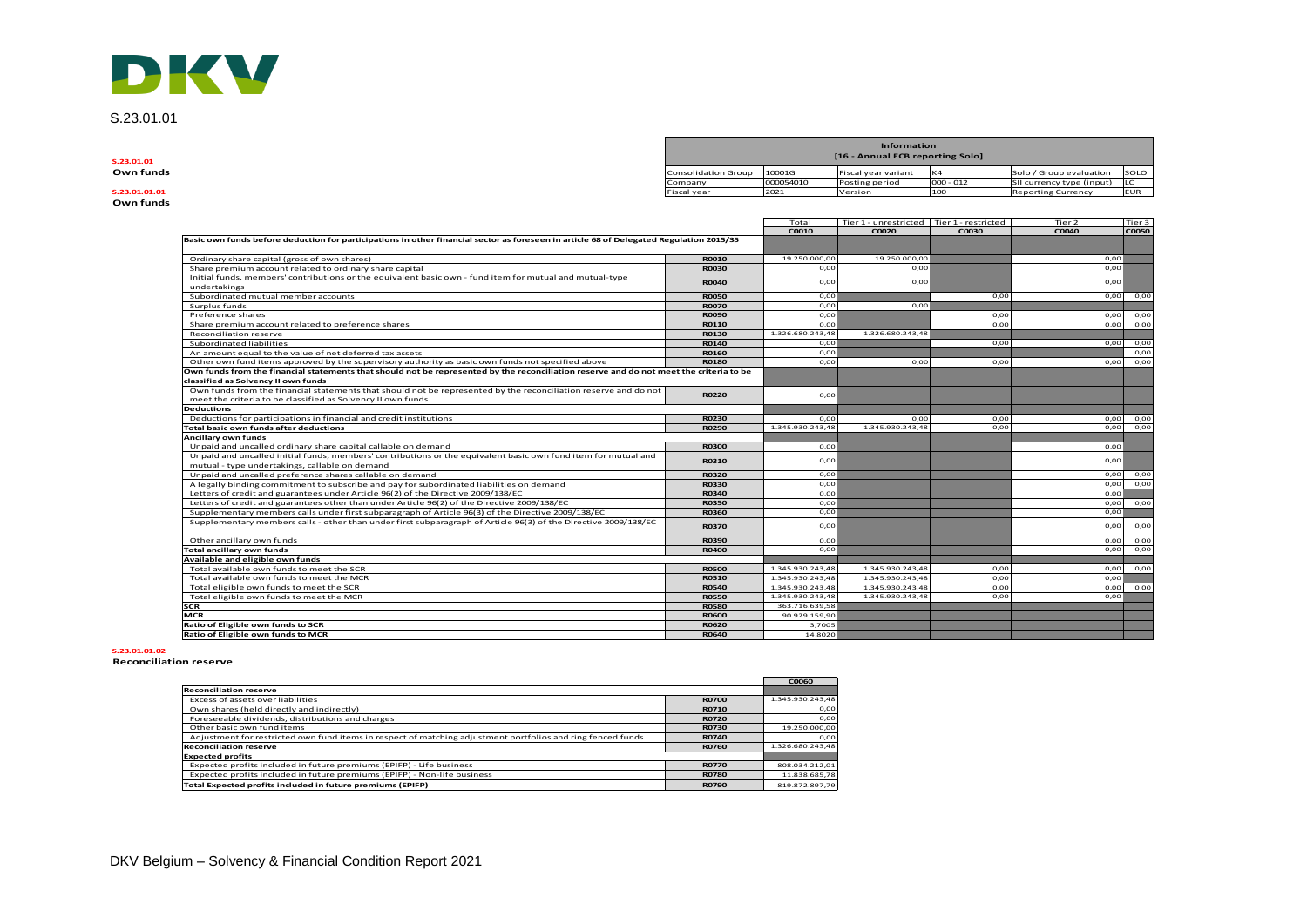

## QRT s.25.01.01

#### **S.25.01.01**

| DKV                                                                 |                                  |                                    |                                                                            |                     |     |                                     |  |
|---------------------------------------------------------------------|----------------------------------|------------------------------------|----------------------------------------------------------------------------|---------------------|-----|-------------------------------------|--|
| QRT s.25.01.01                                                      |                                  |                                    |                                                                            |                     |     |                                     |  |
| S.25.01.01                                                          |                                  |                                    | Information                                                                |                     |     |                                     |  |
| Solvency Capital Requirement - for undertakings on Standard Formula |                                  |                                    | [Entry Point not selected]                                                 |                     |     |                                     |  |
|                                                                     |                                  | <b>Consolidation Group</b>         | 10001G                                                                     | Fiscal year variant |     | Solo / Group evaluation SOLO        |  |
| S.25.01.01.01                                                       |                                  | Company                            | 000054010                                                                  | Posting period      |     | 000 - 012 SII currency type (input) |  |
| <b>Basic Solvency Capital Requirement</b>                           |                                  | Fiscal year                        | 2021                                                                       | Version             | 100 | <b>Reporting Currency</b>           |  |
|                                                                     | Net solvency capital requirement | Gross solvency capital requirement | Allocation from adjustments due to RFF and Matching adjustments portfolios |                     |     |                                     |  |

Net solvency capital requirement | Gross solvency capital requirement | Allocation from adjustments due to RFF and Matching adjustments portfolios

|              |      | Gloss solvency capital requirement          | Anotation nonraquistments que to KPP and Matching aujustments portionos                 |
|--------------|------|---------------------------------------------|-----------------------------------------------------------------------------------------|
|              |      | C0040                                       | C0050                                                                                   |
| R0010        |      | 259.737.147.93                              | 0,00                                                                                    |
| R0020        |      | 6.397.410.91                                | 0,00                                                                                    |
| R0030        | 0,00 | 0,00                                        | 0,00                                                                                    |
| R0040        |      | 318.804.619.75                              | 0,00                                                                                    |
| <b>R0050</b> | 0,00 | 0,00                                        | 0,00                                                                                    |
| R0060        |      | $-124.076.960.02$                           |                                                                                         |
| R0070        | 0,00 | 0,00                                        |                                                                                         |
| R0100        |      | 460.862.218,57                              |                                                                                         |
|              |      | iver solverity capital requirement<br>C0030 | 259.737.147.93<br>6.397.410.91<br>318.804.619.75<br>$-124.076.960.02$<br>460.862.218.57 |

**S.25.01.01.02**

## **Calculation of Solvency Capital Requirement**

|                                                                                                |       | Value             |
|------------------------------------------------------------------------------------------------|-------|-------------------|
|                                                                                                |       | C0100             |
| Adjustment due to RFF/MAP nSCR aggregation                                                     | R0120 | 0,00              |
| Operational risk                                                                               | R0130 | 24.093.300.87     |
| Loss-absorbing capacity of technical provisions                                                | R0140 | 0,00              |
| Loss-absorbing capacity of deferred taxes                                                      | R0150 | $-121.238.879.86$ |
| Capital requirement for business operated in accordance with Art. 4 of Directive<br>2003/41/EC | R0160 | 0,00              |
| Solvency Capital Requirement excluding capital add-on                                          | R0200 | 363.716.639.58    |
| Capital add-on already set                                                                     | R0210 | 0,00              |
| Solvency capital requirement                                                                   | R0220 | 363.716.639.58    |
| Other information on SCR                                                                       |       |                   |
| Capital requirement for duration-based equity risk sub-module                                  | R0400 | 0,00              |
| Total amount of Notional Solvency Capital Requirements for remaining part                      | R0410 | 0,00              |
| Total amount of Notional Solvency Capital Requirements for ring fenced funds                   | R0420 | 0,00              |
| Total amount of Notional Solvency Capital Requirement for matching adjustment                  | R0430 | 0,00              |
| portfolios                                                                                     |       |                   |
| Diversification effects due to RFF nSCR aggregation for article 304                            | R0440 | 0,00              |
| Method used to calculate the adjustment due to RFF/MAP nSCR aggregation                        | R0450 | 4 - No adjustment |
| Net future discretionary benefits                                                              | R0460 | 0,00              |

#### **S.25.01.01.03**

**Approach to tax rate**

|                                    |              | Yes/Nr. |
|------------------------------------|--------------|---------|
|                                    |              | C0109   |
| Approach based on average tax rate | <b>R0590</b> | .- Yes  |

#### **S.25.01.01.04**

**Calculation of loss absorbing capacity of deferred taxes**

|                                             |              | Before the shock | After the shock |
|---------------------------------------------|--------------|------------------|-----------------|
|                                             |              | C0110            | C0120           |
| DTA                                         | <b>R0600</b> | 0.00             |                 |
| DTA carry forward                           | R0610        | 0.00             |                 |
| DTA due to deductible temporary differences | R0620        | 0.00             |                 |
| DTL                                         | R0630        | 344.508.993.63   |                 |

## **S.25.01.01.05**

**Calculation of loss absorbing capacity of deferred taxes**

|                                                                          |              | LAC DT            |
|--------------------------------------------------------------------------|--------------|-------------------|
|                                                                          |              | C0130             |
| LAC DT                                                                   | R0640        | $-121.238.879.86$ |
| LAC DT justified by reversion of deferred tax liabilities                | <b>R0650</b> | $-121.238.879.86$ |
| LAC DT justified by reference to probable future taxable economic profit | R0660        | 0,00              |
| LAC DT justified by carry back, current year                             | R0670        | 0,00              |
| LAC DT justified by carry back, future years                             | R0680        | 0.00              |
| Maximum LAC DT                                                           | R0690        | $-121.238.879,86$ |